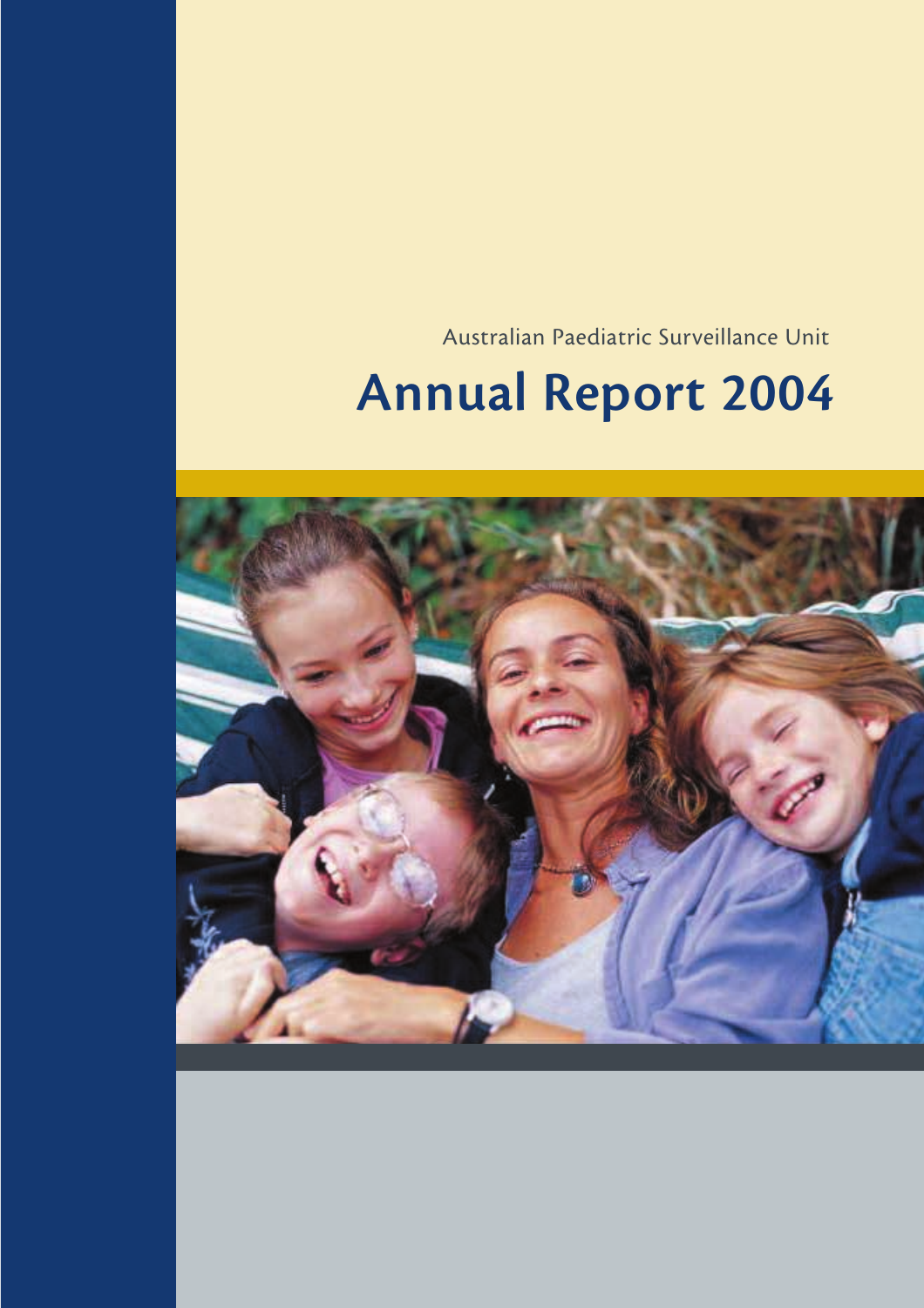## **Australian Paediatric Surveillance Unit Annual Report 2004**

Editors Elizabeth Elliott Paula Cronin Yvonne Zurynski

© Australian Paediatric Surveillance Unit 2005 ISSN: 1443-3524



Australian Paediatric Surveillance Unit Level 2, Research Building The Children's Hospital at Westmead Locked Bag 4001 WESTMEAD NSW AUSTRALIA 2145 Tel: 02 9845 3005 Fax: 02 9845 3082 Email: apsu@chw.edu.au Website: apsu.org.au



The Royal Australasian College of Physicians

**Paediatrics & Child Health Division**



**Australian Government Department of Health and Ageing**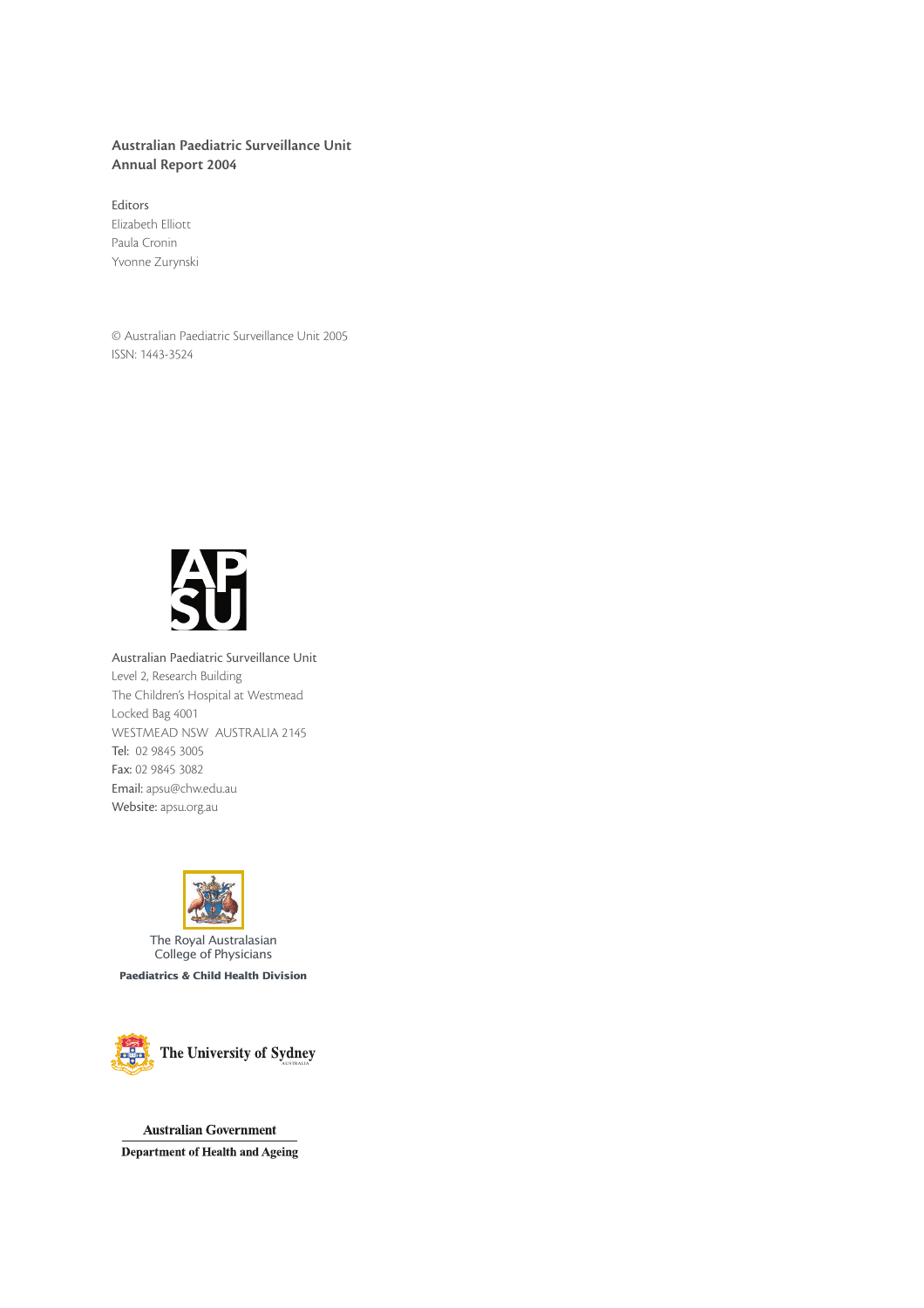# **TABLE OF CONTENTS**

# **Foreword**

| Minister for Health and Ageing                                                                                             |        |
|----------------------------------------------------------------------------------------------------------------------------|--------|
| The Honourable Mr Tony Abbott MP                                                                                           | Ϊij    |
| President, Paediatrics and Child Health Division<br>Royal Australasian College of Physicians Associate Professor Neil Wigg | iv     |
| Chief Executive Officer<br>Royal Australasian College of Physicians Mr Craig Glenroy Patterson                             | iv     |
| Dean of The Faculty of Medicine<br>University of Sydney Professor Andrew Coats                                             | $\vee$ |
| Chair, APSU Board Professor Carol Bower                                                                                    | $\vee$ |
| APSU Director Associate Professor Elizabeth Elliott                                                                        | vi     |
| APSU Board and Scientific Review Panel                                                                                     | viii   |
| Institutions collaborating with the APSU 1993-2004                                                                         | ix     |
| Funding and Sponsorship                                                                                                    | X      |

# **Surveillance Overview**

#### Conditions under surveillance 2004

| <b>THE APSU</b>                                                         | 11 |
|-------------------------------------------------------------------------|----|
| ACUTE ELACCID PARALYSIS                                                 | 17 |
| ADVERSE EFFECTS FROM COMPLEMENTARY<br>AITERNATIVE MEDICINE FINAL REPORT | 18 |
| CONGENITAL CYTOMEGALOVIRUS INFECTION                                    | 20 |
| CONGENITAL RUBELLA                                                      | 21 |
| <b>FARLY ONSET FATING DISORDER</b>                                      | 22 |
| FETAL ALCOHOL SYNDROME                                                  | 24 |
| <b>HAEMOGLOBINOPATHIES</b>                                              | 25 |
| <b>HEPATITIS C VIRUS INFECTION</b>                                      | 27 |
| HIV INFECTION. AIDS AND PERINATAL EXPOSURE TO HIV                       | 28 |
| NEONATAL HERPES SIMPLEX VIRUS INFECTION                                 | 29 |
| NON TUBERCULOUS MYCOBACTERIAL INFECTION                                 | 31 |
| <b>RETT SYNDROME</b>                                                    | 32 |
| VITAMIN K DEFICIENCY BI FFDING                                          | 34 |
| New Studies 2005                                                        |    |

| HYPERINSULINAEMIC HYPOGLYCAEMIA                                 | 36 |
|-----------------------------------------------------------------|----|
| NEONATAL GROUP B STREPTOCOCCUS                                  | 37 |
| International Network of Paediatric Surveillance Units (INoPSU) | 39 |
| <b>Publications and Presentations 2004</b>                      | 43 |
| Clinicians notifying cases in 2004                              | 45 |
| Clinicians returning 100% of cards in 2004                      | 46 |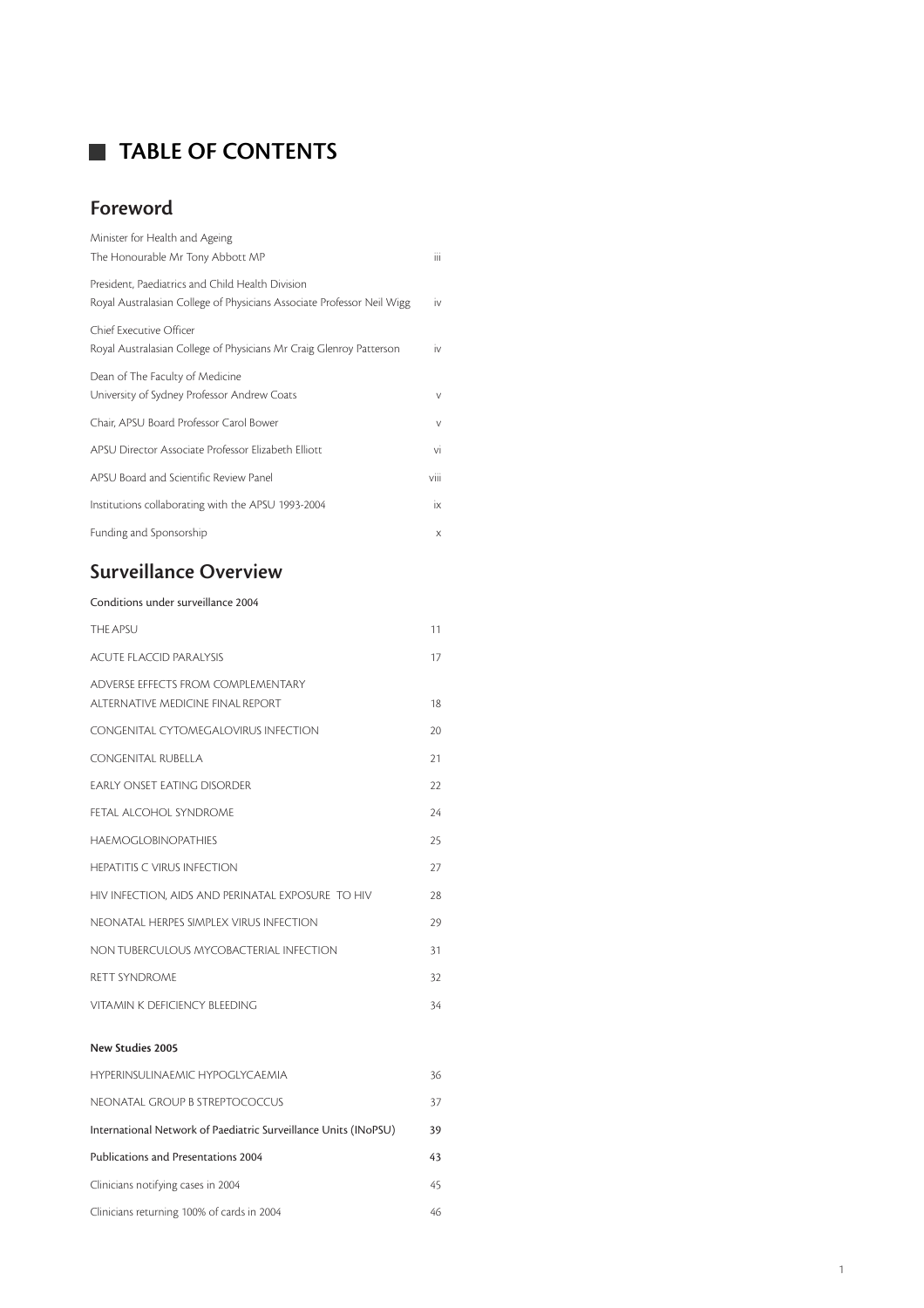# **TABLE OF CONTENTS**

# **Figures**

| Figure 1 Operation of the APSU                                                                           | 11 |
|----------------------------------------------------------------------------------------------------------|----|
| Figure 2 Classification of reported cases                                                                | 15 |
| Figure 3 APSU mean monthly response rate (%) and average<br>number of participating clinicians 1993-2004 | 15 |
| Figure 4 AFP surveillance data summary 1995-2004                                                         | 17 |
| Figure 5 WHO notification target 1995-2004                                                               | 17 |
| Figure 6 CAM surveillance data summary 2001-2004                                                         | 19 |
| Figure 7 Distribution of confirmed CAM cases 2001-2004                                                   | 19 |
| Figure 8 cCMV surveillance data 1999-2004                                                                | 20 |
| Figure 9 Congenital rubella surveillance data<br>summary 1993-2004                                       | 22 |
| Figure 10 EOED surveillance data summary 2002-2004                                                       | 23 |
| Figure 11 FAS surveillance data summary 2001-2004                                                        | 24 |
| Figure 12 Haemoglobinopathies surveillance data summary 2004                                             | 26 |
| Figure 13 HCV surveillance data summary 2003-2004                                                        | 27 |
| Figure 14 HIV surveillance data summary 1993-2004                                                        | 29 |
| Figure 15 HSV surveillance data summary 1997-2004                                                        | 30 |
| Figure 16 NTM surveillance data summary 2004                                                             | 31 |
| Figure 17 Vitamin K deficiency surveillance data summary 1993-2004                                       | 35 |

# **Tables**

| Table 1 Key findings of national surveillance studies conducted<br>through the APSU from 1993-2004                                      | 12 |
|-----------------------------------------------------------------------------------------------------------------------------------------|----|
| Table 2 Response rate; by state and territory; number of clinicians<br>reporting to the APSU; and proportion of children < 15yrs of age | 15 |
| Table 3 Summary of results, number of cases and annual reported<br>rate for studies conducted to December 2004                          | 16 |
| Table 4 Adverse events associated with the failure to use<br>conventional medicines                                                     | 19 |
| Table 5 Adverse events associated with the use of medicinal CAM                                                                         | 19 |
| Table 6 Clinical features at presentation in Australian children<br>with early onset eating disorders                                   | 23 |
| Table 7 Characteristics of definite and probable<br>cases of Vitamin K deficiency bleeding 1993-2004                                    | 35 |
| Table 8 Studies under surveillance by international paediatric<br>surveillance units in 2004                                            | 40 |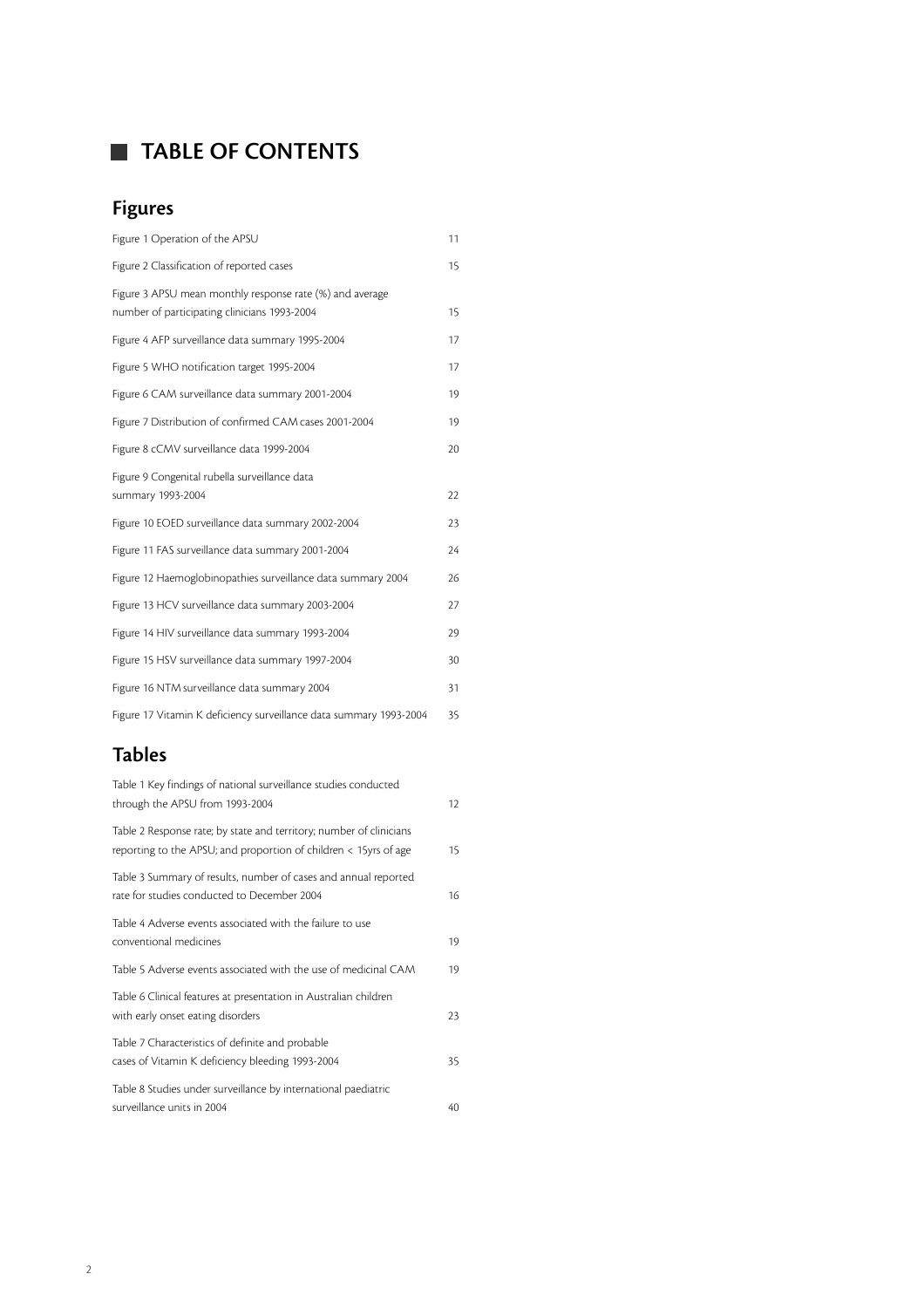# **Minister for Health and Ageing The Honourable Mr Tony Abbott MP**



The Australian Paediatric Surveillance Unit is the only national surveillance program for rare childhood conditions in Australia. Over the past 12 years, the studies conducted by the APSU have generated findings which have been used to inform education strategies for clinicians and raise awareness of many rare health conditions here and abroad.

I am also pleased that my Department continues to provide support to this important program.

The information generated by the APSU has enabled monitoring of public health interventions such as our national immunisation programs. The APSU conducts research and surveillance on a limited number of vaccine preventable conditions, such as congenital rubella, polio (under surveillance as acute flaccid paralysis), and whooping cough. This work has informed more effective targeting of vaccine delivery.

Many of the studies conducted by the APSU have important flowon effects to stimulate further research. For instance, APSU work has led to the identification of an association between Rett Syndrome and specific genetic mutations, which in turn has led to the use of genetic testing to aid diagnosis.

The success of the APSU relies largely on the collaboration across sectors and governments. In partnership with the Royal Australasian College of Physicians, the Faculty of Medicine at The University of Sydney, The Children's Hospital at Westmead, and paediatricians throughout Australia, the APSU will continue to work towards the goal of improving the health and wellbeing of Australia's children.

 $7 - C/L$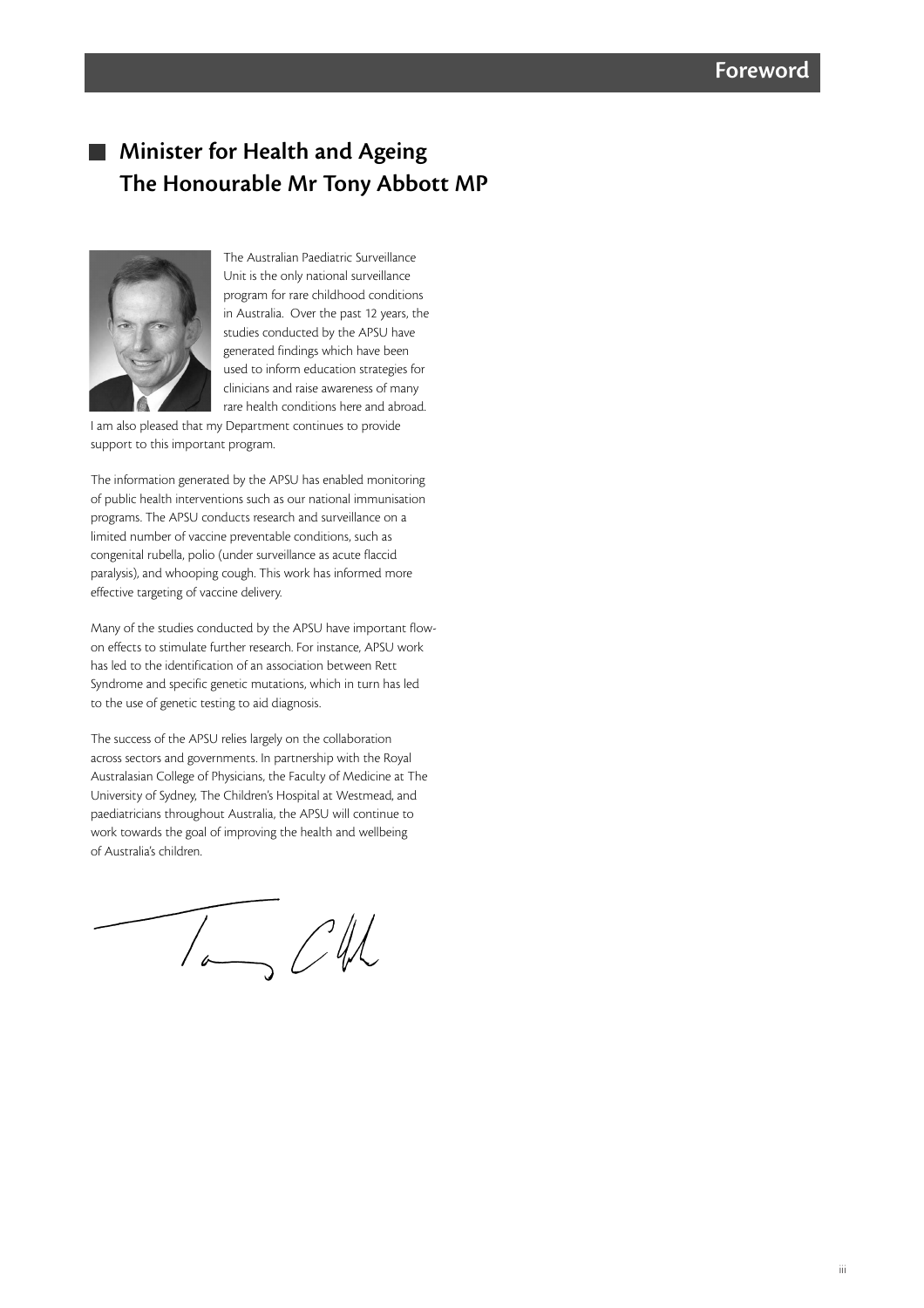# **President, Paediatrics and Child Health Division Royal Australasian College of Physicians Associate Professor Neil Wigg**



The Paediatrics & Child Health Division of The Royal Australasian College of Physicians is proud to have continuing association with the Australian Paediatric Surveillance Unit (APSU).

More than ninety percent of Australian paediatricians have regular monthly contact with APSU, notifying potential

study children to researchers undertaking projects coordinated through the Unit. The suite of research studies, using APSU caseidentification methods, provides a valuable research and researchtraining vehicle for paediatricians and College trainees.

APSU has a well deserved international and national reputation. Unit staff and associated researchers make a significant contribution to the College's Congress (formerly Annual Scientific Meeting),

enabling direct feedback about nation wide studies to the participating paediatricians who have reported cases.

The work of APSU in providing valuable clinical epidemiologic information about uncommon conditions in childhood is highly commendable. The Paediatrics & Child Health Division of the College congratulates Associate Professor Elizabeth Elliott and her staff for their outstanding achievements again this year.

Vigiliniag

# **Chief Executive Officer, Royal Australasian College of Physicians Mr Craig Glenroy Patterson**



As a Unit of the Paediatrics & Child Health Division, The Royal Australasian College of Physicians is appreciative of the valuable work undertaken by the Australian Paediatric Surveillance Unit (APSU).

The College also acknowledges the high level of voluntary co-operation of

Fellows providing information through the Unit and the College's Board of Continuing Professional Development has agreed that participation in the APSU will be a practice-related Continuing Medical Education activity under current Maintenance of Professional Standards guidelines.

In addition, a session is to be included in the Paediatric Program of future RACP Congresses (formerly Annual Scientific Meetings) to highlight the importance of the APSU activities.

The College, through its Paediatrics & Child Health Division, looks forward to a continued and rewarding association with the APSU.

**Afrik**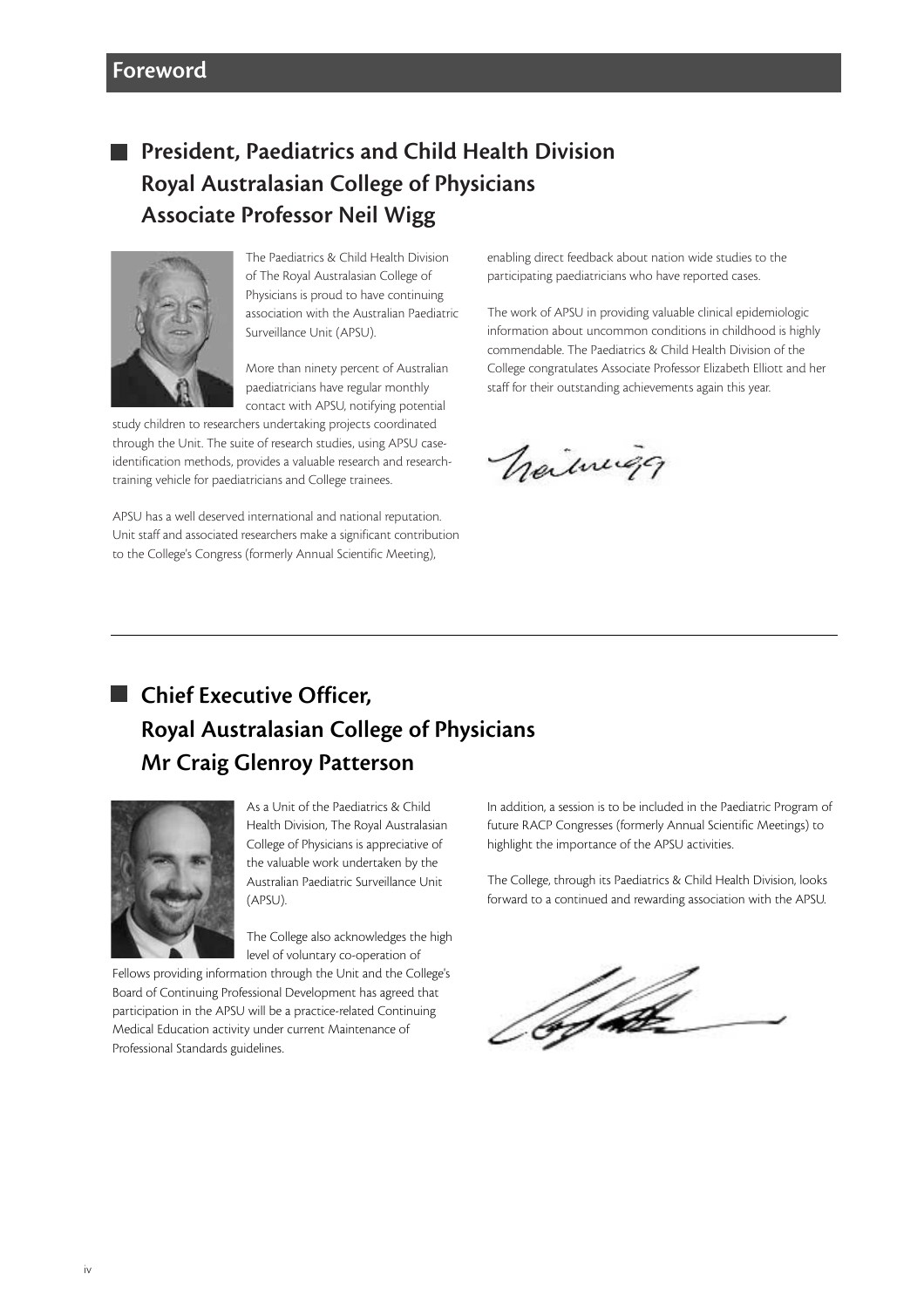# **Dean of The Faculty of Medicine University of Sydney Professor Andrew Coats**



As Dean of the Faculty of Medicine at the University of Sydney it gives me great pleasure to acknowledge the hard work of all the clinicians who contribute important data to the APSU. We take pleasure in supporting the work of the APSU and congratulate the APSU Director, Associate Professor Elizabeth Elliott and Assistant Director, Dr Yvonne

Zurynski. I also acknowledge the strong support from our partners the Australian Government Department of Health and Ageing, the Paediatrics and Child Health Division of the Royal Australasian College of Physicians, The Children's Hospital at Westmead and our funding partners.

Every month clinicians around Australia report children with rare or uncommon disorders to the APSU. These conditions occur too infrequently for individual clinicians to gain enough consolidated experience to determine disease clusters, document aetiological factors and monitor trends over time. Over the last 12 years important information has been obtained for a number of these conditions and a list of key findings is included in the early pages of this report. Between 1993 and 2004 , APSU has monitored 34 uncommon childhood conditions. In many cases the data was unique and has lead to greater insight of these conditions. The monthly response rate of contributing clinicians has been very impressive, exceeding 90% in all years. The APSU has maintained some long term studies. Some studies exceeded a decade, a duration that is most difficult to maintain with normal funding regimes and study parameters. I invite you to browse through the report and see the fascinating information and important insights that can be obtained along with the lists of related reports and the contributions of all involved. My congratulations to all the staff who have contributed to this important work. We are proud at the Faculty of Medicine at the University of Sydney to help in some way with ongoing maintenance of this important initiative.



# **Chair, APSU Board Professor Carol Bower**



In the past, short-term and uncertain funding has limited the activities of the APSU. It is therefore extremely encouraging to see that increased support from a number of different sources has been obtained for the Unit. The APSU Board is keen to secure additional funding both to strengthen the infrastructure of the APSU and to expand the activities of the APSU.

Plans for expansion include the promotion of national collaborative partnerships, raising the profile of the APSU and attracting new researchers. Research projects conducted through the APSU have largely been investigator driven. While we wish to maintain this option, enhanced collaboration would enable relevant and rapid responses to national health priorities and threats. For example, if the need arose, we could initiate immediate surveillance to

monitor the emergence of bird flu or SARS in Australian children. Collaboration with health professionals in areas that are poorly served by paediatricians, such as rural and remote, often Indigenous communities would also be a valuable addition to the APSU, so that gaps in surveillance coverage are closed.

My congratulations to Associate Professor Elliott, her team and all the contributing paediatricians for the work underpinning the valuable information on the wide variety of childhood conditions included in this Report.

*Dasser*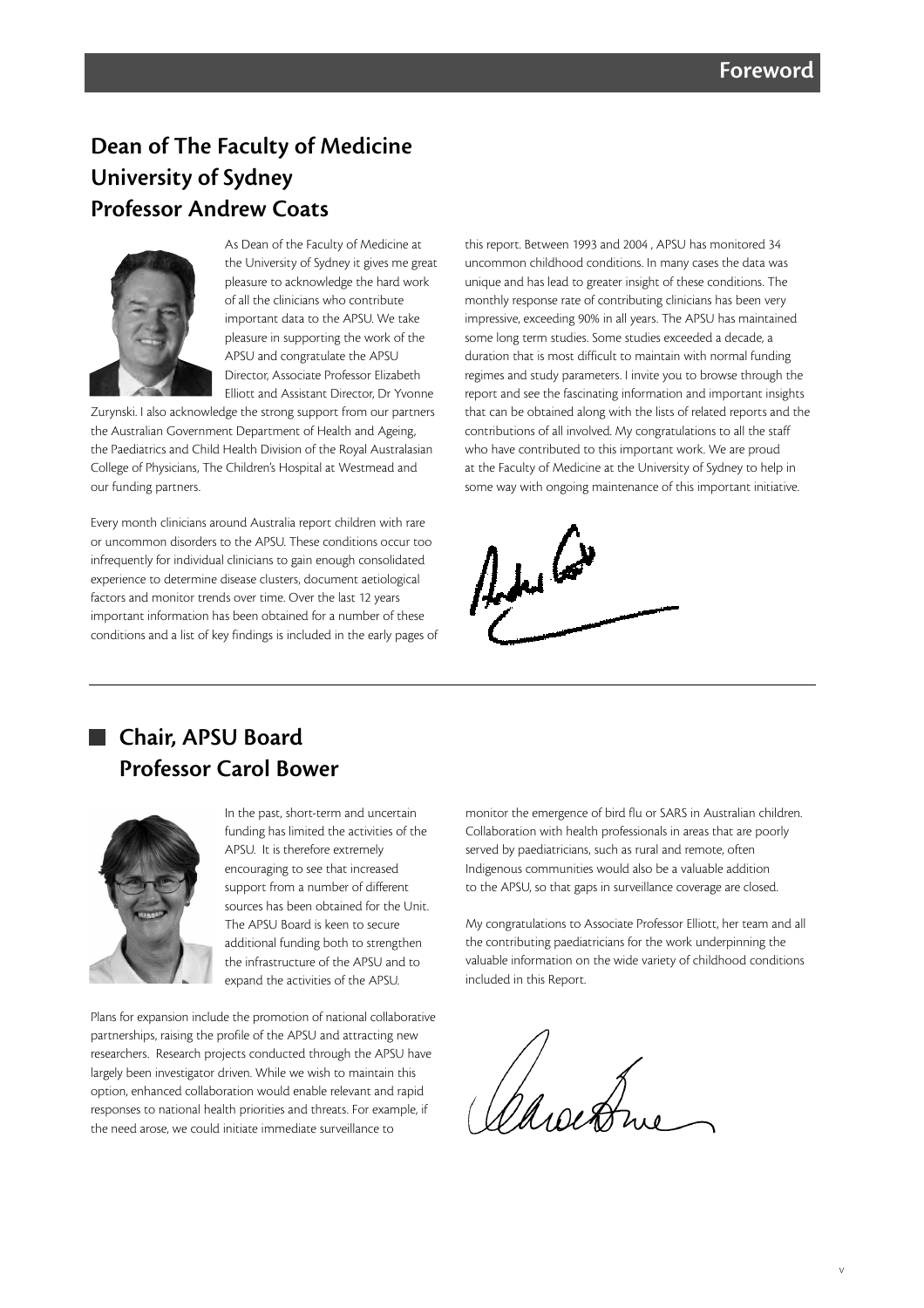# **APSU Director Associate Professor Elizabeth Elliott**



In their book "Children of the Lucky Country" Fiona Stanley and co-authors conclude that "the future economic prosperity of our nation depends upon us focusing more on the developmental health and well-being of our children." They contend that prevention of illness and improvement in the quality of life of disadvantaged and ill children will minimise the burden of ill-health and

mental illness and translate into economic prosperity. However, in order to advocate for children, to influence health outcomes, and to address inequalities we first need to collect accurate, current, national data.

*Paediatricians should be congratulated for their continued support of the research program run by the Australian Paediatric Surveillance Unit*. Over eleven years specialists have contributed to the collection of national data on over 30 uncommon conditions. Monthly reporting rates remain over 90% and there is ongoing interest from paediatricians wishing to initiate new studies. Studies conducted by the APSU concentrate on uncommon childhood conditions, complications of common conditions or adverse effects of treatment that have significant impacts on families and health resources.

*The study on adverse effects of complementary and alternative medicines* (CAM) led by Mike South is a timely example, in light of the evidence of increasing use of CAM in the Australian population. Through this study, a number of adverse effects resulting either from the use of CAM or the omission of conventional therapy have been identified. While it is likely that many children with adverse effects from CAM either do not present to paediatricians, or are not identified as users of CAM, this study alerts us of a need to take a careful history for CAM use in our patients.

*APSU collects baseline information on emerging conditions of national public health importance*. It is evident from Prof Jones' study of Hepatitis C infection that almost all such infections in Australian children are acquired perinatally and that mothers are infected primarily through the use of IV drugs, during procedures (including piercing and tattooing), or through receipt of blood overseas. This study will provide important data to inform policy for screening and management.

*Monitoring conditions over time allows for evaluation of trends*. Prof Kaldor's study of HIV/AIDS and perinatal exposure to HIV is a case in point. Over the eleven year study, there has been an increase in the number of women who acquired infection through heterosexual contact and a fall in the number using IV drugs. An increase in antenatal diagnosis of HIV in women allowing for use of interventions and resulting in a significant fall in the rate of transmission of infection has also been documented. In 2004 all cases reported nationally were of perinatal exposure to HIV and there were no new HIV infections, in Australian women.

*APSU studies are important to raise awareness of uncommon conditions and to estimate the burden of disease*. Prof Bower's data on Fetal alcohol syndrome (FAS) confirm the high social and medical costs of this condition and documents that opportunities for prevention have been missed. Less than one half of the children reported live with a biological parent, most use multiple health education and community services, and one third have an affected sibling. Research stimulated by this study suggests that the diagnosis is often missed or withheld and that education of health professionals and the community is required before prevention can be achieved.

*Molecular epidemiological studies can also be facilitated through APSU* as indicated by the Rett Syndrome study. This study, which has allowed Dr Leonard's group to describe the clinical features of Rett syndrome, determine disease burden, and make phenotype/ genotype correlations, will greatly enhance clinical management of this complex and chronic disease. The international phenotype and genotype databases (Rettnett) and (InteRett) arising as an extension of this project confirm Australian researchers as leaders in this field.

*APSU has led the way internationally with the recent addition of studies of mental health disorders in children* (e.g. early onset eating disorders, conversion disorder). This broadens the Unit's remit to address one of Australia's health priorities and provides internationally unique data.

*Our relationship with Units internationally was consolidated at the 3rd Business and Scientific meeting of the International Network of Paediatric Surveillance Units* (INoPSU). We are grateful to the Portuguese Paediatric Society who hosted and sponsored the meeting in Lisbon in April 2004. Prof Rudi von Kries from the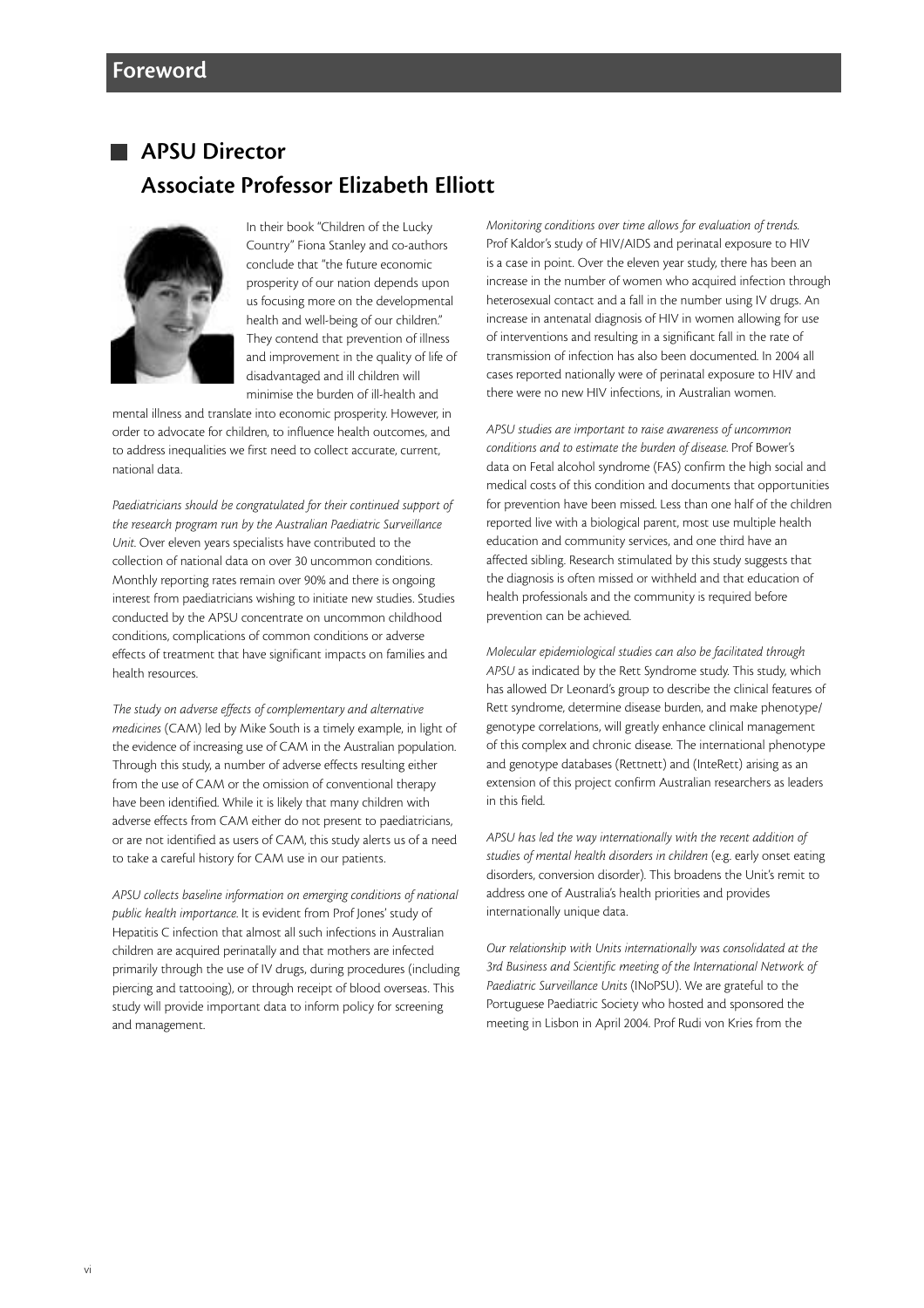German unit and Dr Rob Pereira from the Netherlands were elected as co-convenors as I stood down. Standardised data on a number of conditions, (including FAS, early onset eating disorder, acute flaccid paralysis and herpes simplex virus infection) are being collected simultaneously by several units, which will allow for international comparisons. An invited presentation by INoPSU at the 2004 International Paediatric Association meeting in Mexico resulted in considerable interest from countries seeking to establish new surveillance units.

*The APSU program is a truly collaborative national effort*, involving voluntary participation by paediatricians and involvement of organizations throughout Australia and investigators from a range of scientific disciplines. On behalf of all APSU investigators I acknowledge these contributions. I thank the APSU staff, Yvonne Zurynski, Rosemary Robertson, Paula Cronin and Ingrid Charters for their hard work in running the Unit and producing this report. I am grateful for the ongoing support of our Patron Prof Fiona Stanley; the Department of Health and Ageing; the Royal Australasian College of Physicians and its Division of Paediatrics and Child Health; the Faculty of Medicine in the University of Sydney and The Children's Hospital at Westmead which houses the APSU. Thanks also to the APSU Board, Board Chair Prof Carol Bower and members of the Scientific Review Panel for all their work.

*We have challenges ahead*. We must initiate and support research addressing national health priorities and to consolidate our infrastructure funding and enable adequate staffing. We need to embrace information technology to enable web-based reporting, increase efficiencies and decrease the workload for busy paediatricians. We need to establish new collaborations to strengthen data quality and address gaps in surveillance coverage e.g. in remote, often indigenous communities in order to maximise case ascertainment. We have an increasing role facilitating education through conduct of seminars and development of materials for paediatricians and parents; and also must ensure timely dissemination of data from APSU studies to inform policy and clinical practice.

<sup>&</sup>lt;sup>1</sup> Stanley F, Richardson S, Prior M. Children of the Lucky Country? How Australian society has turned its back on children and why children matter, Pan Macmillan Australia, 2005.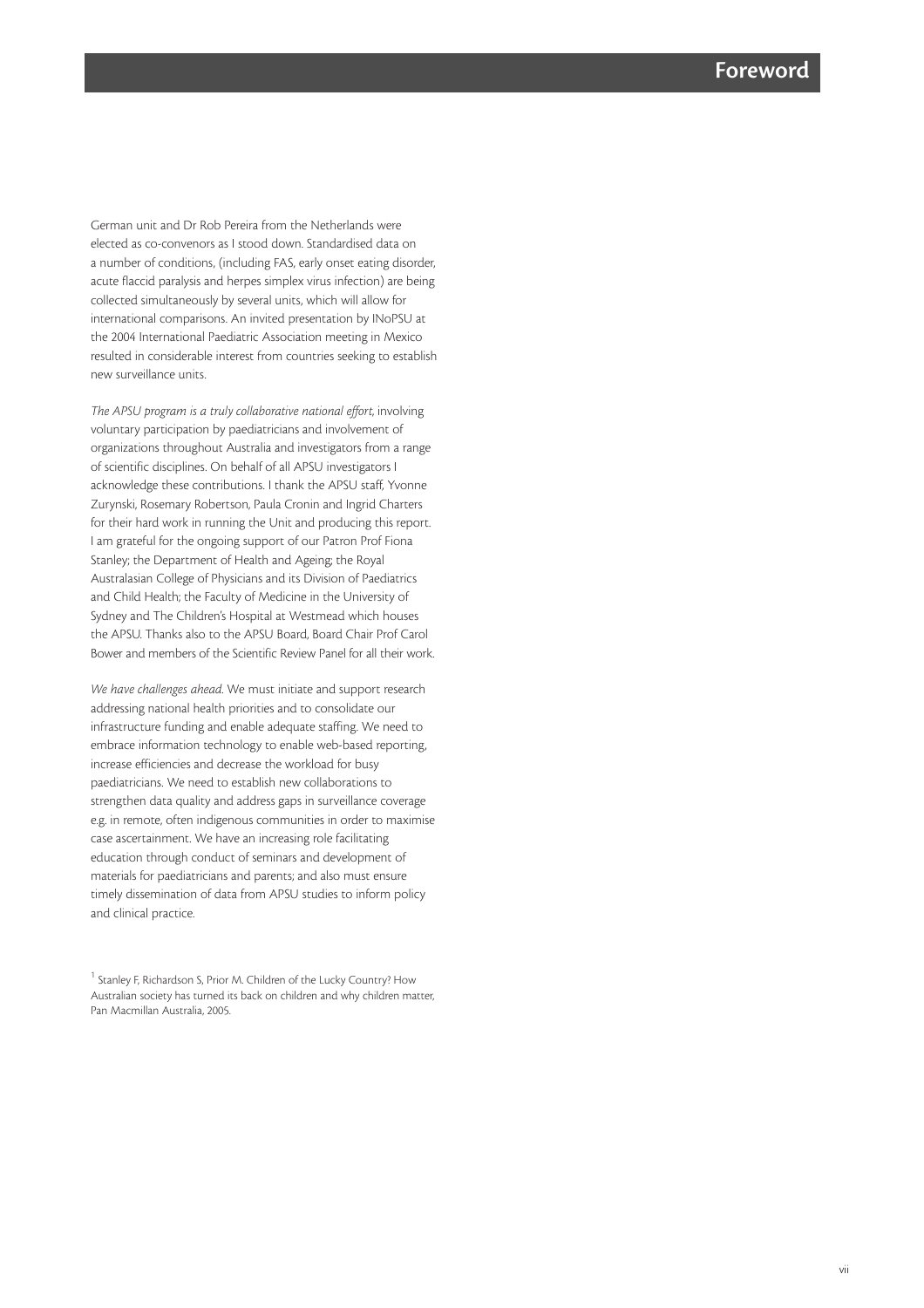# **Patron**

#### Fiona Stanley AC

Director, Telethon Institute for Child Health Research Professor, School of Paediatrics and Child Health The University of Western Australia

# **Board**

### Carol Bower\*

Senior Principal Research Fellow, Division of Population Sciences and Clinical Professor, Centre for Child Health Research and School of Population Health, The University of Western Australia and the Telethon Institute for Child Health Research.

#### Elizabeth Elliott\*

Associate Professor, Discipline of Paediatrics and Child Health, University of Sydney and Consultant Paediatrician, The Children's Hospital at Westmead. Director, The Australian Paediatric Surveillance Unit and Convenor, International Network of Paediatric Surveillance Units.

### Nigel Dickson\*

Senior Lecturer, Department of Preventive and Social Medicine University of Otago, New Zealand. Co-Director New Zealand Paediatric Surveillance Unit.

#### Elizabeth Hallam (to June 2004)

General Paediatrician, Hobart, Tasmania and Member, Divisional Committee for Paediatrics and Child Health, RACP.

#### David Isaacs

Clinical Professor, Discipline of Paediatrics and Child Health, University of Sydney and Senior Staff Specialist, Department of Immunology & Infectious Diseases, The Children's Hospital at Westmead.

#### Bin Jalaludin\*

Associate Professor, School of Public Health and Community Medicine, University of New South Wales and Deputy Director, Epidemiology Unit South Western Sydney Area Health Service.

#### Paul Lancaster (to December 2004)

Conjoint Associate Professor, School of Women's and Children's Health, University of NSW.

#### Peter McIntyre (from December 2004)

Director, National Centre for Immunisation Research and Surveillance of Vaccine Preventable Diseases (NCIRS), The Childrens Hospital at Westmead.

\* Board and Scientific Review panel members

#### Elisabeth Murphy

Clinical Consultant, Health Services Policy Branch, Policy Division NSW Department of Health.

#### Michael Nissen

Director of Infectious Diseases & Clinical Microbiologist, Unit Head of Qld. Paediatric Infectious Disease Laboratory. Associate Professor in Biomolecular, Biomedical Science & Health, Royal Children's Hospital, Brisbane.

#### Lesley Podesta

Assistant Secretary, Communicable Diseases Branch, Australian Government Department of Health and Ageing.

#### Donna Rose (to November 2004)

Scientific Coordinator APSU

#### Susan Skull\*

Head, Clinical Epidemiology and Biostatistics Unit, Royal Children's Hospital, Melbourne.

#### Jenean Spencer

Director, Communicable Diseases Branch, Department of Health and Ageing.

### Barry Taylor

Professor and Head of Paediatric Section, Department of Women's & Children's Health, University of Otago, New Zealand. Co-Director New Zealand Paediatric Surveillance Unit.

#### Neil Wigg\*

President, Paediatrics and Child Health Division, Royal Australiasian College of Physicians, Executive Director, Community Child Health Service, Royal Children's Hospital and Health Service, Brisbane and Associate Professor, Department of Paediatrics and Child Health University of Queensland.

#### John Ziegler

Clinical Immunologist and Head, Department of Immunology and Infectious Diseases, Sydney Children's Hospital. Associate Professor, School of Women's and Children's Health, University of New South Wales.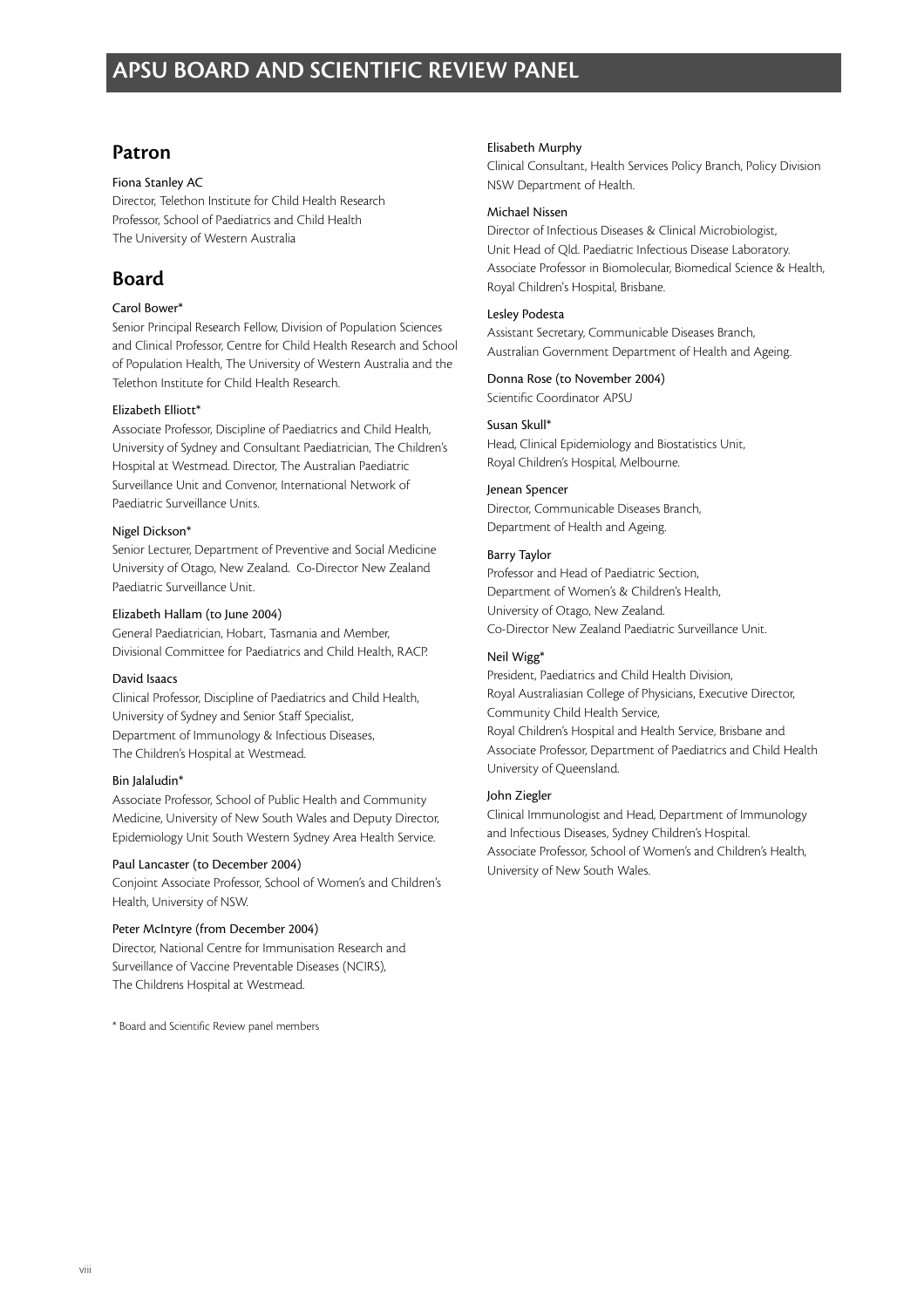# **INSTITUTIONS COLLABORATING WITH THE APSU 1993-2004**

# **National Organisations**

- Australia and New Zealand Paediatric Nephrology Association
- Australian CHARGE Association
- Australian Enteric Pathogens Surveillance Scheme
- Australian Polio Expert Committee
- Australasian Paediatric Endocrine Group
- Australian Institute of Health and Welfare
- Australian Society of Clinical Immunology and Allergy
- Commonwealth Department of Health and Ageing
- National Centre in HIV Epidemiology and Clinical Research
- National Centre for Immunisation Research and
- Surveillance of Vaccine Preventable Diseases
- National Notifiable Diseases Surveillance System
- National Perinatal Statistics Unit
- National Polio Reference Laboratory
- OzFoodNet: Australian Enhanced Foodborne Disease Surveillance
- Rett Syndrome Association of Australia & AussieRett

# **New South Wales**

- Bankstown Hospital
- **CAMSHNET**
- Centre for Kidney Research
- Centre for Mental Health, NSW Health
- Children's Hospital at Westmead
- Gastroenterology & Liver Unit, Prince of Wales Hospital
- Institute for Neuromuscular Research
- **Hunter Genetics**
- Liverpool Health Service
- Macleay Hastings Health Service
- Millennium Institute of Health Research
- NSW Birth Defects Register
- NSW Centre for Perinatal Health Services Research
- NSW Heath
- Paediatric HIV Services Unit, Sydney Children's Hospital
- Royal Prince Alfred Hospital
- Royal North Shore Hospital
- Sydney Children's Hospital
- University of NSW
- University of Sydney
- South Eastern Sydney Area Health Service
- South Eastern Area Laboratory Services
- Westmead Hospital
- South Western Sydney Area Health Service

# **Victoria**

- Australian Mycobacterium Reference Laboratory Network
- Centre for Adolescent Health
- Victorian Infectious Diseases Reference Lab
- Monash Medical Centre
- Murdoch Children's Research Institute
- Public Health Group, Dept Human Services, Royal Women's Hospital, Melbourne
- Royal Children's Hospital, Melbourne
- University of Melbourne

# **Queensland**

- Mater Children's Hospital
- Princess Alexandra Hospital
- Queensland University of Technology
- Royal Children's Hospital, Brisbane
- Tropical Public Health Unit
- University of Queensland

# **South Australia**

- Flinders Medical Centre
- Institute of Medical Veterinary Science
- Mycobacterium Reference Laboratory, Adelaide
- South Australian Health Commission
- Women's and Children's Hospital, Adelaide

# **Western Australia**

- Curtin University
- Disability Services Commission
- King Edward Memorial Hospital, Perth
- Pathcentre Queen Elizabeth II Medical Centre
- Princess Margaret Hospital for Children, Perth
- Royal Perth Hospital
- Telethon Institute for Child Health Research

# **Tasmania**

• Royal Hobart Hospital

# **Northern Territory**

- Alice Springs Hospital
- Royal Darwin Hospital

# **International Organisations**

- Great Ormond St Hospital, London UK
- Hospital for Sick Children, Toronto Canada
- Oakland Childrens Hospital, USA
- Westkids, Auckland NZ

# **International Network of Paediatric Surveillance Units (INoPSU)**

- British Paediatric Surveillance Unit
- Canadian Paediatric Surveillance Programme
- Cyprus, Greece Paediatric Surveillance Unit
- German Paediatric Surveillance Unit
- Latvian Paediatric Surveillance Unit
- Malaysian Paediatric Surveillance Unit
- Netherlands Paediatric Surveillance Unit
- New Zealand Paediatric Surveillance Unit
- Papua New Guinea Paediatric Surveillance Unit
- Portuguese Paediatric Surveillance Unit
- Swiss Paediatric Surveillance Unit
- Trinidad and Tobago Paediatric Surveillance Unit
- Republic of Ireland Paediatric Surveillance Unit
- Welsh Paediatric Surveillance Unit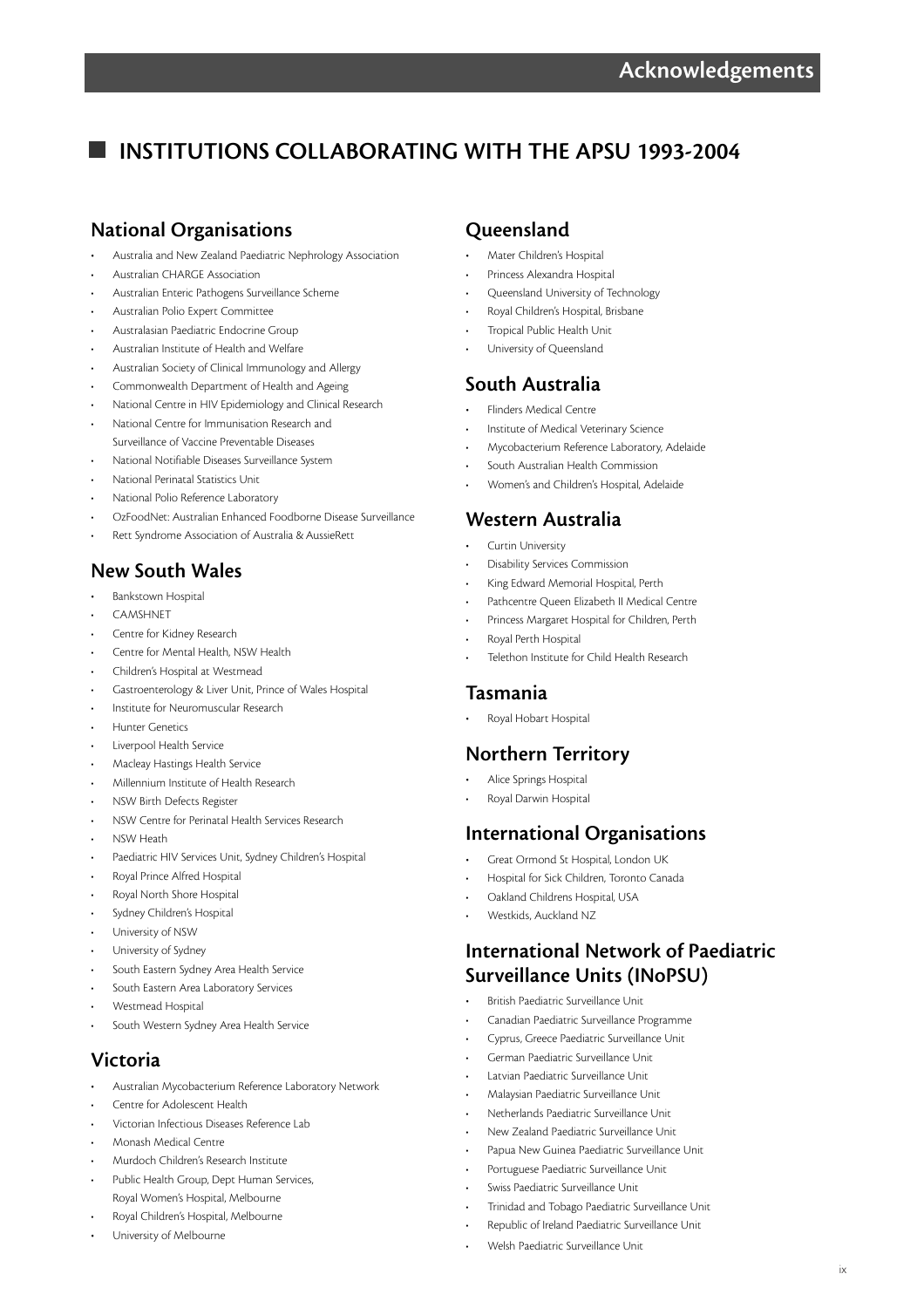# **FUNDING AND SPONSORSHIP**

The Australian Government Department of Health and Ageing provides infrastructure support for APSU studies that relate to communicable and vaccine-preventable conditions.



#### The Royal Australasian College of Physicians

**Paediatrics & Child Health Division**

The APSU is a Unit of the Division of Paediatrics & Child Health, of the RACP. The RACP provides support for APSU special projects including production of the annual report.



The Faculty of Medicine University of Sydney supports the APSU financially. The APSU Director and Assistant Director are members of the Discipline of Paediatrics and Child Health, Faculty of Medicine.

# the<br>children's<br>hospital hospital at Westmead

The Children's Hospital at Westmead, provides office space and infrastructure support for the APSU.

# **Healthway, WA**

A Healthway health promotion research grant contributes towards the surveillance of Fetal Alcohol Syndrome, which was initiated in 2001.



Roche Products Pty Ltd sponsors the ongoing surveillance of Vitamin K deficiency bleeding with an annual grant.



Majura Wines has generously sponsored the APSU wine draw prize since 2002.

#### Financial supporters for individual studies include:

- Acute flaccid paralysis: Department of Health & Ageing
- Adverse effects from complementary and alternative medicine: Women's and Children's Health, The Royal Women's Hospital and The Royal Children's Hospital, Melbourne
- Congenital cytomegalovirus infection: Virology Division, Department of Microbiology, South Eastern Area Laboratory Service, Sydney Children's Hospital
- Early onset eating disorders: Centre for Prevention of Psychological Problems in Children, The Children's Hospital at Westmead
- Fetal alcohol syndrome: HealthWay WA and Telethon Institute for Child Health Research
- HIV/AIDS and perinatal exposure to HIV: National Centre in HIV Epidemiology and Clinical Research
- Neonatal herpes simplex virus infection: Department of Immunology and Infectious Diseases, The Children's Hospital at Westmead, Herpes Simplex Virus Research Laboratory
- Rett syndrome: Telethon Institute for Child Health Research, USA National Institutes of Health, Rett Syndrome Association of Australia
- Vitamin K deficiency bleeding: NSW Health, Roche.

#### Previous sources of funding to the APSU are gratefully acknowledged

- Allen & Hanburys
- AMP Limited
- ANZ Bank
- Australian CHARGE Association
- Child Protection Unit, The Childrens Hospital at Westmead
- The Financial Markets Foundation for Children
- Glaxo Smith Kline
- Clive and Vera Ramaciotti Foundation (Perpetual Trustees)
- CSL Pharmaceuticals
- Davies Collison Cave Attorneys
- NSW Department of Health
- Nutricia Australasia
- Orlando Wines
- Paediatric Research Society of Australia and New Zealand.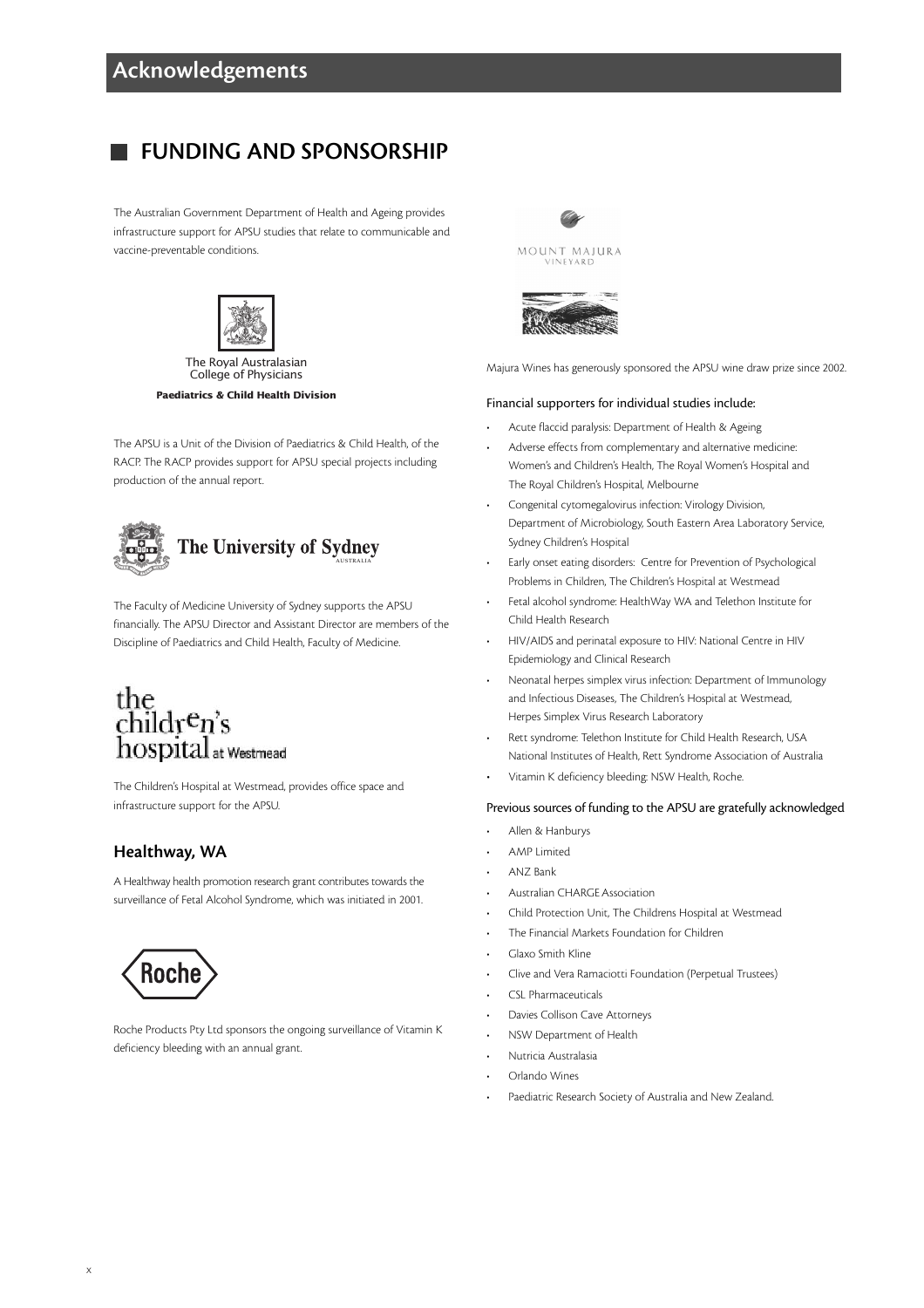# **The APSU**

The Australian Paediatric Surveillance Unit (APSU) is a national resource, established in 1993 to facilitate active surveillance of uncommon childhood diseases, complications of common diseases or adverse effects of treatment. Diseases are chosen for their public health significance and impact on health resources. To date, a range of infectious, vaccine preventable, mental health, congenital and genetic conditions and injuries have been studied (Table 1). For many childhood conditions, the APSU is the only national mechanism for data collection.

APSU has been used by over 160 individual researchers, to run 34 surveillance studies and has been influential in the development of international surveillance units. Currently there are 15 surveillance units worldwide (Table 8). Epidemiological and clinical data collected through the APSU are of direct relevance to clinical and public health policy and resource allocation and thus impact on the health and welfare of Australian children (Table 1).

The APSU is a Unit of the Division of Paediatrics and Child Health, Royal Australasian College of Physicians (RACP). It is based at The Children's Hospital at Westmead. The activities of the APSU are funded in part by the Australian Government Department of Health and Ageing through their communicable diseases program, by the Faculty of Medicine, University of Sydney and through competitive research funding. The APSU Board oversees the management of the Unit and the APSU Scientific Review Panel evaluates applications to conduct studies through the Unit for suitability and scientific merit.

### **Aims:**

To provide a national active surveillance mechanism that can be used to:

- study the epidemiology, clinical features, current management and short term outcomes of rare childhood conditions in Australia;
- respond to epidemiological emergencies such as outbreaks and emerging disease conditions.

To initiate and facilitate national collaborative research consistant with national child health priorities, including a 'healthy start to life' and to fill knowledge gaps.

To produce and disseminate evidence that will support:

- the development of effective educational strategies and clinical guidelines for clinicians;
- the development of appropriate prevention strategies and community awareness campaigns;
- and the development of evidence based policy.

# **Contributors to the APSU**

Contributors to the APSU are clinicians working in paediatrics and child health throughout Australia. These are predominantly Fellows of the Division of Paediatrics and Child Health of the RACP, however other child health specialists including paediatric surgeons and child psychiatrists also participate in surveillance. Clinicians are identified through the Division of Paediatrics and Child Health RACP, the Australasian Association of Paediatric Surgeons and subspecialty interest groups. In 2004 an average of 1112 clinicians participated in monthly surveillance. Fifty four percent of clinicians were in general paediatric practice, 39% were subspecialists, 4.6% were paediatric surgeons and the remaining 2.4% practiced in child and adolescent psychiatry.

# **Operation of the APSU**

Each month all contributing clinicians are asked to report children newly diagnosed with any of the conditions listed on the report card. Investigators conducting a study are informed weekly by the APSU of any new cases reported by APSU contributors. The investigator then sends a brief questionnaire to the clinician requesting further de-identified information. Investigators are responsible for collation, analysis and publication of this data (Figure 1), and report study findings annually to the APSU.



Figure 1. Operation of the APSU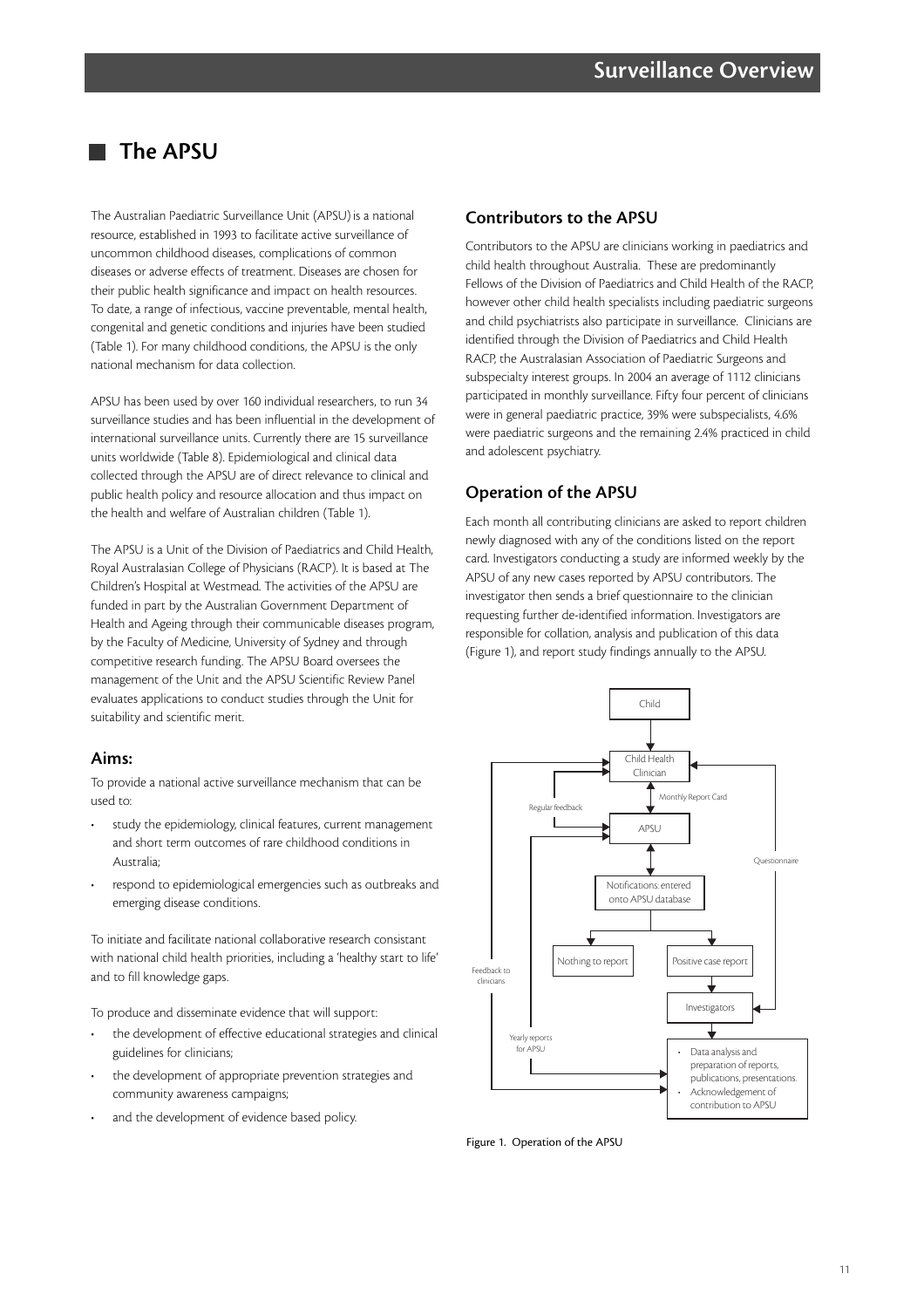# **Selection of conditions for study**

Individuals or organisations may apply to study a condition through the APSU and applications undergo a process of peer review and revision before being listed on the monthly report card.

To satisfy the criteria for study a condition must:

- 1. be sufficiently uncommon so that the system is not overburdened;
- 2. usually result in referral to a paediatrician or related specialist;
- 3. provide information that satisfies the study aims and that is not available from other sources.

Conditions are usually studied for one to three years, although provision for on-going study may be granted for diseases of public health significance or with very low incidence.

# **Conditions Studied**

Between 1993 and 2004, the APSU monitored 34 uncommon childhood conditions. Some of the major findings of studies conducted through the APSU are documented in Table 1.

# **Case Classification**

The APSU aims to estimate the incidence of selected conditions and to provide information which is representative of the Australian population. Maximal and unbiased case ascertainment is a high priority. Over-reporting rather than under-reporting of cases will help achieve this and duplicate reports are encouraged. Accurate classification of reported cases is facilitated by use of a unique identification code that is provided by clinicians on the study questionnaires. This enables investigators to identify duplicate reports.

To confirm a case, the clinical information reported in the questionnaire is used to ensure that the case definition criteria are met. The method of classifying cases is shown in Figure 2.

The APSU encourages Investigators to use multiple sources of case ascertainment where possible. This is particularly important in remote areas, where children have limited access to paediatricians and are often seen by general clinicians. Reported rates for conditions ascertained through the APSU therefore represent a minimum estimate of these conditions in the relevant Australian populations.

#### **Table 1. Key findings of national surveillance studies conducted through the APSU 1993-2004**

| <b>Conditions Under Surveillance</b>                             | Commencement date | Key findings, implications and publications                                                                                                                                                                                                                                                                                                                                                                                                                                                                                                                      |  |
|------------------------------------------------------------------|-------------------|------------------------------------------------------------------------------------------------------------------------------------------------------------------------------------------------------------------------------------------------------------------------------------------------------------------------------------------------------------------------------------------------------------------------------------------------------------------------------------------------------------------------------------------------------------------|--|
| Infectious / vaccine preventable including congenital infections |                   |                                                                                                                                                                                                                                                                                                                                                                                                                                                                                                                                                                  |  |
| Acute flaccid paralysis                                          | Mar 1995          | APSU reports via DoHA Polio Expert Committee to WHO and data contributed<br>to 'polio-free' certification by WHO. Most (~70%) AFP cases are due to Guillain-<br>Barre syndrome or transverse myelitis. All classified cases were non-polio AFP.<br>Continued surveillance of polio is required in Australia, in view of recent reports<br>of imported cases of wild poliovirus into Indonesia. (1,2)                                                                                                                                                             |  |
| Congenital cytomegalovirus infection                             | Jan 1999          | APSU provides the only national data collection for cCMV. Observations of<br>maternal and neonatal symptoms have increased understanding of<br>phenomenology of cCMV. cCMV remains under-diagnosed. Although most<br>cases are diagnosed by urine culture, use of PCR for urinary screening for cCMV<br>may increase diagnostic yield. Universal neonatal hearing screening programs<br>may also help identify new cases. (3)                                                                                                                                    |  |
| Congenital varicella                                             | Mar 1995-Dec 1997 | Identified that birth defects also occur with 3rd trimester infection; pregnancies<br>should be monitored and infants' eyes examined for visual impairment. (4)                                                                                                                                                                                                                                                                                                                                                                                                  |  |
| Neonatal varicella infection                                     | Mar 1995-Dec 1997 | Early identification, treatment (acyclovir, lg) recommended. (4-6)                                                                                                                                                                                                                                                                                                                                                                                                                                                                                               |  |
| Congenital rubella                                               | May 1993          | Women born in countries with poorly developed vaccination programs should<br>have serological testing for rubella after arrival in Australia, and be vaccinated if<br>appropriate. Travel to rubella endemic counties in the first trimester by women<br>with no prior rubella immunity poses a risk to the fetus of congenital rubella (7)                                                                                                                                                                                                                      |  |
| Haemolytic uraemic syndrome                                      | Jul 1994-Dec 2001 | APSU study identified Shiga-toxin producing <i>E.coli</i> prevalent in Australia;<br>provided national data during HUS outbreak and informed code of production<br>for fermented meats. (8,9)                                                                                                                                                                                                                                                                                                                                                                    |  |
| Hepatitis C virus infection                                      | Jan 2003          | APSU is monitoring an emerging disease of national significance. Most (>80) HCV<br>infection in Australian children is acquired perinatally. Infants at risk were born to<br>mothers who used IV drugs (~60%) or had invasive procedures or received blood<br>overseas. Most HCV-infected children are clinically asymptomatic with mildly<br>elevated liver function test at diagnosis. (10)                                                                                                                                                                    |  |
| HIV/AIDS, Perinatal exposure to HIV                              | May 1993          | APSU enhances mandatory reporting, identifies perintal exposure and maternal<br>risks. Most cases of HIV are due to perinatal exposure. Fifty five percent of<br>mothers were exposed to HIV through heterosexual contact in a high HIV<br>prevalence country or in Australia with a partner from a high prevalence country.<br>Thirty two percent used IV drugs or had a partner who used IV drugs. The<br>transmission rate of infection has declined with increased use of interventions<br>(including anti-retrovirals) in women diagnosed antenatally. (11) |  |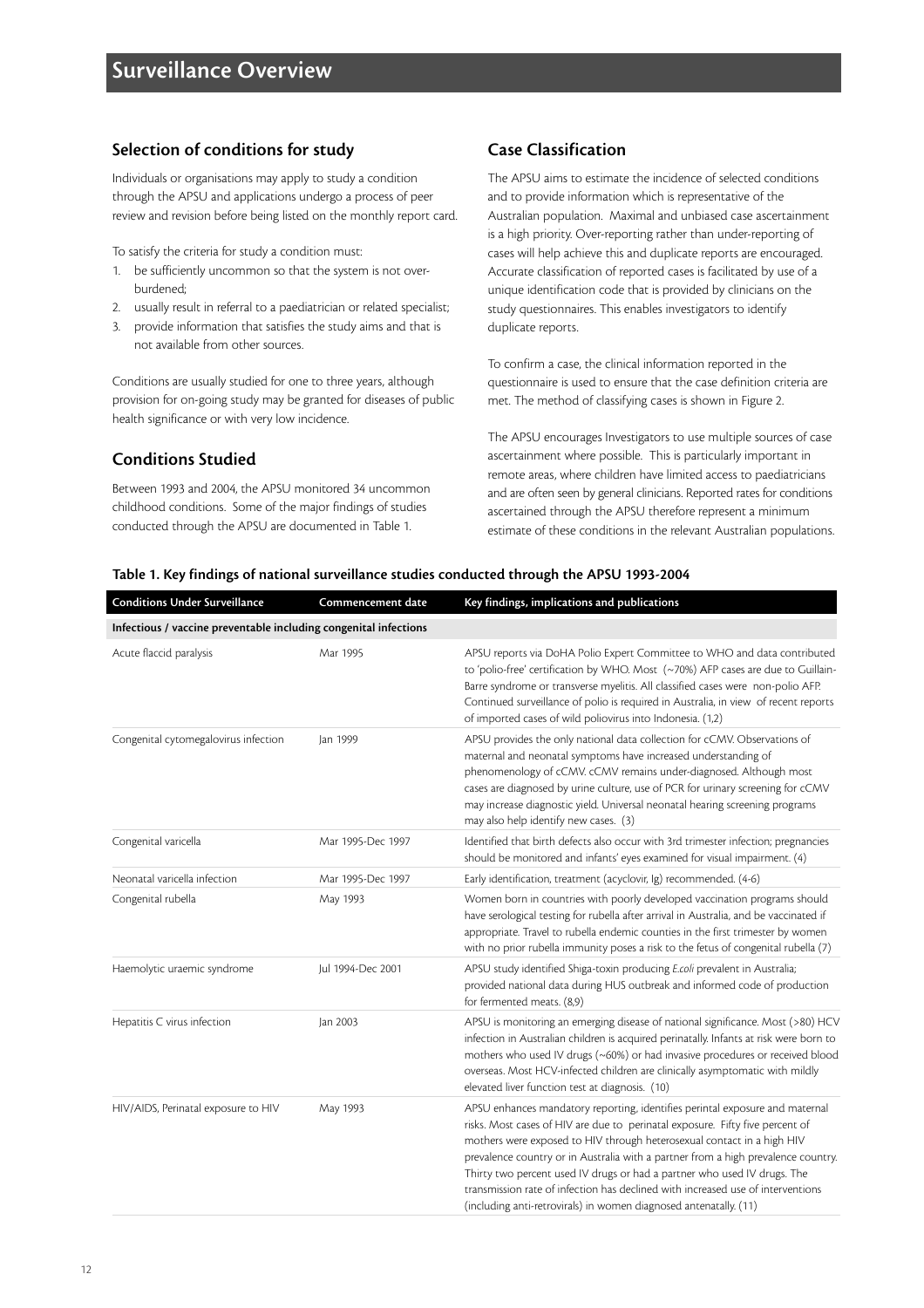| <b>Conditions Under Surveillance</b>                             | <b>Commencement date</b>       | Key findings, implications and publications                                                                                                                                                                                                                   |  |  |
|------------------------------------------------------------------|--------------------------------|---------------------------------------------------------------------------------------------------------------------------------------------------------------------------------------------------------------------------------------------------------------|--|--|
| Infectious / vaccine preventable including congenital infections |                                |                                                                                                                                                                                                                                                               |  |  |
| Hospitalised pertussis in infancy                                | Jan 2001-Dec 2001              | Identified adults as main source of infection and informed revision of<br>immunisation schedule in 2003 to recommend vaccination of teenagers.<br>Identified children less than 2 months at most risk and need for trials of early<br>vaccination. (12)       |  |  |
| Invasive Haemophilus influenzae infection                        | Jan 1998-Dec 2000              | Confirmed success of Haemophilus influenzae Type B vaccination; influenced<br>infection prevention policy. (13)                                                                                                                                               |  |  |
| Kawasaki disease                                                 | May 1993-Jun 1995              | Identified that young children may not fulfil international diagnostic criteria. (14)                                                                                                                                                                         |  |  |
| Neonatal herpes simplex infection                                | lan 1997                       | HSV type 1 identified as the cause of neonatal infection in 50%<br>Australian cases. Many infants present without typical skin or mucosal lesions.<br>Disseminated HSV infection may present with pneumonitis which requires early<br>antiviral therapy. (15) |  |  |
| Non tuberculous mycobacterial infection                          | July 2004                      | Usually presents with lymphadenopathy in healthy children aged < 5 yrs.<br>Mycobacterium avium intracellulare and mycobacterium fortuitum most<br>commonly isolated. Relapse in 10% regardless of the medical therapy used.                                   |  |  |
| Subacute sclerosing<br>panencephalitis                           | Jan 1995-Dec 1998              | Very rare, reflecting high uptake of measles vaccination. (16)                                                                                                                                                                                                |  |  |
| Congenital / genetic disorders                                   |                                |                                                                                                                                                                                                                                                               |  |  |
| Arthrogryposis multiplex congenita                               | Jan 1996-Dec 1998              | Documented risk factors, informed development of new congenital classification<br>and informed causal pathways. (16)                                                                                                                                          |  |  |
| <b>CHARGE</b> association                                        | Jan 2000-Dec 2002              | Increased awareness of diagnostic criteria for CHARGE; diagnosis of 87% of cases<br>in first year of life. (17)                                                                                                                                               |  |  |
| Congenital adrenal hyperplasia                                   | Aug 1995-Dec 1997              | Enabled cross validation of potential neonatal screening program. (18)                                                                                                                                                                                        |  |  |
| Congenital & idiopathic<br>nephrotic syndrome                    | Jul 1998-Jun 2001              | Identified non-adherence to evidence-based management guidelines. (19)                                                                                                                                                                                        |  |  |
| Extrahepatic biliary atresia                                     | May 1993-Dec 1996              | Identified late diagnosis and need for education. Quantified transplantation<br>needs. (20)                                                                                                                                                                   |  |  |
| Fetal alcohol syndrome                                           | Jan 2001- Dec 2004             | Indigenous children over-represented; children often in foster care, have affected<br>siblings. Informed causal pathways and educational strategies. (21,22)                                                                                                  |  |  |
| Haemoglobinopathies                                              | Jan 2004                       | The study aims to estimate incidence, types of Haemoglobinopathies and the<br>distribution amongst ethnic groups.                                                                                                                                             |  |  |
| Hirschsprung disease                                             | Jan 1997-Dec 2000              | Primary surgical procedure most used is Soave operation.(23)                                                                                                                                                                                                  |  |  |
| Prader-Willi syndrome                                            | Jan 1998-Dec 2000              | First DNA confirmed estimate of birth prevalence. PWS often missed clinically in<br>$infants - education needed. (24)$                                                                                                                                        |  |  |
| Primary immunodeficiency                                         | Jan 1997-Dec 1999              | Documented numbers affected, need for immunotherapy and bone marrow<br>transplant. (22)                                                                                                                                                                       |  |  |
| Rett syndrome                                                    | May 1993-Apr 1995;<br>Jan 2000 | Enabled molecular epidemiological study of national cohort, phenotype/<br>genotype correlation; establishment of international database. (25-27)                                                                                                              |  |  |
| Severe combined immunodeficiency                                 | May 1995-Dec 2001              | Confirmed good outcome bone marrow transplant. (17)                                                                                                                                                                                                           |  |  |
| Mental health issue                                              |                                |                                                                                                                                                                                                                                                               |  |  |
| Childhood dementia                                               | May 1993-Jun 1995              | First national study worldwide. Clarified diagnostic criteria,<br>identified large group with no identified cause. (28)                                                                                                                                       |  |  |
| Childhood conversion disorder                                    | Jan 2002-Dec 2003              | First study to document the burden of illness in Australian children and to clarify<br>psychosocial risk factors. (29)                                                                                                                                        |  |  |
| Munchausen by proxy syndrome                                     | Jan 2000-Dec 2003              | First study to document impact of the diagnosis on clinicians; data informed<br>development of management policy. (30)                                                                                                                                        |  |  |
| Early onset eating disorder                                      | Jul 2002                       | First national study of children <13 yrs. Contributing to debate on relevance of<br>adult diagnostic (DSM) criteria to children. Simultaneous Canadian and British<br>study. (29)                                                                             |  |  |

# **Table 1 continued. Key findings of national surveillance studies conducted through the APSU 1993-2004**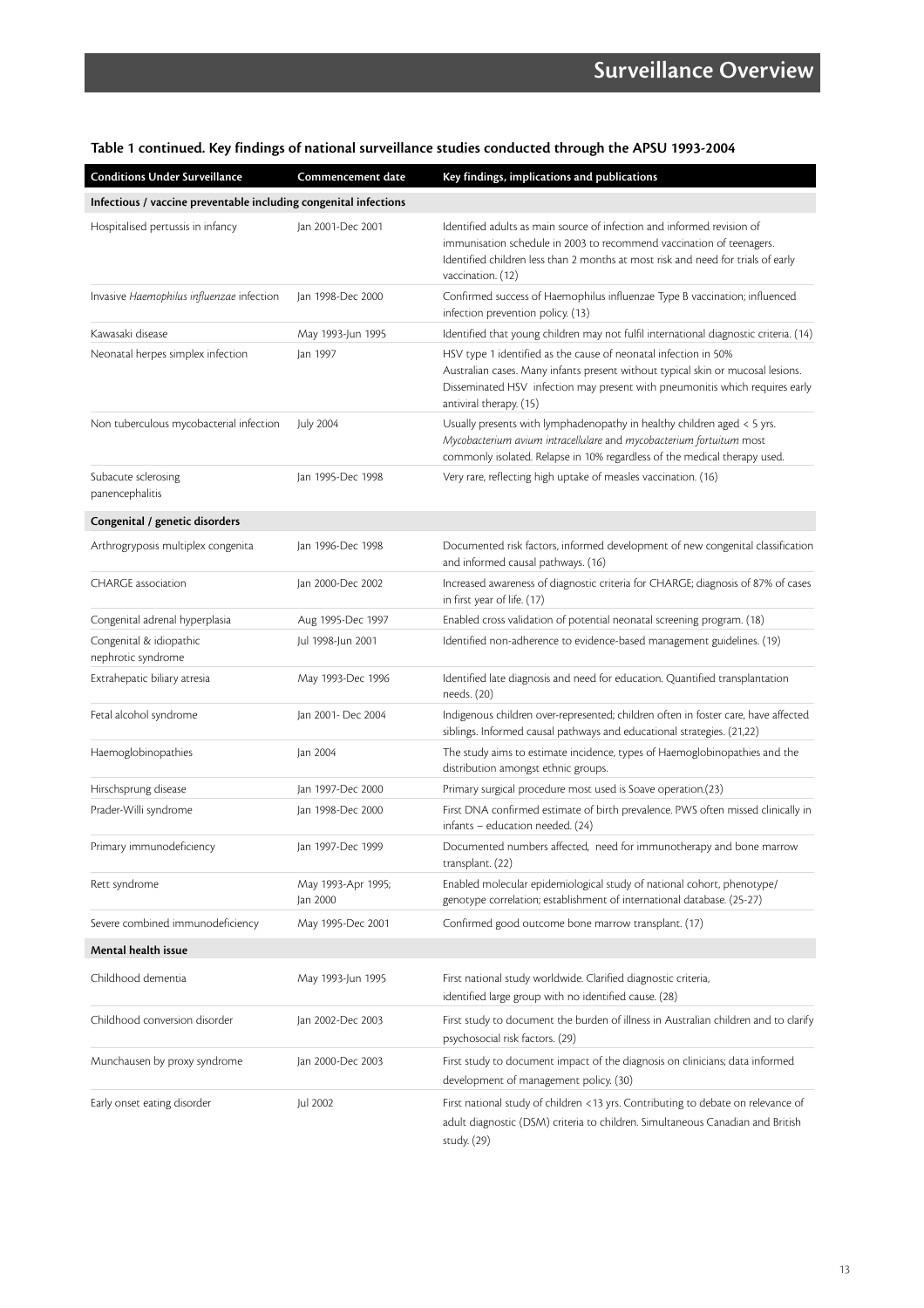| <b>Conditions Under Surveillance</b>                                      | Commencement date | Key findings, implications and publications                                                                                                                                                                          |
|---------------------------------------------------------------------------|-------------------|----------------------------------------------------------------------------------------------------------------------------------------------------------------------------------------------------------------------|
| Other injury/illness                                                      |                   |                                                                                                                                                                                                                      |
| Anaphylaxis following<br>food ingestion                                   | Jul 2002-Dec 2003 | Peanut most common cause; also other nuts, soy, shellfish implicated. (29)                                                                                                                                           |
| Adverse effects with the use of<br>complementary and alternative medicine | lan 2001-Dec 2003 | Sentinel adverse effects documented in infants and children range from mild<br>to fatal. Dietary restrictions; use of CAM in pregnancy; and use in place of<br>conventional medications pose significant risks. (31) |
| Near drowning                                                             | May 1993-Dec 1996 | Neurological outcomes poor; age determines near drowning site; most<br>commonly home pool. (32)                                                                                                                      |
| Vitamin K deficiency bleeding                                             | May 1993          | Monitoring disease during policy changes to vitamin K prophylaxis and universal<br>use of new vitamin K preparation. (29)                                                                                            |

**Table 1. Key findings of national surveillance conducted through the APSU 1993-2004**

- 1. Morris AMS, Elliott EJ, D'Souza RM, Antony J, Kennett M, Longbottom H. Acute flaccid paralysis in Australian children. *Journal of Paediatrics and Child Health*, 2003; 39:22-26.
- 2. Brussen KA, Stambos V, Thorley BR. Annual report of the Australian National Poliovirus Laboratory 2003. *Communicable Diseases Intelligence* 2004; 28(3):339-44.
- 3. Trincado DE, Rawlinson WD. Congenital and perinatal infections with cytomegalovirus. *Journal of Paediatrics and Child Health* 2001; 37: 187-192.
- 4. Forrest JM, Mego S, Burgess MA. Congenital and neonatal varicella in Australia. *Journal of Paediatrics and Child Health* 2000; 36(2):108-13.2.
- 5. Burgess MA, Forrest JM. Congenital Varicella. *Journal of Paediatrics and Child Health* 1995; 31(6):564.
- 6. Elliott EJ, Williams K, Peat J, Mildenhall S, Redmond D (Eds.). *Australian Paediatric Surveillance Unit Fifth Annual Report*, 1997. Sydney: Australian Paediatric Surveillance Unit 1998, ISSN: 1443-3524.
- Forrest JM, Burgess MA, Donovan T. A resurgence of congenital rubella in Australia. *Communicable Diseases Intelligence* 2003; 27(4): 533-535.
- Elliott EJ, Robins-Browne RM, O'Loughlin EV, Bennett-Wood V, Bourke J, Henning P et al. Nationwide study of Haemolytic uraemic syndrome: clinical, microbiological and epidemiological features. *Archives of Diseases of Childhood* 2001; 85:125-131.
- 9. Robins-Browne RM, Elliott EJ, Desmarchelier P. VTEC in Australia. In *Ecoli 0157* and other shiga toxin producing *E.coli*. American Society of Microbiology Press. Ed Kaper J, O'Brien A. 1998. Part 1: Chapter 5. pp 66-72.
- 10. Jones C, Kaldor J, Polis S, Elliott E, Rose D, Hardikar W, Kesson A, Dore G, Mews C. Hepatitis C virus infection in Australian children: Preliminary report of the APSU paediatric HCV study. Abstracts of the Annual Scientific Meeting of the Australasian Society for Infectious Diseases, Alice Springs, NT. 2004;13,30:P-29.
- 11. McDonald AM, Li Y, Cruickshank MA, Elliott EJ, Kaldor JM, Ziegler JB. Use of interventions for reducing mother-to-child transmission of HIV in Australia. *Medical Journal of Australia*, 2001; 174:449-52.
- 12. Elliott EJ, McIntyre P, Ridley G, Morris A, Massie J, McEniery J, et al. National study of infants hospitalised with Pertussis in the acellular vaccine era. *Paediatric Infectious Diseases Journal* 2004; 23(3):246-252.
- 13. Elliott EJ, Ridley G, Morris A, Redmond D, Williams G, (Eds.). *Australian Paediatric Surveillance Unit Eighth Annual Report, 2000.* Australian Paediatric Surveillance Unit. 2001 Sydney, ISSN: 1443-3524.
- 14. Royle J, Williams K, Elliott EJ, Sholler G, Allen R, Isaacs D, Kawasaki disease in Australia 1993-1995. *Archives of Diseases in Childhood* 1998; 78:33-39.
- 15. Jones CA, Isaacs, D, McIntyre P, Cunningham A, Garland S. Neonatal epidemiology of neonatal herpes simplex virus infection in Australia, results from 6 year prospective surveillance (1997-2002). Abstracts of the 29th International Herpes Virus Workshop, 2004; 4:02.
- 16. Elliott EJ, Ridley G, Morris A, Redmond D, Williams G, (Eds.). *Australian Paediatric Surveillance Unit Sixth Annual Report, 1998.* Australian Paediatric Surveillance Unit. 1999 Sydney, ISSN: 1443-3524.
- 17. Elliott EJ, Ridley G, Rose D, Morris A, Fowler, Redmond D, (Eds.). *Australian Paediatric Surveillance Unit Ninth Annual Report, 2001.* Australian Paediatric Surveillance Unit. 9, 1. 2002 Sydney, ISSN: 1443-3524.
- 18. Amber GR, Wiley V, Wilcker B, Cowell CT, Thomsett M, Byrne G. Ascertainment of neonatal congenital adrenal hyperplasia (CAH) in Australia by case surveillance and pilot member screening. *Hormone Research*. 1997; 48 (52): 101.
- 19. Hodgson EM, Willis NS, Craig JC. Management of childhood nephrotic syndrome in Australia. *Journal of Paediatrics and Child Health* 2001; 37(6):A10.
- 20. Elliott EJ, Williams K, Mildenhall S, (Eds.). *Australian Paediatric Surveillance Unit Forth Annual Report, 1996.* Australian Paediatric Surveillance Unit. 1997, Sydney, ISSN: 1443-3524
- 21. Elliott EJ, Bower C. Fetal alcohol syndrome: fact or fiction? *Journal of Paediatrics and Child Health* 2004; 40:8-10.
- 22. Elliott EJ, Williams K, Ridley G, Morris A, Redmond D, Williams G, (Eds.). *Australian Paediatric Surveillance Unit Seventh Annual Report, 1999.* Australian Paediatric Surveillance Unit. 2000 Sydney, ISSN: 1443-3524.
- 23. Singh SJ, Croaker GDH, Manglick P, Wong CL, Athanasakos H, Elliott EJ et al. Hirschsprung's disease- Australian Paediatric Surveillance Unit's experience. *Pediatric Surgery International* 2003; 19: 247-250.
- 24. Smith A, Egan J, Ridley G, Haan E, Montgomery P, Williams K, et al. Birth Prevalance of Prader-Willi syndrome in Australia. *Archives of Disease in Childhood* 2003; 88:263-264
- 25. Colvin L, Leonard H, de Klerk N, Davis M, Weaving L, Williamson S, et al. Refining the phenotype of common mutations in Rett syndrome. *Journal of Medical Genetics* 2004; 41(1):25-30.
- 26. Leonard H, Slack-Smith L, Philips T, Richardson S, D'Orsogna L, Mulroy S. How can the internet help parents of children with rare neurologic disorders? *Journal of Child Neurology* 2004; 19(11):902-7.
- 27. Leonard H, Weaving L, Eastaugh P, Smith L, Delatycki M, Witt Engerstrom I, et al. Trisomy 21 and Rett syndrome: a double burden. *Journal of Paediatrics and Child Health* 2004; 40(7):406-9.
- 28. Nunn K, Williams K, Ouvrier R. The Australian childhood dementia study. *European Child & Adolescent Psychiatry* 2002; 11(2):63-70.
- 29. Elliott EJ, Rose D, Cronin P, Zurynski Y, (Eds). *Australian Paediatric Surveillance Unit Surveillance Report 2002-2003.* Australian Paediatric Surveillance Unit. 10, 2005 Sydney, ISSN: 1443-3524.
- 30. Jureidini J, Shafer A, Donald T, Munchausen by proxy syndrome: not only pathological parenting but also problematic doctoring? *Medical Journal of Australia* 2003; 178(3):130-132.
- 31. South M, Lim A. Use of complementary and alternative medicine in children: Too important to ignore. *Journal of Paediatrics and Child Health* 2003, 39(8):573-574.
- 32. Ross FL, Elliott EJ, Lam LT, Cass DT, and the contributors to the Australian Paediatric Surveillance Unit. Children under 5 years presenting to paediatricians with near-drowning. *Journal of Paediatrics and Child Health* 2003; 39(6):446-450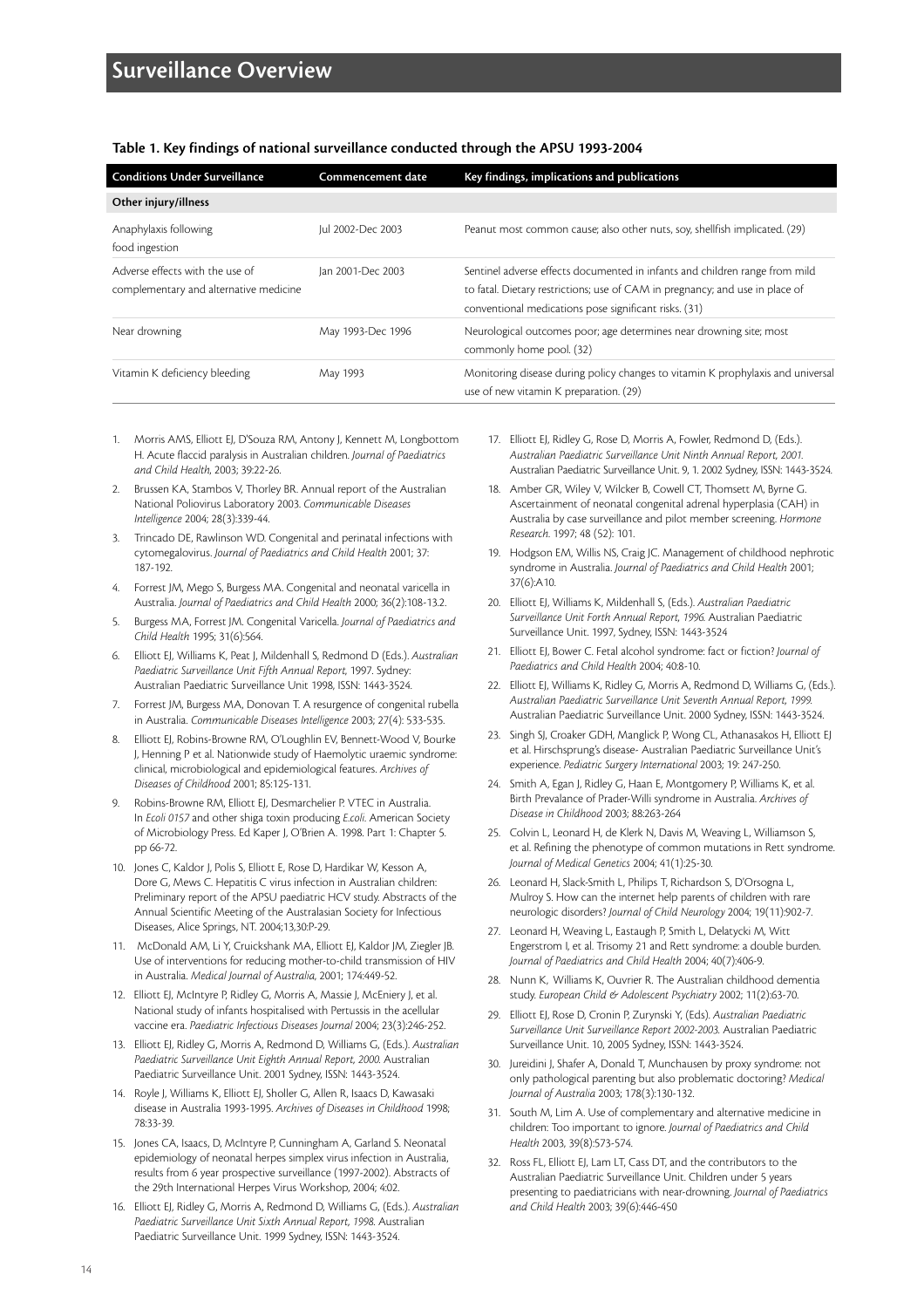# **Surveillance Overview**

#### **Valid**

- A confirmed case is one confirmed by the investigator to satisfy the case definition criteria.
- A probable case is one that does not completely meet the case definition criteria but is highly probable on the basis of information available.

#### **Invalid**

- A duplicate case is one that has already been reported
- An error is a case that has been reported:
	- 1) which does not fulfil the case definition criteria, or
	- 2) has had the diagnosis revised by the referring clinician, or
	- 3) for which the APSU report card was ticked by mistake.

#### **Unknown**

insufficient follow-up information is available to the investigator or information is not received by APSU from the investigator.

Figure 2. Classification of reported cases

#### **Response Rates**

In 2004, 1112 clinicians participated in monthly surveillance of 13 conditions, with an overall response rate of 94% (Figure 3). This maintains the excellent participation level of contributing clinicians since APSU's inception in 1993. Reporting by e-mail was introduced in February 2001. In 2004, 55% of clinicians reported by e-mail.

NSW has the greatest proportion of children (34%), Victoria has 24% and Queensland 20%. Correspondingly, NSW has the greatest proportion of participating clinicians (39%), Victoria (24%) and Queensland (15%) (Table 2).

#### **Respondent workload**

During 2004 the majority of clinicians (82%) had no cases to report. Twelve percent of clinicians reported one case, 4% reported two cases and 2% reported 3 or more cases.

#### **Summary of surveillance study results 2004**

Incidence rates represent the number of newly diagnosed cases of disease in a defined population over a defined period of time. Only children seen by child health specialists are represented in APSU data. Despite the fact that the conditions surveyed are highly likely to be referred to specialists; that the monthly reporting rate is



Figure 3. APSU mean monthly response rate (%) and average number of contributing clinicians 1993-2004

| <b>State</b> | Response<br>Rate | No. (%) of<br>Reporting<br><b>Clinicians</b> | Prop $(\%)$ of<br>Children <<br>15 yrs |
|--------------|------------------|----------------------------------------------|----------------------------------------|
| <b>ACT</b>   | 95%              | 21(2%)                                       | 1.5%                                   |
| <b>NSW</b>   | 91%              | 448 (39%)                                    | 34%                                    |
| ΝT           | 80%              | 11(1%)                                       | 1%                                     |
| <b>OLD</b>   | 90%              | 175 (15%)                                    | 20%                                    |
| SA           | 89%              | 94 (8%)                                      | 7%                                     |
| <b>TAS</b>   | 98%              | 15 (2%)                                      | 2.5%                                   |
| VIC.         | 88%              | 269 (24%)                                    | 24%                                    |
| <b>WA</b>    | 88%              | 105 (9%)                                     | 10%                                    |

Table 2. Response rate; by state and territory; number of clinicians reporting to the APSU; and proportion of children < 15yrs of age.

high; and that clinical data are obtained for most cases reported; 100% case ascertainment is unlikely to be achieved by any one surveillance scheme. Thus, where available, cases notified to investigators through other means are included in the total number of cases. In this report the '*reported rate of disease*' represents an estimate of minimum incidence. Reported rate of disease is expressed either as the number of new cases per 100,000 live births per annum (for conditions diagnosed before 12 months of age), or per 100,000 children aged 5 years and under or aged 15 years and under per annum. Population figures for the denominator are obtained from the Australian Bureau of Statistics $^{\rm 1}.$ 

Table 3 shows reported rates of disease to December 2004, for conditions studied through the APSU. For conditions where case ascertainment has also occurred through complementary sources, (including Perinatal exposure to HIV, Acute flaccid paralysis, Haemolytic uraemic syndrome and Rett syndrome) cases ascertained from all sources for the study period are presented.

<sup>1</sup> Austats: *Population by age and sex, Australian states and territories. Australian Bureau of Statistics 2004: 3201.0*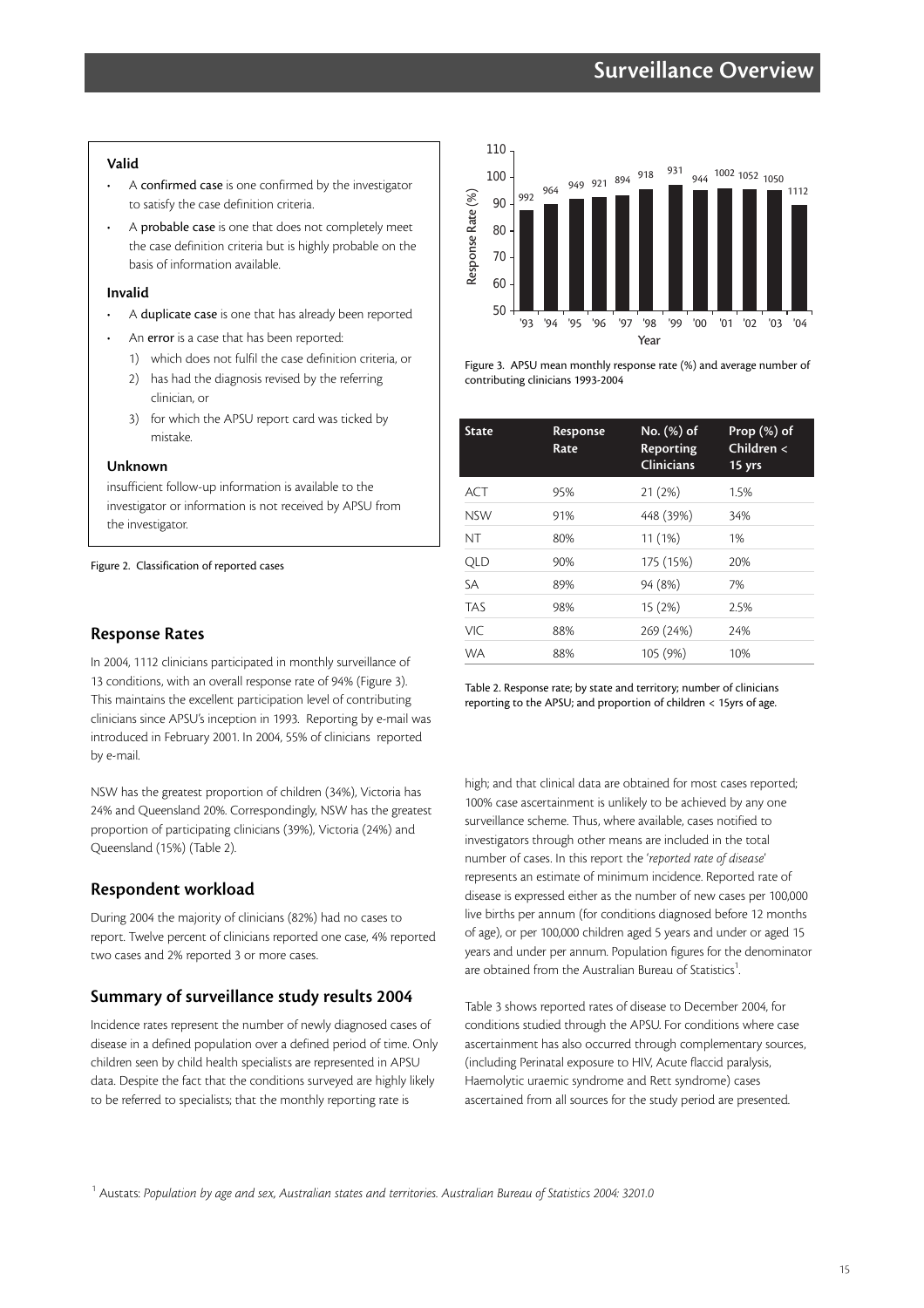| Table 3. Summary of results, number of cases and annual reported rate for studies conducted to December 2004 |  |
|--------------------------------------------------------------------------------------------------------------|--|
|--------------------------------------------------------------------------------------------------------------|--|

| <b>Conditions Under Surveillance</b>                                                             | <b>Commencement date</b> | <b>Duration of</b><br>study (years) | <b>Total</b><br>confirmed<br>cases | <b>Reported Rate</b>                       |
|--------------------------------------------------------------------------------------------------|--------------------------|-------------------------------------|------------------------------------|--------------------------------------------|
| Infectious / vaccine preventable                                                                 |                          |                                     |                                    |                                            |
| Acute flaccid paralysis                                                                          | Mar 1995                 | 9.75                                | 338                                | 0.87 <sup>b</sup>                          |
| Congenital cytomegalovirus infection                                                             | Jan 1999                 | 6                                   | 48                                 | $3.85^{a}$                                 |
| Congenital rubella (with defects)                                                                | May 1993                 | 11.5                                | 50                                 | 0.11 <sup>b</sup>                          |
| Hepatitis C virus infection                                                                      | Jan 2003                 | $\overline{2}$                      | 24                                 | 0.3 <sup>b</sup>                           |
| Perinatal exposure to HIV (Birth Prev)<br>Perinatal infection after exposure to HIV (Birth Prev) | May 1993                 | 11.5                                | 253<br>39                          | $8.37$ <sup>d</sup><br>$1.29$ <sup>d</sup> |
| Neonatal herpes simplex virus infection                                                          | Jan 1997                 | 8                                   | 71                                 | 4.1 <sup>a</sup>                           |
| Non tuberculous mycobacterial infection                                                          | <b>July 2004</b>         | 0.5                                 | 20                                 | $\ast$                                     |
| Congenital / genetic disorders                                                                   |                          |                                     |                                    |                                            |
| Fetal alcohol syndrome                                                                           | Jan 2001                 | 4                                   | 76                                 | $0.48^{b}$                                 |
| Rett syndrome                                                                                    | Jan 1993                 | 12                                  | 276                                | $0.88^{\sf C}$                             |
| Haemoglobinopathies                                                                              | Jan 2004                 | 1                                   | 24                                 | 0.60 <sup>b</sup>                          |
| <b>Mental health issues</b>                                                                      |                          |                                     |                                    |                                            |
| Early onset eating disorder                                                                      | Jul 2002                 | 2.5                                 |                                    | $\ast$                                     |
| Other injury / illness                                                                           |                          |                                     |                                    |                                            |
| Adverse events associated with the use of                                                        |                          |                                     |                                    |                                            |
| Complementary and alternative medicine                                                           | Jan 2001                 | 4                                   | 38                                 | $0.24^{b}$                                 |
| Vitamin K deficiency bleeding                                                                    | May 1993                 | 11.5                                | 29                                 | 0.99 <sup>a</sup>                          |

\* Rate for Non-Tuberculous mycobacterial infection are not calculated as only 6 months of surveillance is completed. Rate for Early onset eating disorder not calculated. Refer to page 22.

a Reported rate per 100,000 live births

b Reported rate per 100,000 children <15 years

c Reported prevalence per 100,000, in December 2004, in Australian born females, aged 5-18yrs. (includes incident cases ascertained through APSU and prevalent cases through the Rett Syndrome Association of Australia and other sources, since 1993)

d Reported birth prevalence (95% CI) per 100,000 live births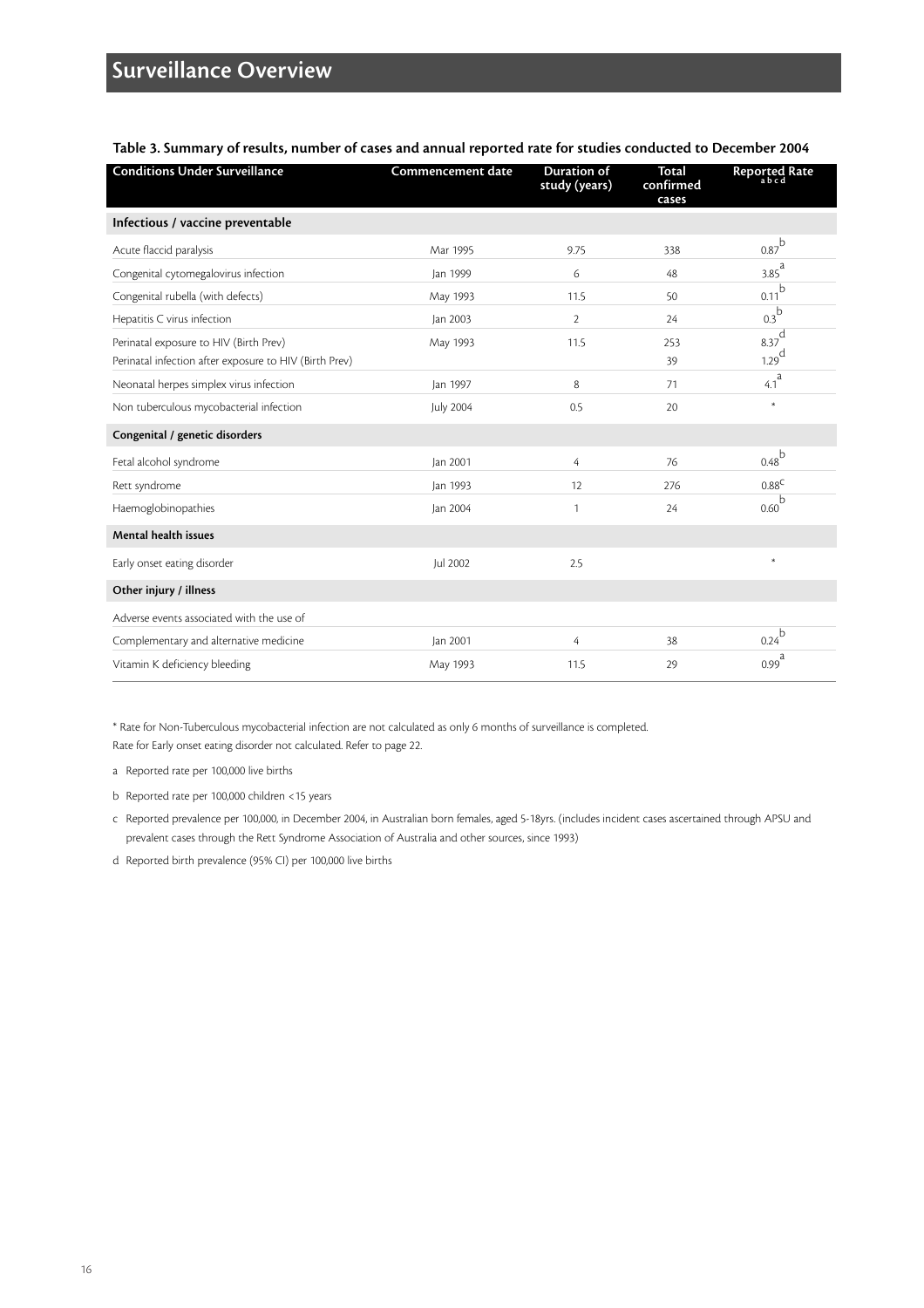# **ACUTE FLACCID PARALYSIS (AFP)**

### **Study Highlights**

- In 2004 Australia exceeded the WHO AFP surveillance target of 1 case 100,000 children aged <15 years per annum.
- The majority (~70%) of AFP cases are due to Guillain-Barre syndrome or transverse myelitis. All cases classified by the Polio Expert Committee were non-polio AFP<sup>1</sup>. .
- Continued surveillance is required to keep Australia polio free, especially in view of recent reports of imported cases of wild poliovirus into Indonesia.

# **Background**

In 2004, AFP surveillance continued to be co-ordinated by staff at the National Polio Reference Laboratory (NPRL) in collaboration with the APSU. With the importation of wild polioviruses into six "polio free" countries during 2004 the WHO polio eradication program is facing immense challenges. Australia and other countries certified free of circulating wild poliovirus need to continue a sensitive surveillance system for AFP cases and timely laboratory testing of faecal specimens from cases of AFP.

# **Objectives**

- To determine the notification rate of AFP in children aged <15 years of age in Australia;
- To determine whether AFP is caused by poliovirus infection and, if so, whether it is a wild, vaccine or vaccine-derived strain of poliovirus;
- To determine other causes, and the clinical picture, of AFP in Australia.

# **Case Definition**

Any child resident in Australia and aged <15 years with acute onset of flaccid paralysis in one or more limbs or acute onset of bulbar paralysis.

# **Results**

Since 1995 there have been 535 notifications of AFP (338 confirmed cases and 58 unclassified cases) (Figure 4). In 2004, 45 cases from 62 notifications were classified by the Polio Expert Committee (PEC) as non-polio AFP (19 APSU, 26 Victorian Infectious Disease Reference Lab VIDRL). Of the 62 notifications 58 (94%) had clinical information. There were 9 duplicate notifications, 4 errors and 4 unclassified cases. Twenty four cases were reported in NSW (23 non-polio AFP, 1 unclassified), 9 each in QLD and Victoria, 3 in SA (2 non-polio AFP, 1 unclassified) 1 each in Tasmania and NT and 2 unclassified cases in WA. All Australian states except for Western Australia, Australian Capital Territory and Victoria reached or exceeded the WHO target rate. Paediatricians in Victoria notified 0.9 cases per 100,000 children the highest rate the state has achieved since the introduction of AFP surveillance in 1995.



Figure 4. AFP surveillance data summary 1995-2004





In 2004, Australia reached the WHO expected target for non-polio AFP in a non-endemic country for the third time since 1995 (Figure 5), confirming that the disease incidence is at least one case per 100,000 children aged less than 15 years. However only 40% of cases had faecal specimens collected within 14 days of onset of paralysis, below the 80% target level identified by WHO.

Direct notifications to the NPRL are encouraged and specific instructions and contact details for the NPRL are included on the monthly APSU report card. This strategy aims to increase the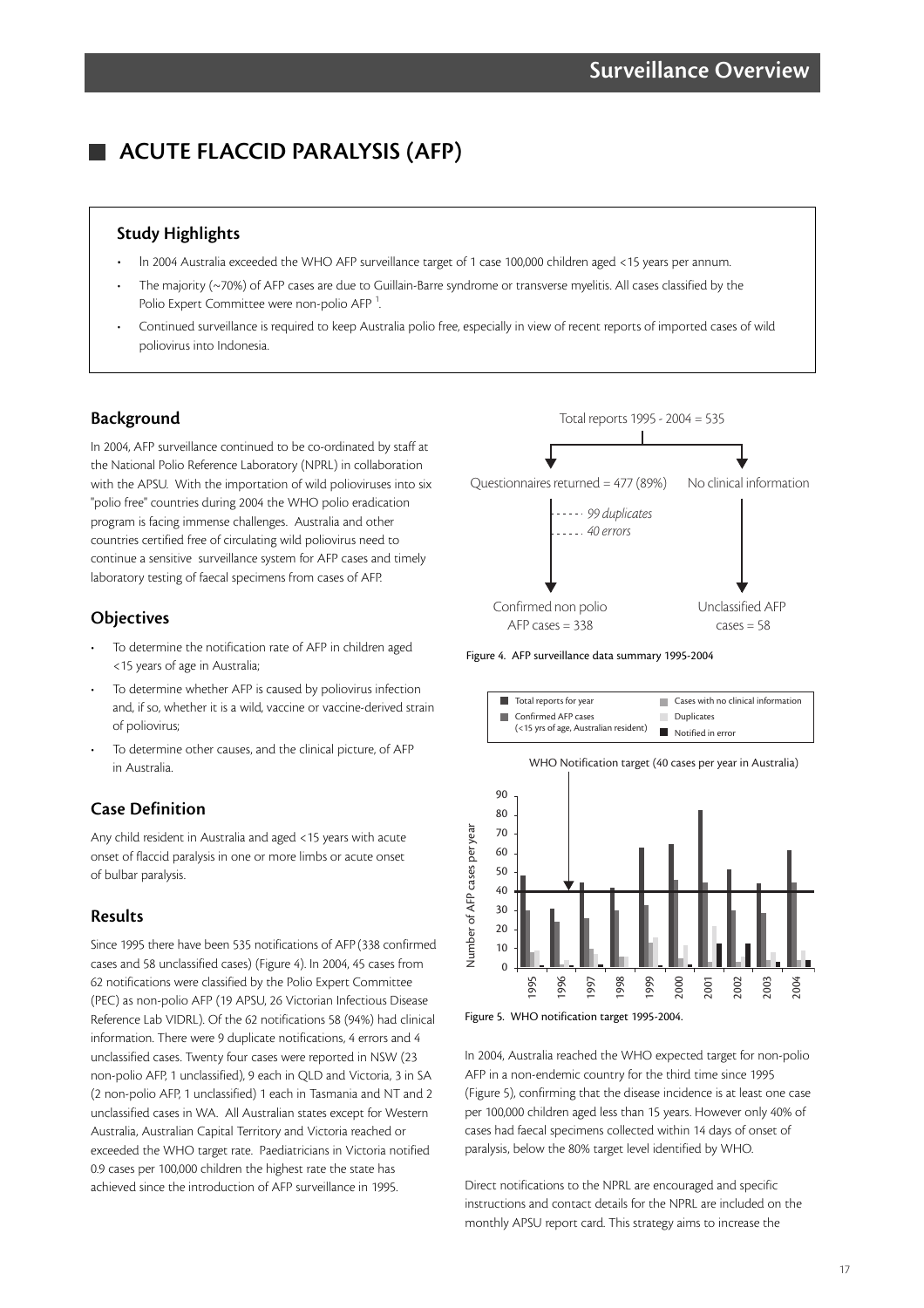# **Surveillance Overview**

number of cases with adequate faecal specimens according to the WHO protocol. Of the 18 cases with adequate faecal specimens in 2004, 16 were notified directly to the NPRL. Forty four percent of cases classified as non-polio AFP by the PEC were diagnosed as Gullian Barre Syndrome. A poliovirus type 1 isolated from an AFP case gave discordant intratypic differentiation test results, and was subsequently sequenced with 99.7% homology to the parental strain of Sabin vaccine. The case was classified as non-polio AFP and diagnosed as infant botulism by the polio expert committee (PEC).

#### **References referred to in text:**

1. Morris AMS, Elliott EJ, D'Souza RM, Antony J, Kennett M, Longbottom H. Acute Flaccid paralysis in Australian children. *Journal of Paediatrics and Child Health*, 2003; 39:22-26.

#### **Study investigators**

Dr Heath Kelly (Principal Investigator\*), Dr Bruce Thorley and Kerri Anne Brussen; Victorian Infectious Diseases Reference Laboratory, Locked Bag 815, Carlton South, VIC 3053. Email: Kerrianne.Brussen@mh.org.au. 03 9342 2607

Dr Jayne Antony; Paediatric Neurologist, The Children's Hospital at Westmead Medical Centre, PO Box 4001, Westmead, NSW 2145.

Associate Professor Elizabeth Elliott; Discipline of Paediatrics and Child Health, University of Sydney, Locked Bag 4001, Westmead, NSW 2145.

# **ADVERSE EFFECTS FROM COMPLEMENTARY ALTERNATIVE MEDICINES (CAM) FINAL REPORT**

# **Study Highlights**

- CAM have the potential for adverse effects ranging from mild to fatal.
- Clinicians need to be particularly aware of the dangers associated with dietary restriction, use of CAM in pregnancy and the use of CAM, in place of conventional medication.
- CAM have potential risks in overdose and there is a need for safe storage/child resistant packaging.

#### **Background**

CAM are commonly used in Australia to treat children with both common and serious or chronic conditions. CAM are often used because they are perceived to be natural and therefore harmless. However, like all treatments there exists the potential for adverse effects. There are currently limited data about CAM-associated adverse events. Given the diversity of CAM, the systematic collection of adverse event data is problematic. APSU provided a means of collecting CAM-related adverse events data nationally.

# **Objectives**

- To obtain data on major adverse events associated with the use of CAM in children in Australia;
- To develop information for paediatricians and other health practitioners about specific adverse events associated with the use of particular forms of CAM.

# **Case Definition**

The occurrence of any adverse event, suspected or confirmed, associated with the use of CAM, occurring in children up to 15 years of age, where:

An "adverse event" is any unfavourable and unintended sign (including an abnormal laboratory finding), symptom or disease associated with the use of CAM, whether or not it is confirmed to be related to the therapy.

• "Complementary or Alternative Medicine (CAM)" includes any health care practice other than one intrinsic to the current conventional system.

#### Severity of adverse events are classified as follows:

- Mild an adverse experience which is easily tolerated by the patient, causing minimal discomfort and not interfering with everyday activities (eg. a minor rash).
- Moderate an adverse experience, which is sufficiently discomforting to interfere with normal everyday activities (eg. nausea and vomiting requiring time away from school).
- Severe an adverse experience which is incapacitating and prevents normal everyday activities and/or requires therapeutic intervention such as the use of a prescription drug or hospitalisation.
- Life threatening the patient is perceived to be at risk of death from the event as it occurred (eg. an anaphylactic reaction).
- Fatal the patient died.

#### **Study results and conclusions**

The 39 reports to the CAM study can be broadly categorised into:

- Adverse events associated with a failure to use conventional therapy (Table 4).
- Adverse events associated with the use of medicinal CAM (Table 5).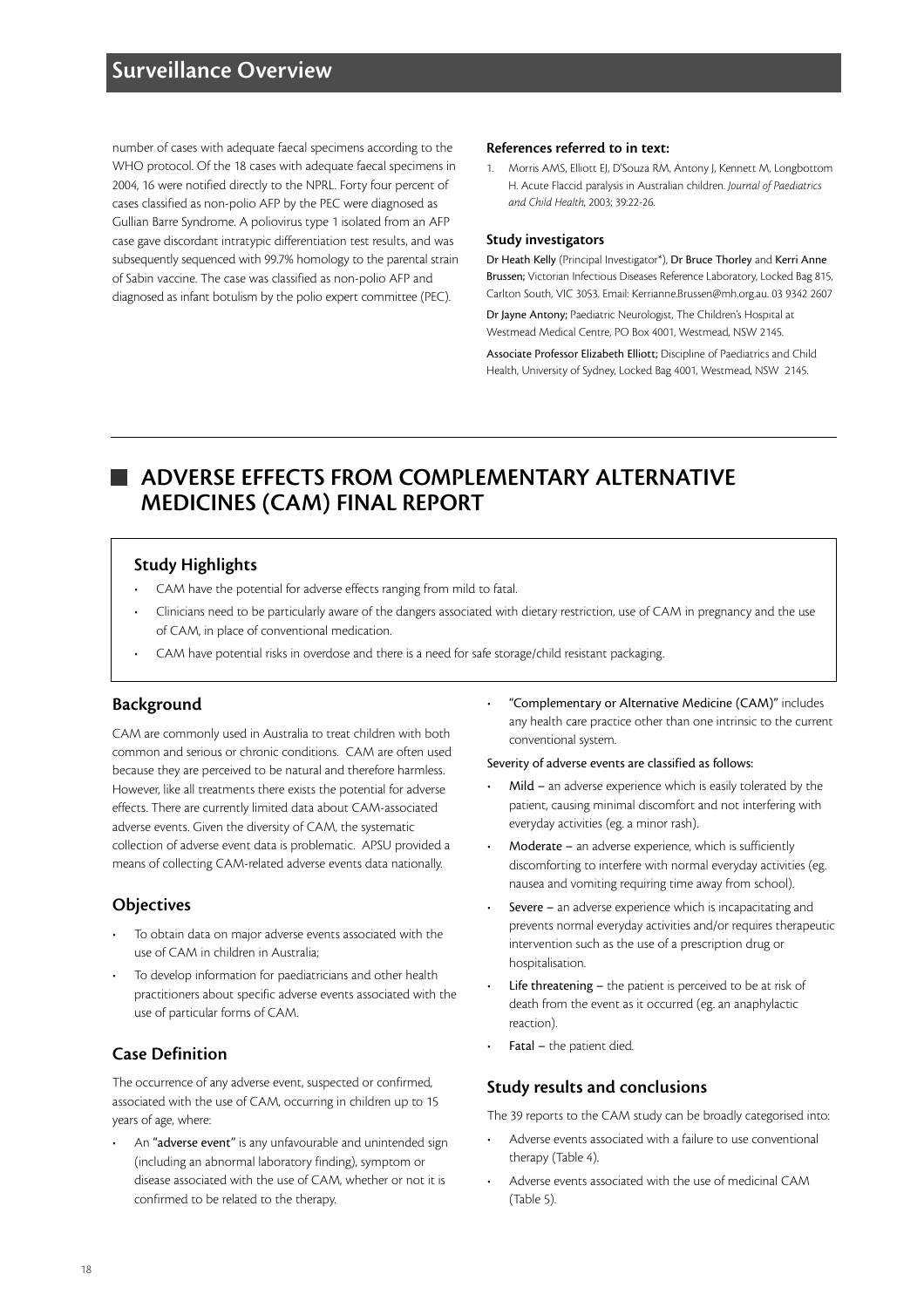Table 4. Adverse events associated with the failure to use conventional therapies.

| <b>CAM</b>                                                                                                                                                                                                                      | <b>ADVERSE EVENTS</b>                                    |
|---------------------------------------------------------------------------------------------------------------------------------------------------------------------------------------------------------------------------------|----------------------------------------------------------|
| CAM used instead of<br>anticonvulsants                                                                                                                                                                                          | Life threatening seizures                                |
| Multiple CAM treatments                                                                                                                                                                                                         | Delayed management of<br>cerebral palsy                  |
| Chiropractic treatment                                                                                                                                                                                                          | Delayed diagnosis of UTI in<br>an irritable infant       |
| Naturopathy for diabetes                                                                                                                                                                                                        | Symptomatic hyperglycaemia<br>and change to insulin dose |
| Failure to immunise in favour<br>of CAM                                                                                                                                                                                         | Hib pneumonia                                            |
| Failure to use anticoagulant<br>in favour of CAM                                                                                                                                                                                | Lung infarction                                          |
| $\sqrt{2}$ and the set of the set of the set of the set of the set of the set of the set of the set of the set of the set of the set of the set of the set of the set of the set of the set of the set of the set of the set of |                                                          |

Between 2001 and 2004 there were 46 notifications of CAM and 39 confirmed cases (Figure 6). The geographical distribution of the confirmed cases is presented in Figure 7.



Figure 6. CAM surveillance data summary 2001-2004

(includes multiple cases of CAM)

Table 5. Adverse events associated with the use of medicinal CAM

| CAM                                                                            | <b>ADVERSE EVENTS</b>                                 |
|--------------------------------------------------------------------------------|-------------------------------------------------------|
| Homeopathy and dietary<br>restriction                                          | Malnutrition, sepsis and death                        |
| Homeopathic medicines*                                                         | Seizure and apnoea                                    |
| Herbal remedy for vomiting*                                                    | Liver failure requiring liver<br>transplant           |
| Herbal medicines*                                                              | Intra-operative bleeding                              |
| Diet and fluid restriction                                                     | Dehydration, encephalopathy<br>and refeeding syndrome |
| Alternative medical practitioner<br>prescribed triiodothyronine for<br>obesity | Admission with thyrotoxicosis                         |
| IM injections of vitamins daily                                                | Left sciatic neuropraxia                              |
| Oral and IV calcium<br>supplements from alternative<br>practitioner            | Severe hypercalcaemia                                 |
| Ginkgo and brahmi overdose                                                     | Admitted for observation                              |
| Food supplement with<br>taurine and inositol                                   | Vomiting requiring IV<br>rehydration                  |
| Homeopathy (plus atilla)<br>for cough                                          | Vomiting, drowsiness and fever                        |
| Homeopathy for dietary<br>restriction                                          | Malnutrition with oedema                              |
| High dose Vitamin B                                                            | Carotenaemia                                          |
| Rice milk for constipation                                                     | Failure to thrive                                     |
| Vitamin mixture                                                                | Allergic reaction                                     |
| Chamomile tea in excessive<br>amounts                                          | Worsening constipation                                |
| Herbal medicine adulterated<br>with steroid                                    | Steroid excess                                        |

\* Mechanism unknown.

(includes multiple cases of CAM)



Figure 7. Distribution of confirmed CAM cases 2001-2004

The severity of adverse events ranged from mild to fatal. Of particular concern were those adverse events associated with significant dietary restriction. Any therapy that advocates dietary restriction is potentially extremely dangerous. Other identified areas for concern have included CAM use in pregnancy and the potential fetal effects; risks associated with accidental ingestions; and potential risks in some circumstances of changes to conventional therapy in favour of a CAM therapy.

The number of reports is likely to be an underestimation of the actual number of events occurring. This may be due to paediatricians failing to report events or not recognising them; events may be detected by other health care workers such as general practitioners; or families may not disclose CAM use or present for review.

### **Study Investigators**

Dr Mike South; (Principal Investigator\*) General Medicine, Royal Children's Hospital, Flemington Road, Parkville VIC 3052. Ph: 03 9345 5182. Fax: 03 9345 6667.

Dr Alissa Lim; Clinical Research Fellow, Royal Children's Hospital, Flemington Road, Parkville VIC 3052. Ph: 03 9345 5182. Fax: 03 9345 6667.

Dr Noel Cranswick; Clinical Pharmacologist, Royal Children's Hospital, Flemington Road, Parkville VIC 3052. Ph: 03 9345 5182. Fax: 03 9345 6667.

Dr Susan Skull; Paediatrician/Epidemiologist, Royal Children's Hospital, Flemington Road, Parkville VIC 3052. Ph: 03 9345 5182. Fax: 03 9345 6667.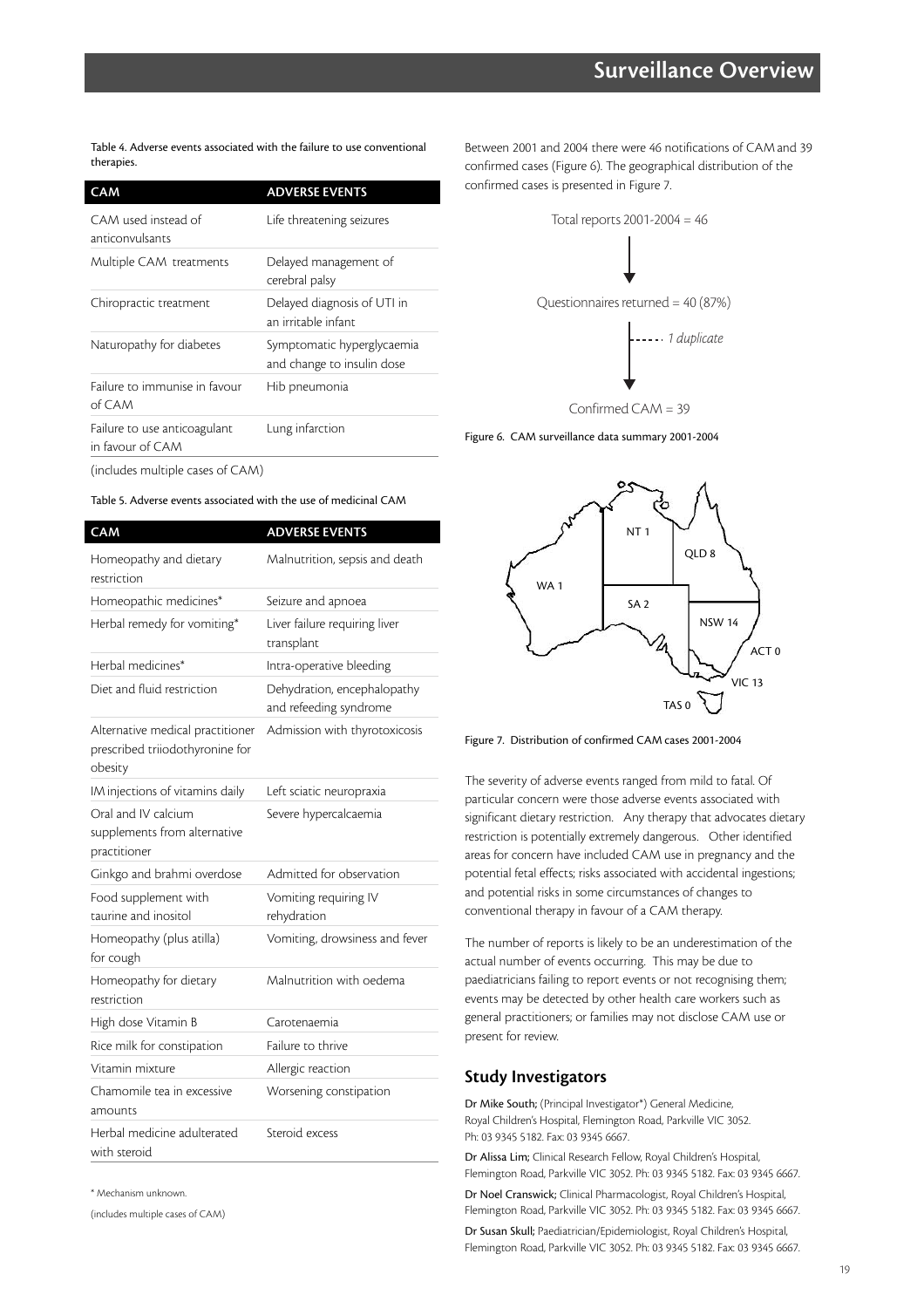# **CONGENITAL CYTOMEGALOVIRUS INFECTION (cCMV)**

### **Study Highlights**

- This is the first national study of cCMV in Australia, a major infectious cause of malformations.
- cCMV infection was associated with maternal illness in only 8/24 cases in 2004 and should be considered regardless of maternal history.
- cCMV probably remains under-diagnosed. Although most cases are diagnosed by urine culture, use of PCR for urinary screening for CMV may increase diagnostic yield 1.
- Universal neonatal hearing screening programs may also increase identification of new cCMV cases.

### **Background**

Congenital Cytomegalovirus Infection (cCMV) is a major infectious cause of malformation in Australian children. Until collection of the APSU data there was no national data for Australia. Previous limited studies had suggested rates of symptomatic cCMV of 0.5- 1.5%, and were limited to single states. The current study updates these estimates, and has provided the basis for ongoing surveillance and further research into mechanisms of vertical viral transmission. Observations regarding maternal and neonatal symptoms have added to our understanding of the phenomenology of this congenital infection.

# **Objectives**

The study aims:

- To determine the incidence of cCMV and suspected cCMV in Australian children;
- To determine the presenting features and clinical spectrum of disease due to cCMV;
- To determine the current therapy in use for cCMV infection;
- To determine the epidemiology of cCMV including prevalent cCMV subtypes prior to trials of vaccines and antivirals.

# **Case Definition**

#### **Definite congenital cCMV infection**

Any child from whom cCMV is isolated in the first three weeks of life, from urine, blood, saliva, or any tissue taken at biopsy.

#### **Suspected congenital cCMV infection**

- Any child up to 12 months of age, in whom cCMV is isolated from urine, blood, saliva or any tissue taken at biopsy AND/OR
- a positive serum IgM is found AND
- in whom clinical features exist that may be due to intrauterine cCMV infection.

# **Study results and conclusions**

Since 1999 there have been 48 children with definite and 58 children with suspected cCMV infection identified (Figure 8). In 2004 there were 36 notifications of cCMV. Of these, 17 children had definite cCMV and 7 had suspected cCMV. There were 11 definite or suspected cases in NSW, 5 each in QLD and WA, 3 in SA and none in NT, ACT, VIC or TAS.



#### Figure 8. cCMV surveillance data summary 1999-2004

All symptomatic infants with cCMV presented at less than one week of life. The most common presenting features were splenomegaly, hepatomegaly, thrombocytopenia, hepatitis, jaundice and thrombocytopenia. Anaemia and low weight for gestational age were less frequent signs. Encephalitis, microcephaly and intracranial calcifications were presenting signs in three children. No seizures, cataracts or microphthalmia were reported in any case. Importantly, five of the seven probable cases of cCMV from NSW through this program where universal neonatal hearing screening has been introduced, were diagnosed at one to six months of age.

Evidence of seroconversion was documented in three mothers whose neonates were infected and asymptomatic. We would expect much higher numbers of asymptomatic but infected infants and hence it is likely a significant number of children are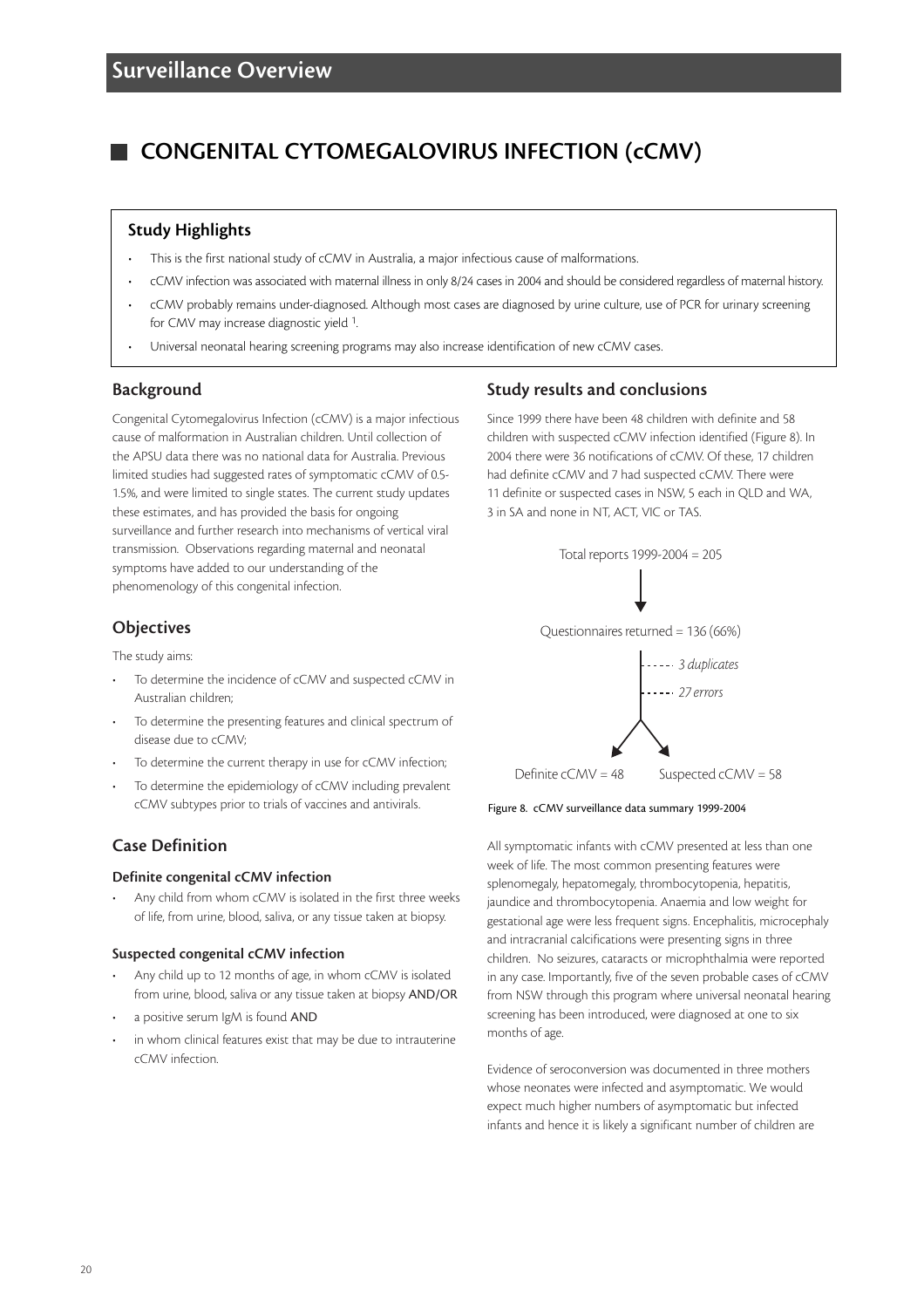not recognized. This may reflect maternal screening practices. Two notifications of cCMV were documented on the basis of paternal cCMV infection, with no maternal illness noted -one child was asymptomatic and the other was noted to have chorioretinitis.

We have previously noted high rates of maternal illness in both suspected and definite cCMV cases. In 2004 maternal illness was noted in only eight of the 24 cases – one of these from the suspected cases and seven from the definite infection group.

Urine culture continues to be the most common diagnostic test for cCMV with increasing use of urine CMV PCR. At the time of reporting no child had received anti viral treatment for cCMV.

In conclusion it is unlikely that cases are underreported. Laboratory diagnoses could be increased by the use of urinary screening for cCMV, using PCR. It will be interesting to determine the contribution of neonatal hearing screening programs to diagnosis of cCMV.

#### **References referred to in text:**

1. Trincado DE, Rawlinson WD. Congenital and perinatal infections with cytomegalovirus. *Journal of Paediatrics and Child Health*, 2001; 37:187-192.

#### **Study Investigators**

Associate Professor William Rawlinson (Principal Investigator), Mr Daniel Trincado, Ms Gillian Scott, Dr Sian Munro, Dr Cristina Baleriola and Beverley Hall; Virology Division, Department of Microbiology, Prince of Wales Hospital, High Street, Randwick, NSW 2031 Tel: (02) 9382 9113 Fax: (02) 9398 4275.

Dr Pamela Palasanthiran; Department of Paediatric Infectious Diseases, Sydney Children's Hospital, Randwick, NSW 2031.

Associate Professor Mark Ferson; South Eastern Sydney Public Health Unit, Locked Bag 88, Randwick, NSW 2031.

Dr David Smith; Pathcentre Queen Elizabeth II Medical Centre, Hospital Avenue, Nedlands WA.

Dr Geoff Higgins, IMVS, Frome Road, Adelaide SA.

Dr Michael Catton, Victorian Infectious Disease Laboratory, North Western Health, 10 Wreckyn Street, Melbourne, VIC 3051.

Dr Alistair McGregor, Department of Microbiology, Royal Hobart Hospital, Hobart, TAS 7000.

Dr Dominic Dwyer, CIDMLS, Westmead Hospital, Hawkesbury Road, Westmead, NSW 2145.

Dr Alisson Kesson, Microbiology Department, The Children's Hospital at Westmead, Locked Bag 4001, Westmead, NSW 2145

# **CONGENITAL RUBELLA**

# **Study Highlights**

- The only reported case in 2004 was born to an unvaccinated woman born overseas. We have previously documented that this group is 'at risk'<sup>1</sup>.
- Women born in countries with poorly developed vaccination programs should have serological testing for rubella after arrival in Australia, and vaccination when appropriate.
- Travel to rubella endemic counties in the first trimester by women with no prior rubella immunity poses a risk to the fetus of congenital rubella.

# **Background**

Maternal rubella infection in the first trimester can result in Congenital rubella syndrome in the fetus, characterised by deafness, cataracts, growth retardation, mental handicap and cardiac abnormalities. While reinfection with rubella can occur, prior maternal immunity (by natural infection or effective rubella vaccination) usually protects against fetal damage caused by the virus. The rash of rubella is non specific. Pregnant women with a rash of unknown cause or history of exposure to rubella should have their rubella titre checked irrespective of a history of prior vaccination or past documentation of rubella antibody.

# **Objectives**

- To document the incidence of congenital rubella infection;
- To determine the vaccination status of mothers of affected infants;
- To monitor the effectiveness of the current vaccination program.

# **Case Definition**

Any newly diagnosed child or adolescent <16 years of age who, in the opinion of the notifying paediatrician, has definite or suspected congenital rubella, with or without defects, based on history, clinical and laboratory findings.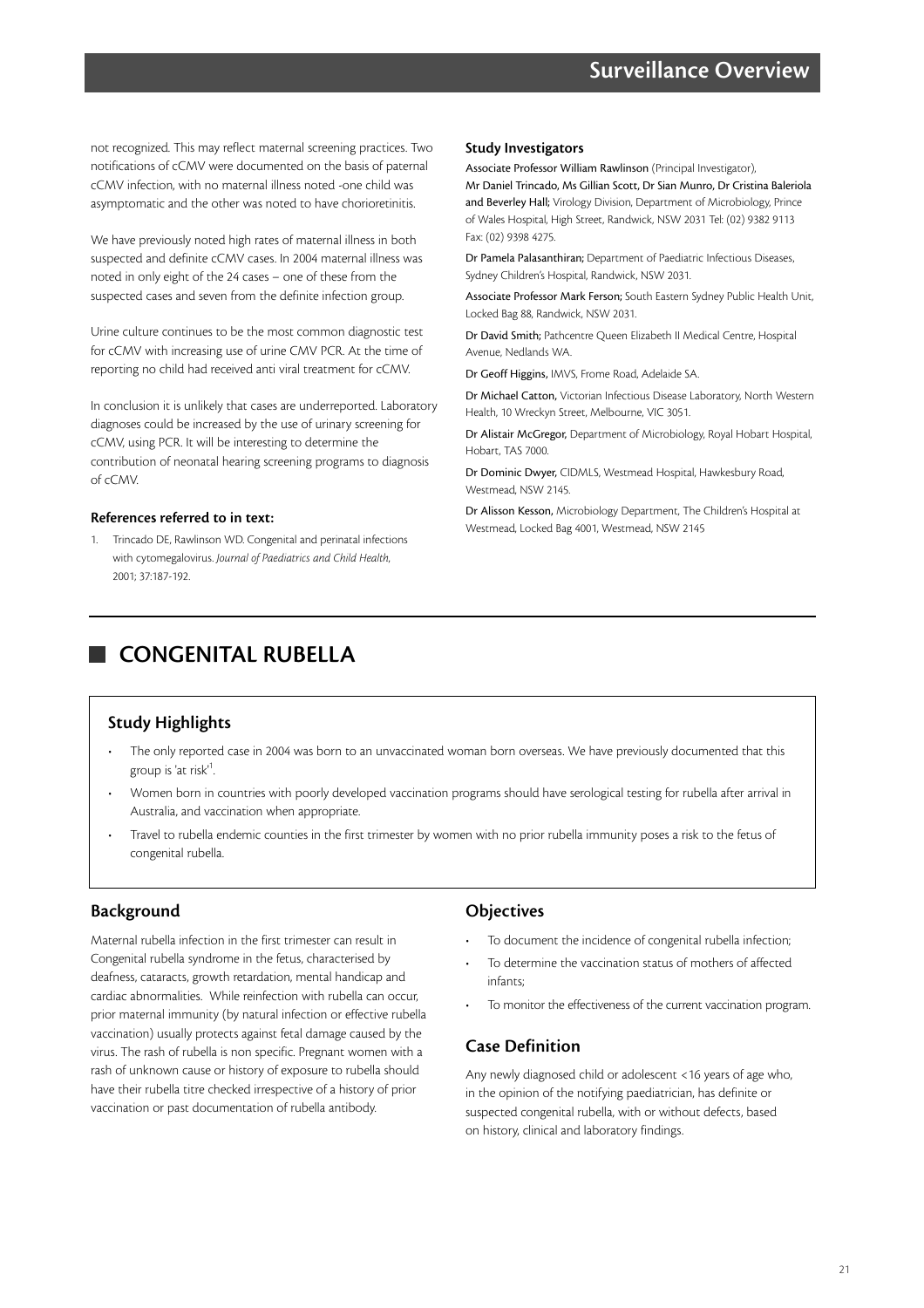# **Surveillance Overview**

### **Study results and conclusions**

There have been 106 notifications of Congenital rubella since 1993 (Figure 9), including 3 notifications of Congenital rubella infection in 2004. Clinical data were available for two of these and 1 was a duplicate, leaving 1 case. The 1 confirmed case was from NSW. The infant notified in 2004 was born to a woman who was born



Figure 9. Congenital rubella surveillance data summary 1993-2004

outside Australia and had not been vaccinated against rubella. The mother developed a rubella-like illness with rash while in Indonesia in the first months of pregnancy. The infant was born with bilateral deafness; intrauterine growth retardation, bilateral cataracts, and a patent ductus arteriosus.

As previously reported, offspring of women born outside Australia in countries with poorly developed vaccination programs have the highest risk of being born with congenital rubella syndrome in this country.

#### **References referred to in text:**

1. Forrest J, Donovan T, Burgess M. A resurgence of congenital rubella in Australia? *Communicable Diseases Intelligence*, 2003; 27:533-535.

#### **Study Investigators**

Dr Cheryl Anne Jones; (Principal investigator\*) From 09/03-; Head, Herpes Virus Research Unit, The Children's Hospital at Westmead, Locked Bag 4001, Westmead, NSW 2145. Tel: (02) 9845 0521 Fax: (02) 9845 3082, Email: CherylJ@chw.edu.au.

Dr Jill Forrest; National Centre for Immunisation Research and Surveillance of Vaccine Preventable Diseases (NCIRS), The Children's Hospital at Westmead, Locked Bag 4001, Westmead, NSW 2145

# **EARLY ONSET EATING DISORDER (EOED)**

# **Study Highlights**

- Children as young as five may present with determined food avoidance and display the cognitive symptoms of an eating disorder listed in DSM-IV diagnostic criteria
- In addition to weight loss or failure to gain weight, many children with early onset eating disorder have significant medical and/or co-morbid physical and/or mental health problems.

# **Background**

Epidemiological studies suggest that the incidence of eating disorders, including anorexia nervosa, has been increasing in adolescents over the last 50 years. However, there are few available estimates of incidence of eating disorders in children under 13 years of age. In addition to food avoidance and weight loss (or failure to gain weight), current DSM-IV criteria for anorexia nervosa require that the patient has concerns about his/her body weight and there is disturbed body image and fear of weight gain. However, these criteria may not accurately reflect the clinical features in young children. The objective of this study was to identify the incidence of early onset eating disorders (EOED) seen by child health specialists in Australia and to describe the range of clinical features at presentation.

# **Objectives**

- To estimate the incidence of EOED seen by child health specialists in Australia;
- To describe the epidemiology of EOED;
- To describe the range of clinical features at presentation, including other psychiatric illness;
- To compare the features at presentation in this population with current DSM IV criteria;
- To describe the acute medical complications experienced by children with EOED;
- To describe the therapeutic interventions used in management;
- To contribute data to an international comparison of the diagnosis and management of EOED.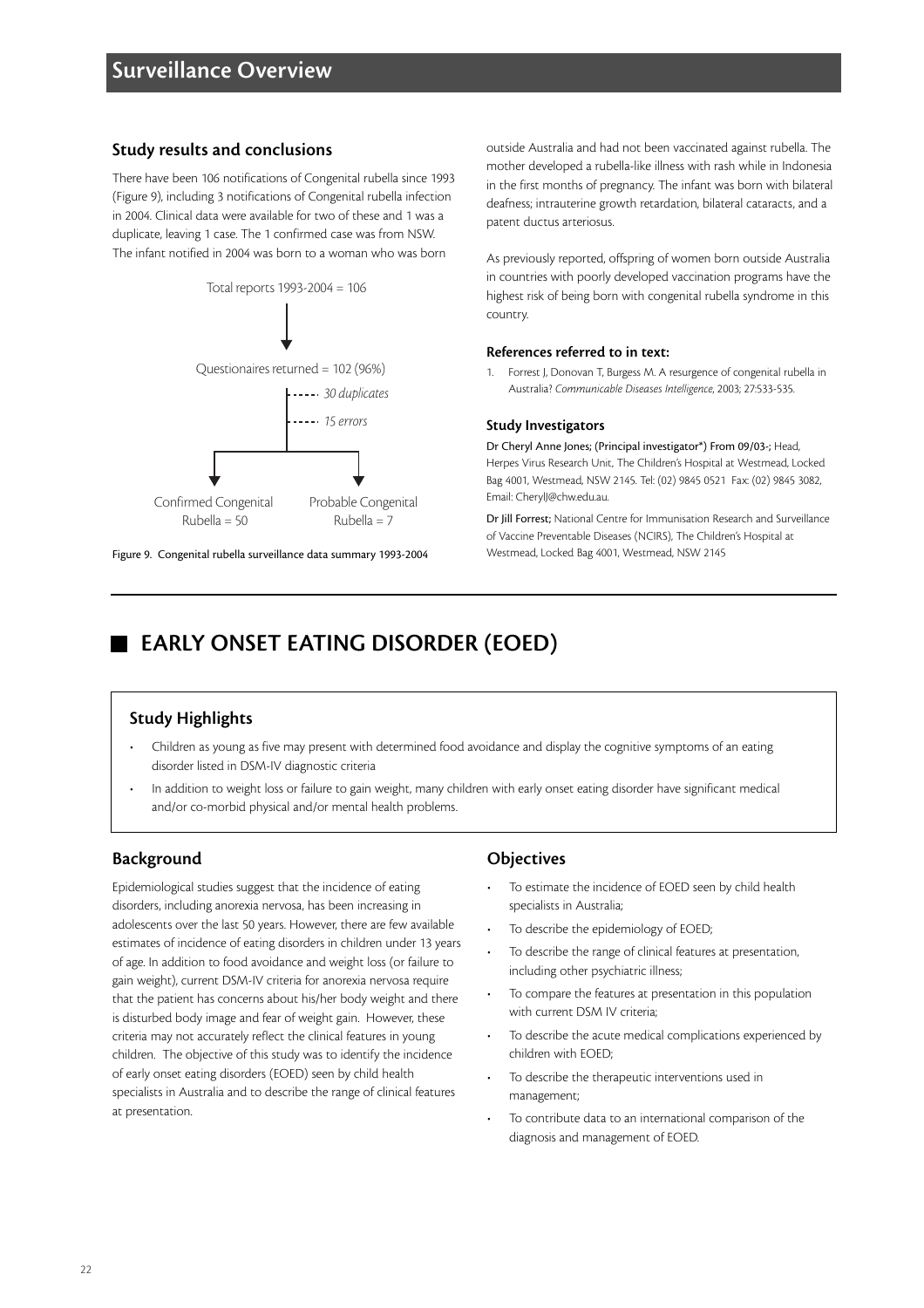# **Case Definition**

Children aged 5-13 years inclusive, newly diagnosed with an EOED, defined as:

- Determined food avoidance AND
- Weight loss or failure to gain weight during a period of growth, not due to any identifiable organic cause AND
- Child is admitted to hospital OR managed within the community.

# **Study results and conclusions**

The classification of the 152 reports of EOED made to the APSU between July 2002 and December 2004 is presented in Figure 10. Of the 84 confirmed cases, 84% were female and 17% were under 10 years of age. In 2004 there were 39 children with confirmed EOED, 16 in Victoria, 13 in NSW, 6 in QLD, 2 in SA, 1 each in WA and TAS and none in NT.



$$
\downarrow
$$

Questionaires returned = 129 (85%)

*12 duplicates 33 errors most children outside the age criteria*

Confirmed EOED cases = 84

#### Figure 10. EOED Surveillance data summary 2002-2004

The median duration of eating disorder symptoms prior to presentation was 13 months (Range: 1-156 months). In the six months prior to diagnosis eight children (9%) failed to gain any weight and decreased weight was observed in 79% of cases. Median weight loss was 5 kg (Range: 0.2 to 38 kg). Twelve of the 14 girls who had reached menarche had secondary amenorrhoea. Clinical features are described in Table 6.

Sixty percent of Australian children with EOED also had a concurrent mental health concern, most commonly anxiety in 32/84 (38%).

**Table 6. Clinical features at presentation in Australian children with early onset eating disorders.**

| <b>SYMPTOMS at PRESENTATION</b> | %   |
|---------------------------------|-----|
| Food Avoidance                  | 100 |
| Preoccupation with food         | 91  |
| Denial of severity              | 85  |
| Weight loss                     | 79  |
| Fear of weight gain             | 71  |
| Preoccupation with weight       | 69  |
| Misperception body shape        | 62  |
| Excessive exercise              | 54  |
| Self-induced vomiting           | 12  |
| Diuretic or laxative abuse      | 0   |
|                                 |     |

| <b>CLINICAL SIGNS AT PRESENTATION</b> |    |
|---------------------------------------|----|
| Bradycardia (<36 beats/min)           | 47 |
| Temperature $(<\frac{35.5}{\circ}C)$  | 31 |
| Hypotension (systolic BP<80)          | 18 |
|                                       |    |

Seventy six percent of the children notified were hospitalised and the mean duration of hospitalisation was 23 days (range 2-75 days).

These preliminary findings indicate that while not all children reported with EOED meet full DSM-IV criteria for anorexia or bulimia nervosa, some children as young as 5 years of age will display cognitive symptoms consistent with these criteria and many are at significant biological and/or psychological risk.

#### **Study investigators**

Dr Sloane Madden (Principal Investigator\*); Department of Psychological Medicine, The Children's Hospital at Westmead, NSW.

A/Prof Ken Nunn; Director of CAMSHNET, NSW.

Dr Anne Morris; Hospital for Sick Children, Toronto, Canada.

Dr Michael Kohn; Department of Adolescent Medicine, The Children's Hospital at Westmead, NSW.

Prof Bryan Lask; Great Ormond Street Hospital, London, UK.

A/Prof Susan Sawyer; Centre for Adolescent Health, Royal Children's Hospital, VIC.

Ms Donna Rose; Australian Paediatric Surveillance Unit, NSW. Email: DonnaR@chw.edu.au.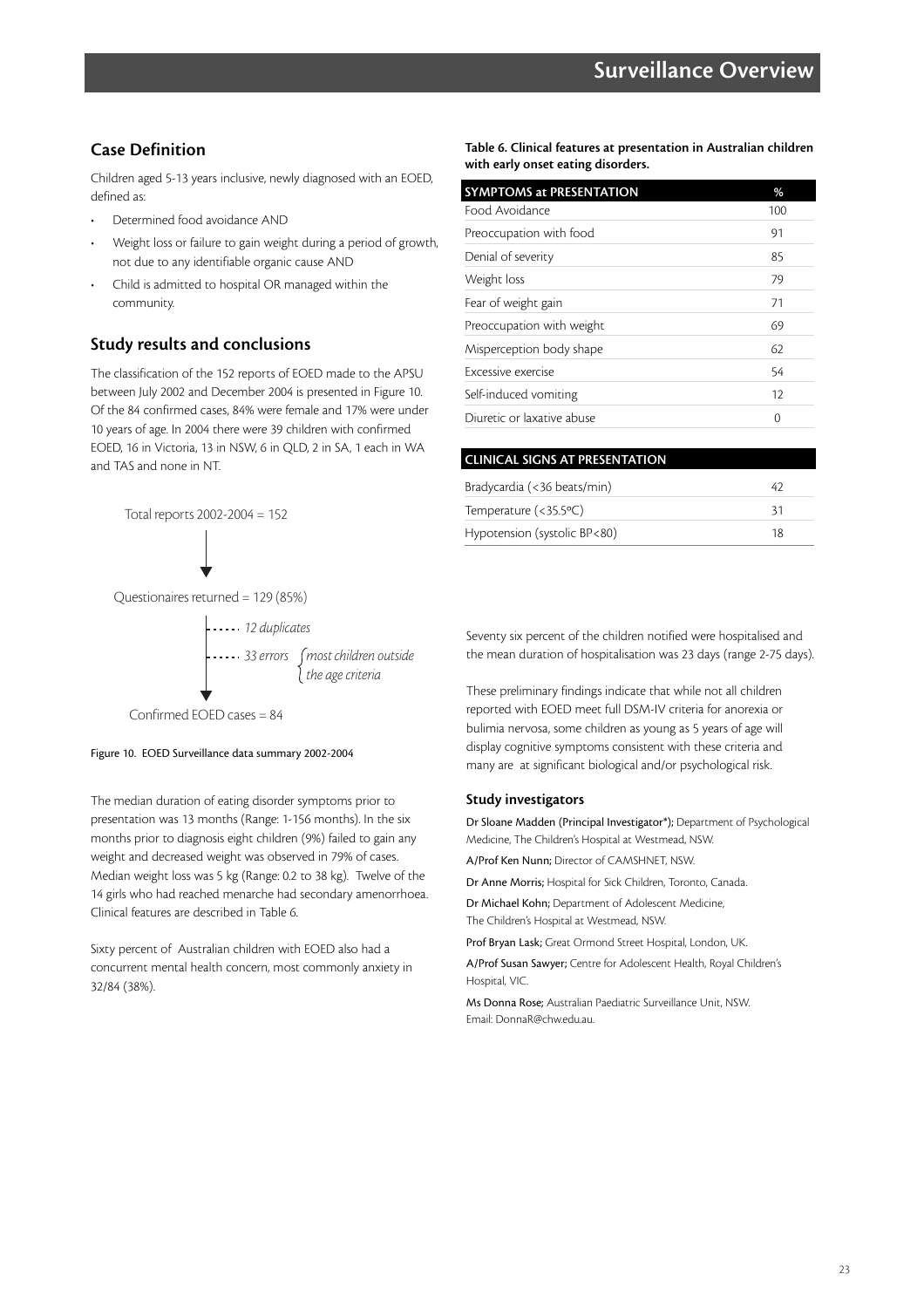# **FETAL ALCOHOL SYNDROME (FAS) FINAL REPORT**

### **Study Highlights**

- Fetal alcohol syndrome (FAS) continues to be diagnosed in Australia. Children with FAS have a wide range of medical, psychological and behavioural problems and are demanding of health, education and community resources.
- Children with FAS are often in foster care, are born to mothers with multiple substance use and have similarly affected siblings. Over 60% of children reported to APSU were identified as Indigenous.
- Data from this study have been requested by decision making bodies including the Intergovernmental Committee on Drugs and the Ministerial Council on Drug Strategy; and have been disseminated in the media and through educational sources.

#### **Background**

FAS is caused by maternal alcohol consumption during early pregnancy and represents the most severe effects of exposure to alcohol *in utero*. Children with FAS display a wide range of physical defects and disabilities, however the cardinal features are: minor cranio-facial abnormalities; prenatal and/or postnatal growth deficiency; and evidence of damage to or dysfunction of the central nervous system. Data from the Western Australian Birth Defects Registry suggest a birth prevalence for FAS of 0.18 per 1,000 live births (0.02 per 1,000 non-Indigenous live births; 2.76 per 1,000 Indigenous live births)<sup>1</sup>. .

# **Objectives**

- To estimate the incidence of newly diagnosed FAS seen by child health specialists in Australia;
- To describe the epidemiology of FAS (gender, age, geography, ethnicity, SES);
- To describe the clinical features of FAS including developmental and physical co-morbidity;
- To describe use of health services by children with FAS;
- To document the use of other harmful substances by mothers of children with FAS;
- To increase clinicians' awareness of FAS by providing information on clinical features and diagnostic criteria.

**Case Definition –** consistent with the Institute of Medicine<sup>2</sup>

Clinicians were asked to report any child aged <15 years with newly diagnosed:

- 1. Fetal Alcohol Syndrome alcohol exposure confirmed, defined as:
	- Evidence of prenatal alcohol exposure AND
	- All characteristic cranio-facial abnormalities AND
	- Pre-natal or post-natal growth deficiency AND
	- Structural abnormalities or dysfunction of the CNS
- 2. Partial Fetal Alcohol Syndrome alcohol exposure confirmed, defined as:
	- Evidence of prenatal alcohol exposure AND
	- All characteristic cranio-facial abnormalities AND
	- Pre/post natal growth deficiency OR
	- Some characteristic cranio-facial abnormalities AND
	- Structural abnormalities or dysfunction of the CNS
- 3. Suspected Fetal Alcohol Syndrome alcohol exposure not confirmed, defined as:
	- All characteristic cranio-facial abnormalities AND
	- Pre/post natal growth deficiency AND
	- Structural abnormalities or dysfunction of the CNS

# **Study results and conclusions**

Since 2001, 76 reported cases met the definition for FAS, suspected FAS or partial FAS used in this study<sup>2</sup> (Figure 11). The median age at the time of diagnosis was 2.8 years (range newborn to 12 years), 51% were male, and 61% were identified as Indigenous. Only 42% of these children were living with their biological



Figure 11. FAS surveillance data summary 2001-2004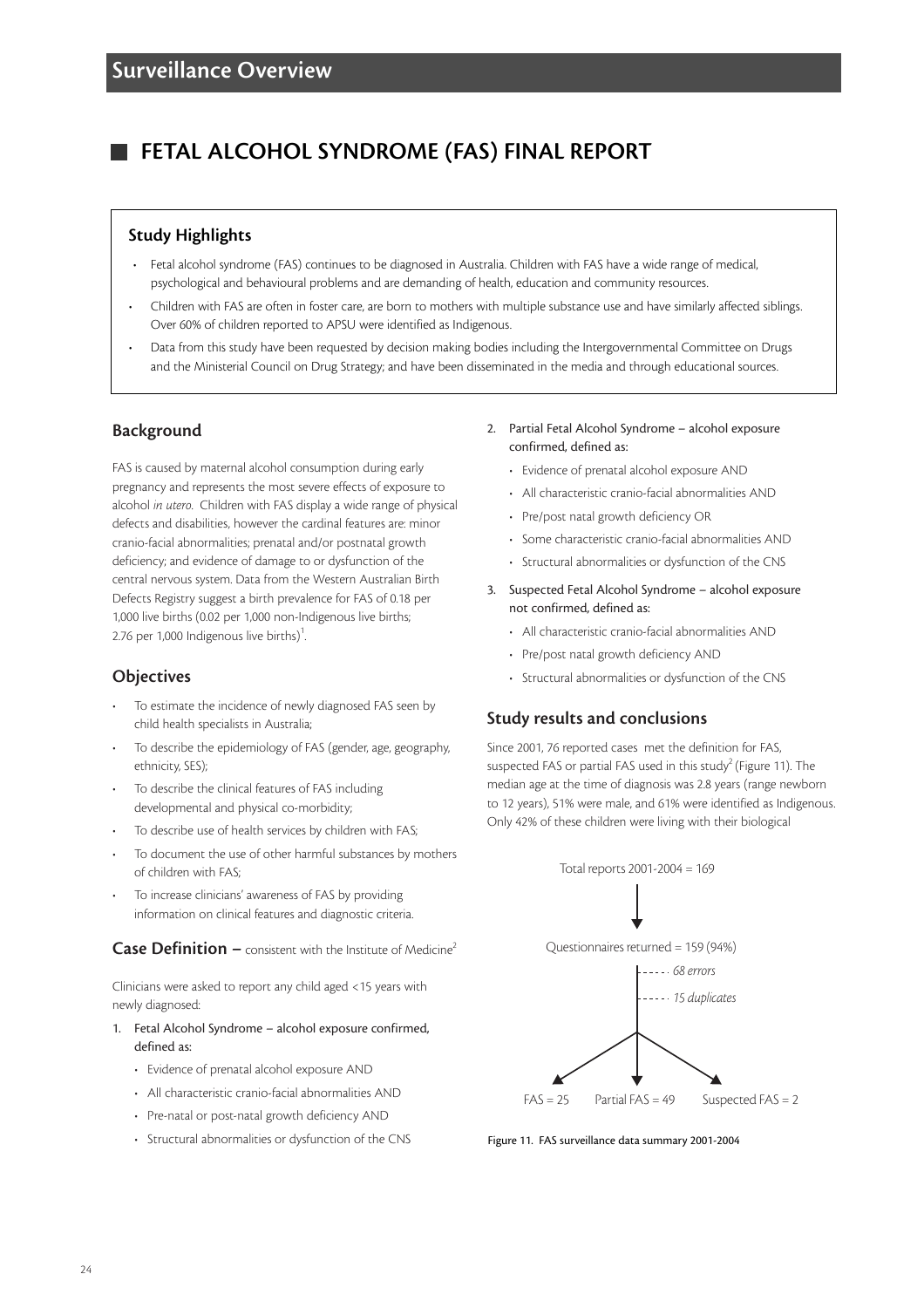parent(s), 17% lived with grandparents or other relatives, and 40% were adopted or fostered. Seventy six percent of children with FAS were exposed to other substances *in utero* including nicotine (65%) and marijuana (25%). All children had been referred to one or more health related agencies including specialty paediatric services (78%), child development services (49%), department of community services (67%) and remedial education services (30%).

From 55 notifications in 2004, 22 children with confirmed FAS, partial FAS or suspected FAS, were identified. There were 9 cases in QLD, 6 in NSW, 3 in NT, 2 in WA, 1 each in SA, and ACT and none in Victoria and TAS. The remaining cases did not fulfil the case definition or were duplicate notifications.

The APSU study of FAS has provided valuable descriptive data and an estimate of the number of children under 15 years of age with newly diagnosed FAS seen by paediatricians between 2001- 2004. APSU data show that FAS contributes to significant social, medical and educational burdens for affected children, families and the community.

Data collection for this study is now finalised. We wish to thank clinicians who notified cases of FAS and provided us with clinical and other information.

#### **References referred to in text:**

- 1. Bower C, Silva D, Henderson TR, Ryan A, Rudy E. Completeness of ascertainment: the effect of adding a new source of data. *Journal of Paediatrics and Child Health 2000;* 36:574-576.
- 2. Stratton K, Howe C, Battaglia F. *Fetal alcohol syndrome: Diagnosis, epidemiology, prevention and treatment.* National Academic Press, Washington, 1996.

#### **Study investigators**

Clinical Professor Carol Bower; (Principal investigator\*) Senior Principal Research Fellow, Telethon Institute for Child Health Research, PO Box 855 West Perth WA 6872 Email: carolb@ichr.uwa.edu.au Phone: 08 94897751 Fax: 08 9489 7700

Ms Jan Payne; Research Officer, Telethon Institute for Child Health Research, Subiaco, WA

Associate Professor Elizabeth Elliott; Discipline of Paediatrics and Child Health, University of Sydney, NSW

Clinical Professor Eric Haan; Clinical Geneticist, Women's and Children's Hospital, Adelaide, SA

# **HAEMOGLOBINOPATHIES**

# **Study Highlights**

- The number of children with Haemoglobinopathies in Australia is unknown.
- Current screening practices in Australia may be inadequate to detect carrier individuals.
- This study aims to identify the type of haemoglobinopathies seen in Australia and their distribution among ethnic groups, to produce evidence to support expanded screening for haemoglobinopathies, and to facilitate prevention.

# **Background**

Haemoglobinopathies are recessively inherited blood disorders for which there is usually no cure, except under certain circumstances, such as bone marrow transplantation. While haemoglobinopathies are rare, the frequency of the carrier states in certain populations is high (eg. for ß-thalassaemia, the carrier rate is 1 in 5 in Greece and Italy; for sickle cell disease, the rate is 1 in 5 in equatorial Africa). Alpha thalassaemia and Haemoglobin E carrier status are common amongst Asian populations.

Given the changing composition of the Australian population the number of cases of haemoglobinopathies may be increasing, however there are no national data to support this<sup>1</sup>. Conversely, the incidence of these disorders may be decreasing overseas because of widespread screening programs<sup>2</sup>. .

In all states of Australia, selective screening is the current policy to identify carriers of haemoglobinopathies.<sup>3</sup> Thalassaemia carrier testing is recommended on an ad hoc basis to individuals from high-risk ethnic groups during the teenage and early adult years. There are many individuals in Australia who may not be recognised as being from high-risk ethnic groups (such as second or third generation Southern Europeans). Consequently they may be missed by targeted screening programs and unaware of their carrier status or the potential risks of these conditions for their children.

Carriers can also be detected on routine blood films carried out in early pregnancy. Screening with a full blood examination alone will not detect carriers of sickle cell disease and haemoglobin electrophoresis is necessary.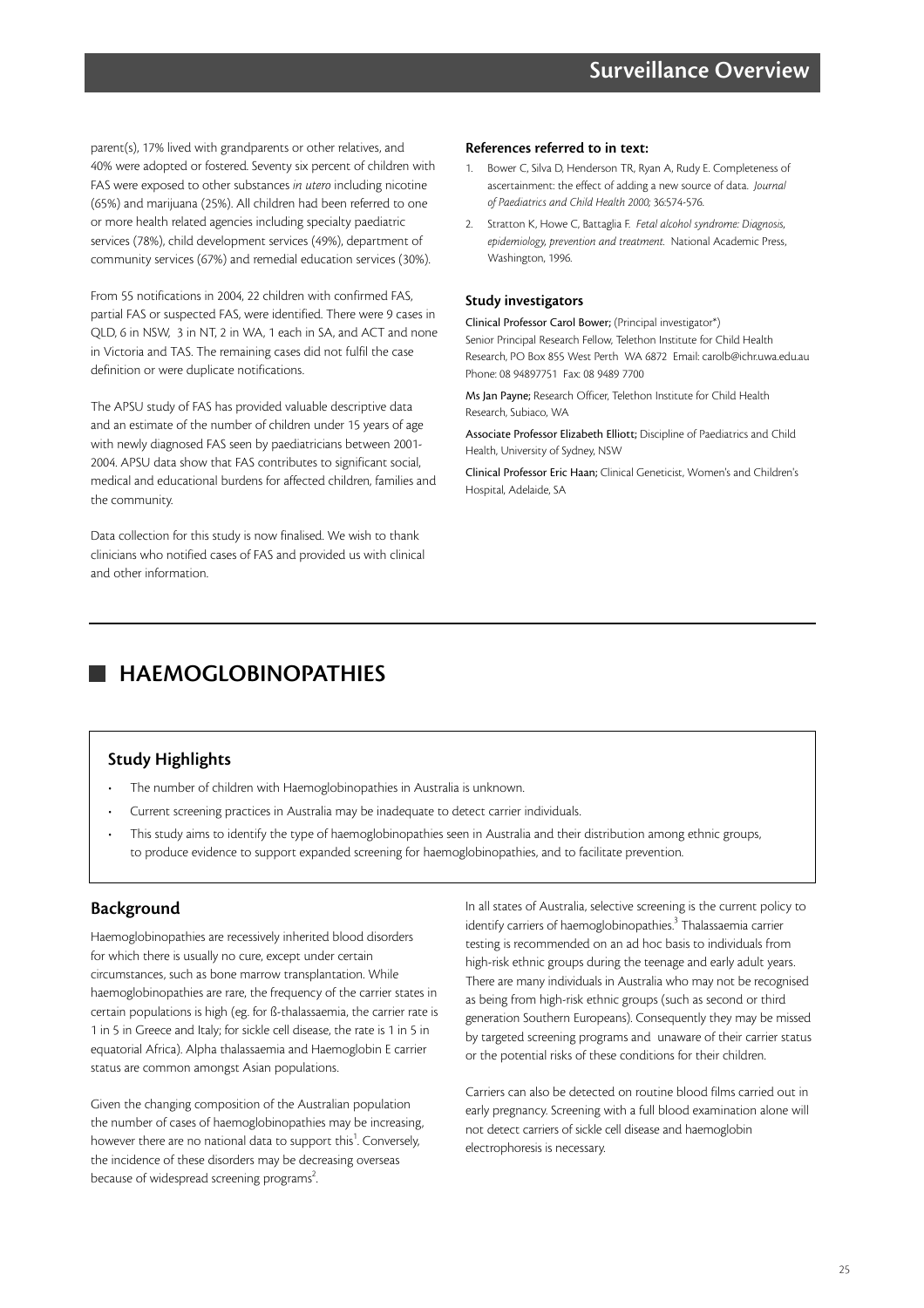# **Study Objectives**

In this study we seek to estimate the incidence and types of haemoglobinopathies seen by Australian paediatricians and their distribution amongst ethnic groups. We also collect information on the timing and method of diagnosis of haemoglobinopathies in Australia. This information will inform efforts to improve disease detection and outcomes for affected children.

# **Case definition**

All children under 15 years of age seen in the previous month with a newly diagnosed haemoglobinopathy including:

- structural haemoglobin abnormalities resulting from changes in the amino acid sequence of the globin chains
- thalassaemias, in which the synthesis of one or more of the globin chains is decreased or totally suppressed.

Conditions to be reported include:

- Hb SS disease (sickle cell anaemia)
- Hb CC disease
- Hb EE disease
- ß-thalassaemia major
- Hb E/ ß-thalassaemia
- Hb S/ ß-thalassaemia
- Hb SC disease
- Hb H disease
- Hb Barts disease
- Other rarer, severe haemoglobin variants

# **Study results and conclusions**

The classification of the 45 notifications in 2004 is indicated in Figure 12. There were 24 confirmed cases; 11 in NSW, 2 each in Victoria and QLD, 1 each in ACT and SA, 7 in WA and none in NT or TAS.

Of the confirmed cases 15 were Australian born, 4 were diagnosed with ß-thalassaemia major, 2 with Hb E/ ß-thalassaemia, 6 with Hb H disease, 1 Hb S/ ß-thalassaemia, 1 HbE/alpha thalassaemia, 1 Hb Zurich disease and 9 with Hb SS disease. One child with diagnosed Hb SS died. This study will continue in 2005.



#### Figure 12. Haemoglobinopathies surveillance data summary 2004

#### **References referred to in text**

- 1. Guidelines for diagnosis and management of haemoglobinopathies. NSW Health Department Circular August 1999; 98/4807-5.
- 2. Cao A, Galanello R, Rosatelli MC. Prenatal diagnosis and screening of the haemoglobinopathies. Baillieres Clinical Haematology 1998;11(1): 215-38.
- 3. National Public Health Partnership. An overview of public health surveillance of genetic disorders and mapping of current genetic screening services in Australia. National Public Health Partnership Report October 2002

#### **Report authors/ Study investigators**

Dr Phillip Emder (Principal Investigator\*); Head, Department of General Medicine, Sydney Children's Hospital.

Dr Elizabeth Argent; General Paediatrician, Sydney Children's Hospital, NSW.

Dr Susan Russell; Paediatric Haematologist/ Oncologist, Sydney Children's Hospital, NSW.

Dr Rani Sachdev; Clinical Geneticist, Liverpool Health Service, NSW.

Dr David Mowat; Clinical Geneticist, Sydney Children's Hospital, NSW.

A/Professor Paul Monagle; Director Laboratory Services & Head of Haematology, Royal Children's Hospital, Melbourne.

Dr David Ziegler; Paediatric Registrar, Sydney Children's Hospital, NSW.

Ms Christine Stone; Epidemiologist, Public Health Group, Department of Human Services, VIC.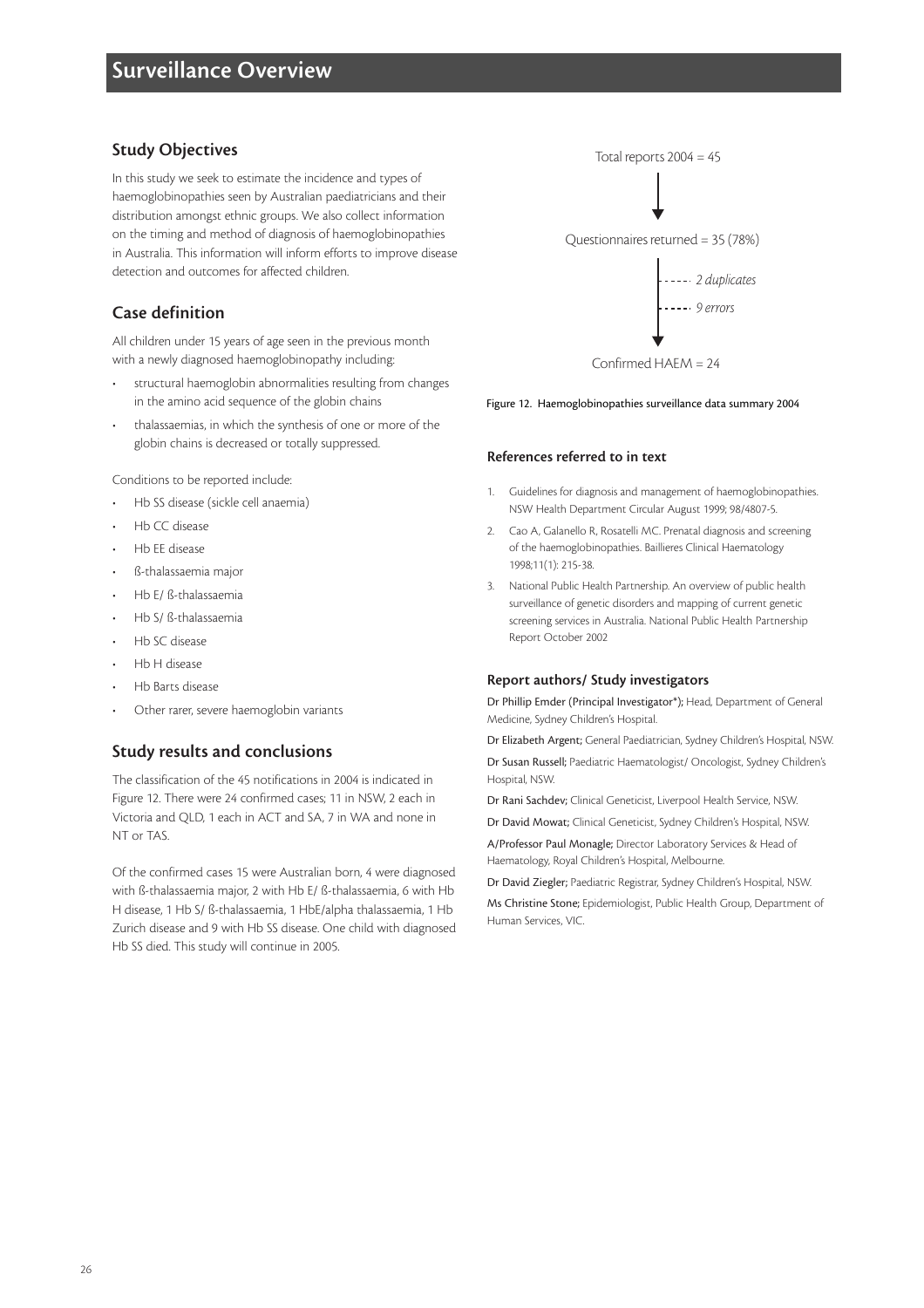# **HEPATITIS C VIRUS INFECTION (HCV)**

# **Study Highlights**

- Most HCV infection in Australian children is perinatally acquired. Children most at risk are those born to women with one or more maternal risk factors, including intravenous drug use, tattooing, body piercing, needle sharing, or receipt of blood products or invasive procedures, either overseas or before 1990 in Australia.
- The reported number of infected children is lower than predicted by Federal de-identified laboratory notifications. This may be a result of under-diagnosis and/or under-reporting and variable maternal screening practices.
- Most HCV infected children are clinically asymptomatic with mildly elevated liver function tests at diagnosis.

# **Background**

Over 170 million people worldwide and an estimated 1.1% of adults in Australia are infected with Hepatitis C virus (HCV). The incidence of HCV infection: in children is unknown. The most common route of childhood HCV infection is by vertical transmission from mother to child. This occurs almost exclusively in pregnant women with HCV viraemia. The transmission rate from a mother who is HCV antibody and RNA positive during pregnancy, to her child is estimated at 5%. HIV co-infection during pregnancy further increases the risk of vertical HCV transmission up to 20%.

# **Objectives**

- To determine the reported incidence of newly diagnosed HCV infection in Australian children;
- To describe the clinical presentation, investigation and management of newly diagnosed HCV infection;
- To document the presence of known risk factors for HCV infection;
- To determine the prevalence of co-infection with Hepatitis B Virus (HBV) and/or Human Immunodeficiency Virus (HIV) in Australian children with newly diagnosed HCV infection.

# **Case Definition**

#### Any child <15 years of age with newly diagnosed hepatitis C virus infection, defined as:

- at least one confirmed positive anti-HCV antibody test performed at age ≥ 18 months OR
- a positive anti-HCV antibody test on a single occasion AND a positive test for HCV RNA (PCR or RT-PCR) on single occasion at any age > 1 month of age OR
- a positive HCV RNA test (PCR or RT-PCR) on two separate occasions.

# **Study results and conclusions**

Since 2003, 57 notifications have been received by the APSU and 24 cases of HCV infection confirmed (Figure 13). In 2004, there were 12 confirmed cases of HCV. Four cases were from Victoria, 3 each in QLD and NSW, 2 in WA and none in NT, SA, TAS and ACT.



Figure 13. HCV surveillance data summary 2003-2004

Of the 24 confirmed cases of HCV reported since the study commenced, most children were born in Australia (67%) to an HCV-infected mother (83%). Maternal risk factors for HCV infection included maternal IV drug use in 15 (63%); invasive procedures in 5 (21%), tattoos in 7 (29%). Some mothers had more than one risk factor recorded. One woman received a vaccination and another underwent home electrolysis in an HCV endemic country.

Other childhood risk factors for HCV included IV drug use (3/24) and parenteral exposure to HCV in a high prevalence country (1/24). Of the 3 children with documented IV drug use, 2 had HCV negative mothers, and the HCV status of the other child's mother was unknown.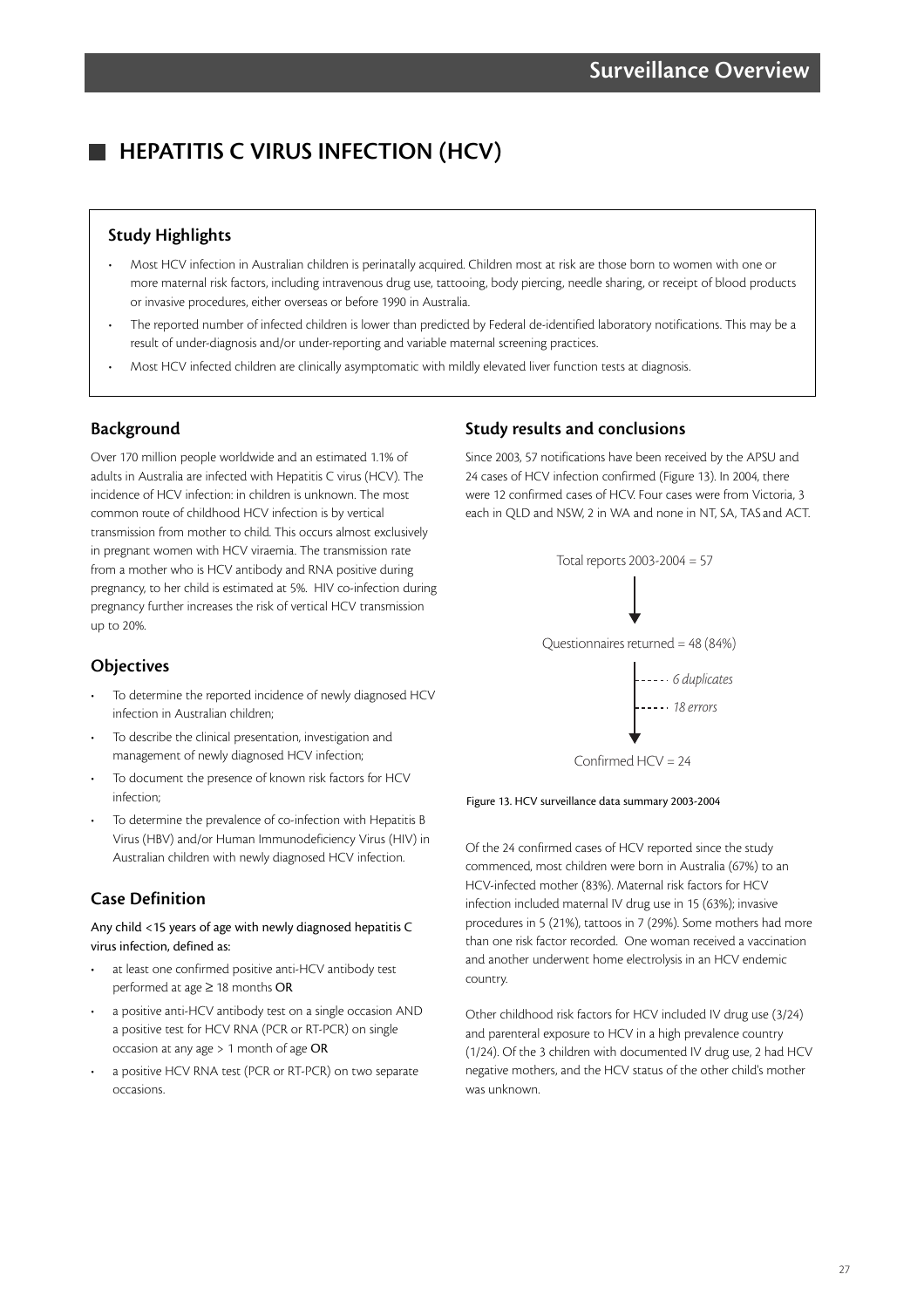# **Surveillance Overview**

The median age of children at diagnosis was 5.3 years (range 1m-15y); 25% of children were diagnosed at less than 2 years of age, and 67% at less than 6 years of age. Most HCV infected children (19/24) were asymptomatic at diagnosis. Reported clinical features at diagnosis were: lethargy (2), bruising (1), hepatomegaly (1) and failure to thrive (in a child with lethargy). Mildly elevated alanine transaminase levels at diagnosis were recorded in 17/20 (85%): median aspartate aminotransferase (AST) value was 105 IU/ml (range 38-232). Only 1/24 had had a liver biopsy by the time of notification.

The majority of HCV infected children in Australia are born to HSV infected mothers, and are asymptomatic at diagnosis with mildly abnormal liver function tests.

#### **Study investigators**

Professor John Kaldor; (Principal Investigator\*); National Centre for HIV Epidemiology and Clinical Research, Victoria Street, Darlinghurst, NSW

Dr Cheryl Jones; (Principal Investigator\*); Head, Herpesvirus Research Unit, The Children's Hospital at Westmead, NSW. Locked Bag 4001, Westmead, NSW 2145. Tel: (02) 9845 0521 Fax: (02) 9845 3082 Email: CherylJ@chw.edu.au.

Dr Winita Hardikar; Head of Hepatology, Royal Children's Hospital, VIC.

Dr Alison Kesson; Head, Dept. Pathology, Clinical Microbiologist, The Children's Hospital at Westmead, NSW.

Ms Suzanne Polis; Department of Gastroenterology & Liver Unit, Prince of Wales Hospital, NSW.

Associate Professor Elizabeth Elliott; Discipline of Paediatrics and Child Health, University of Sydney.

Dr Catherine Mews; Paediatric Gastroenterologist, Princess Margaret Hospital for Children, WA.

# **HIV INFECTION, AIDS AND PERINATAL EXPOSURE TO HIV**

# **Study Highlights**

- No new cases of HIV infection were identified in Australian children in 2004.
- All cases reported in 2004 were of perinatal exposure to HIV. Consistent with our previous data 55% of these mothers were exposed to HIV through heterosexual contact in a high HIV prevalence country or in Australia with a partner from a high prevalence country and 32% used IV drugs or had a partner who used IV drugs<sup>1</sup>.
- $\cdot$  Supporting previously reported trends<sup>1</sup>, the proportion of children with perinatal HIV exposure who become infected declined from 41.2% (children born 1995-1996) to 2.4% (children born 2003-2004) due to increasing use of interventions (antiretroviral agents, lower segment caesarian section (LSCS) and avoidance of breastfeeding) in women diagnosed antenatally.

# **Background**

National surveillance for perinatal exposure to HIV, paediatric HIV infection and AIDS is carried out through the APSU in collaboration with the National Centre in HIV Epidemiology and Clinical Research (NCHECR). The study aims to provide more complete ascertainment of perinatal exposure to HIV among Australian children than is available through existing surveillance mechanisms for notifying diagnosed cases of HIV infection and AIDS.

Perinatal exposure to HIV is now the most frequently reported source of HIV infection in Australian children, following the virtual elimination of the risk of exposure to HIV through the receipt of contaminated blood or blood products<sup>1</sup>. Approximately 75% of children born to women with HIV infection who are untreated do not acquire HIV infection perinatally. Some women are unaware of their HIV infection during pregnancy. Thus there is potentially an underestimate of the rate of perinatal exposure to HIV.

The risk of mother-to-child HIV transmission may be significantly reduced among women whose HIV infection is diagnosed before delivery, by interventions such as use of antiretroviral therapy in pregnancy, elective caesarean delivery and avoidance of breastfeeding.

# **Objectives**

- To identify new cases of perinatal exposure to HIV, paediatric HIV infection and AIDS;
- To describe the pattern of perinatal exposure to HIV in Australia;
- To monitor the perinatal HIV transmission rate, and use of interventions for reducing the risk of mother-to-child transmission;
- To describe the natural history of paediatric HIV infection.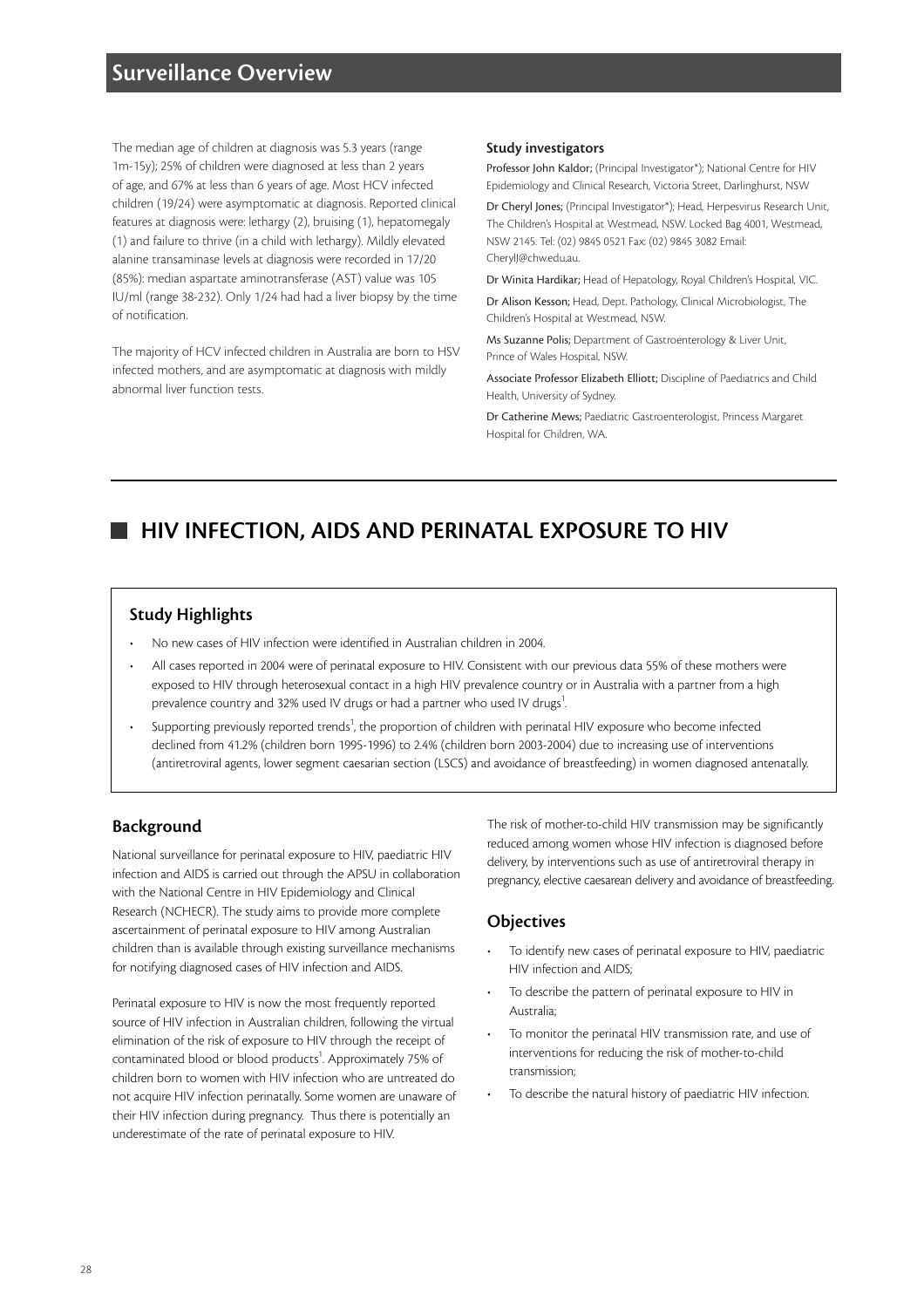# **Case Definition**

Any child born to a woman with HIV infection, whether or not the child has HIV infection, and any child under 16 years of age with diagnosed HIV infection or AIDS

# **Study results and conclusions**

Since 1993 there have been 401 notifications of perinatal exposure to HIV. After exclusion of duplicate cases and reporting errors, 253 children have been identified with confirmed HIV exposure, of whom 39 have developed HIV infection (Figure 14). Nine of those children with HIV infection have since died.



Figure 14. HIV surveillance data summary 1993-2004

In 2004, 27 children were reported with perinatal HIV exposure (1 child born in 2002 is excluded from the commentary in this report). Twelve of the cases reported in 2004 were in NSW, 10 in QLD, 2 in Victoria and 2 in WA. Fifty five percent of the 26 mothers of HIV exposed children, had heterosexual contact in a high HIV prevalence country or had a partner from a high prevelance country. Eight (29.6%) mothers were exposed due to injecting drug use or heterosexual contact with a partner with a history of injecting drug use and 4(14.8%) were due to heterosexual contact with a partner with an unspecified risk of HIV infection.

Of the 26 exposed children, 25 were born to women whose HIV infection was diagnosed prior to delivery. Fourteen of these women reported use of antiretroviral treatment in pregnancy, elective caesarian delivery and avoidance of breastfeeding.

#### **References referred to in text:**

1. McDonald AM, Li Y, Cruickshank MA, Elliott EJ, Kaldor JM, Ziegler JB. Use of interventions for reducing mother-to-child transmission of HIV in Australia. *Medical Journal of Australia*, 2001; 174:449-52.

#### **Study investigators**

Ms Ann McDonald, (Principal Investigator\*) and Professor John Kaldor, National Centre in HIV Epidemiology and Clinical Research, 376 Victoria Street, Darlinghurst, NSW 2010. Tel: 02 9385 0900, Email:amcdonald@nchecr.unsw.edu.au.

Ms Kidest Nadew and Associate Professor John Ziegler, Paediatric HIV Services Unit, Sydney Children's Hospital, High Street, Randwick, NSW 2031. Associate Professor Elizabeth Elliott, Discipline of Paediatrics and Child Health, University of Sydney.

# **NEONATAL HERPES SIMPLEX VIRUS INFECTION (HSV)**

- Over a half of all neonatal HSV infections in Australia are caused by HSV type 1, in contrast to the USA where HSV type 2 predominates.
- Typical herpetic lesions of the skin, eye or mouth are not evident in approximately half the infants identified with neonatal HSV infection, which makes early diagnosis difficult.
- Disseminated HSV infection in the newborn may be associated with the early onset of pneumonitis in infants (in whom the chest X-ray may be normal). This is highly lethal unless antiviral therapy is initiated.

# **Background**

Neonatal HSV infection is thought to most commonly present as disease localised to the skin, eye or mouth, but can also present as encephalitis, or multi-organ failure. Mortality without antiviral therapy is high. The commonest source of infection is from the genital tract of a mother who experiences her first episode of genital herpes during pregnancy. However infection can be transmitted across the placenta, or post partum from direct contact with lesions of a caregiver. Because an estimated 30% of cases are not associated with skin lesions, and signs are often subtle, there are often

significant delays between the onset of infection and the initiation of antiviral agents.

# **Objectives**

- To estimate the incidence of neonatal HSV infection in Australia;
- To determine the proportion of babies with disseminated HSV infection, localised disease or encephalitis;
- To identify the type of HSV causing infection;
- To determine the mode of acquisition of HSV infection.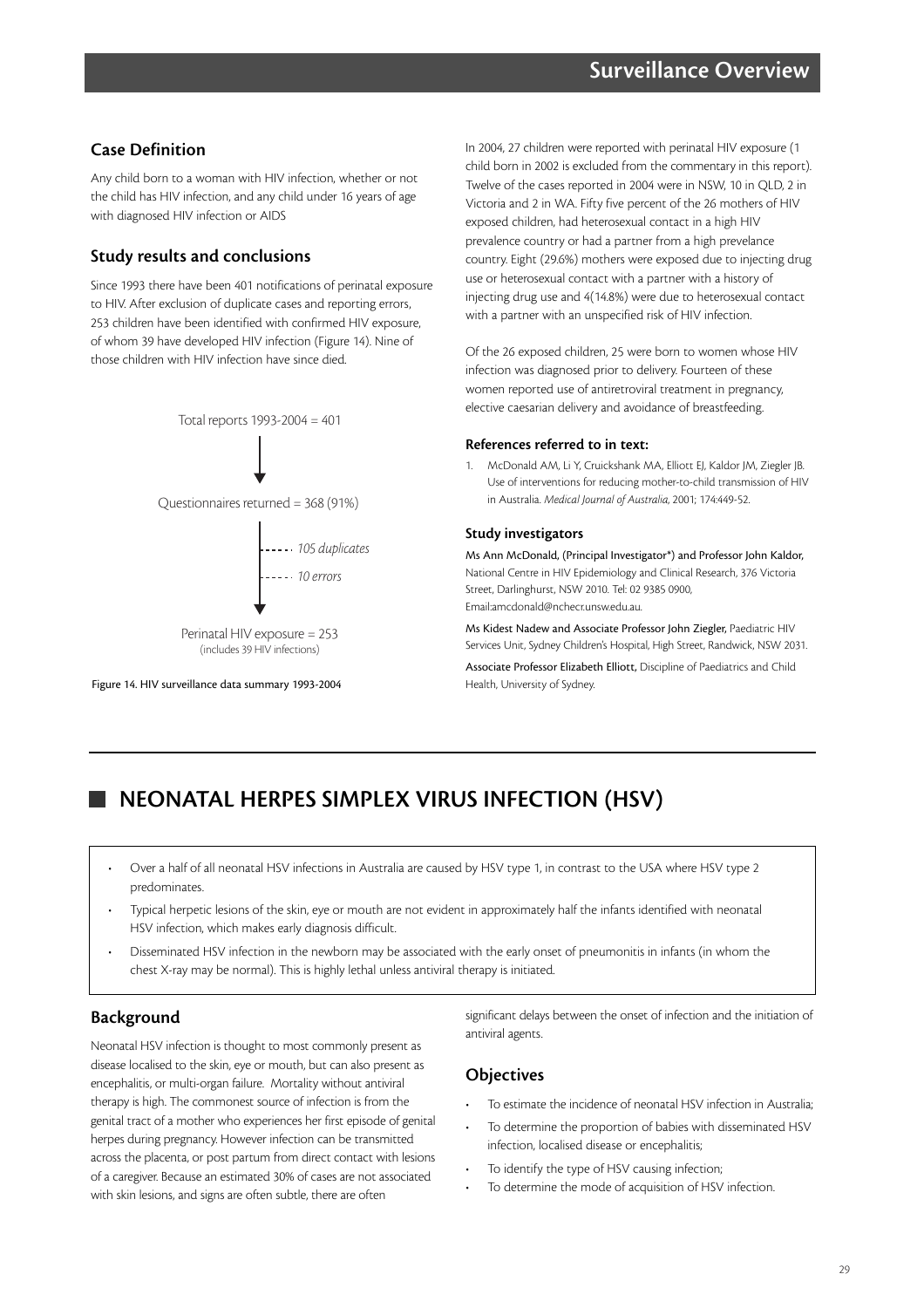# **Case Definition**

Any baby ≤ 28 days of age with clinical evidence suggestive of HSV infection:

- HSV isolated from any site OR
- HSV detected in CSF by PCR (in the presence of CSF pleocytosis or other evidence of HSV encephalitis) OR
- Specific HSV-IgM detected in baby's serum OR
- Mother sero-converted or IgM positive and baby has typical clinical manifestations OR
- HSV isolated from mother around the time of delivery, and the baby has typical clinical manifestations.

# **Study results and conclusions**

The classification of cases notified to the APSU since 1997 is shown in Figure 15.

Of the 10 confirmed cases reported in 2004, 5 were in NSW, 3 in Victoria, and 2 in WA. Five of these cases were caused by HSV-1, 3 by HSV-2 and 2 were untyped. One third of cases in 2004 presented as skin, eye or mouth disease alone. One third presented as disseminated infection (with or without encephalitis, skin or



Figure 15. HSV surveillance data summary 1997-2004

mucosal involvement). One third of infections were confined to the central nervous system (not disseminated) and with or without skin or mucosal involvement. Overall, half of the HSV-infected infants did not manifest typical herpetic lesions in the skin or mucosal surfaces at presentation. There were two deaths in 2004. One of these children was diagnosed post mortem. Two infants had early, laboratory confirmed HSV recurrences at the time of notification.

Consistent with our findings from 1997-2003, two thirds of infants were born at term ( $\geq$  37 weeks), and the majority (7/10) were born by vaginal delivery

Nine of the ten reported infants in 2004 received antiviral therapy with intravenous acyclovir. Most (8/9) infants were prescribed the recommended dose of acyclovir for neonatal HSV disease (60 mg/kg/day I.V divided into 3 doses), for the recommended duration for the type of disease presentation.

Neonatal HSV disease remains a highly lethal condition despite the availability of affective antiviral therapy. Non specific signs and the absence of classical herpetic lesions at presentation make early diagnosis difficult.

#### **Study investigators**

Cheryl Anne Jones; (Principal investigator\*); Head, Herpes Virus Research Unit, The Children's Hospital at Westmead, Locked Bag 4001, Westmead, NSW 2145 Tel: (02) 9845 0521 Fax: (02) 9845 3082 Email: Cheryll@chw.edu.au.

Clinical Professor David Isaacs; Clinical Professor, Discipline of Paediatrics and Child Health, University of Sydney and Senior Staff Specialist, Department of Immunology & Infectious Diseases, The Children's Hospital at Westmead.

Professor Peter McIntyre; Discipline of Paediatrics & Child Health & Public Health University of Sydney, Senior Staff Specialist in Infectious Diseases, The Children's Hospital at Westmead.

Professor Tony Cunningham; Head, Millennium Institute of Health Research, Westmead Hospital, Westmead, NSW 2124

Associate Professor Suzanne Garland; Director, Dept. Microbiology & Infectious Diseases, Royal Women's Hospital, Carlton, VIC 3053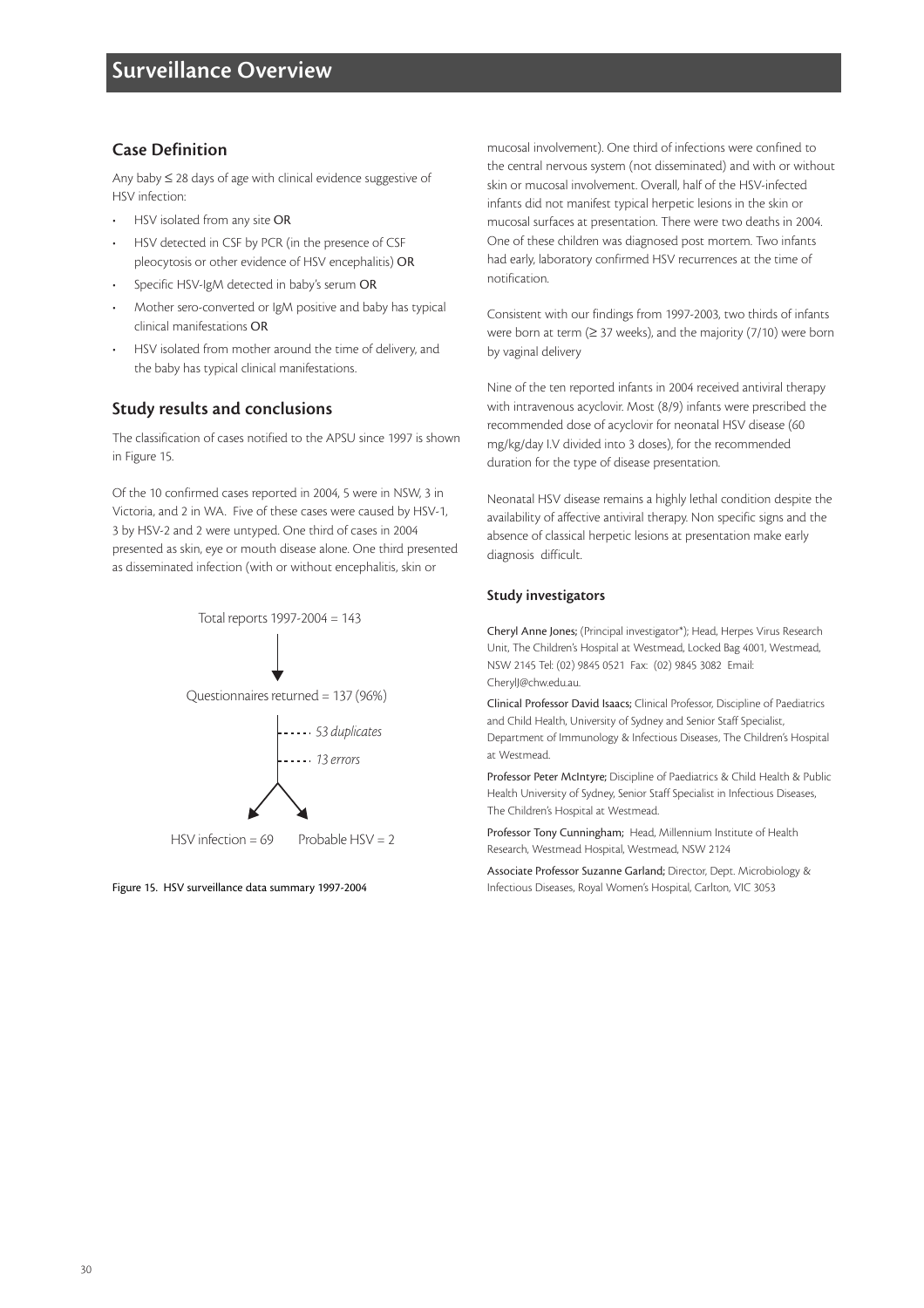# **NON TUBERCULOUS MYCOBACTERIAL INFECTION (NTM)**

### **Study Highlights**

- In accordance with the literature, reported cases of non tuberculous mycobacterial infection usually presented with lymphadenopathy in otherwise healthy children aged <5 years. Surgery was performed in the majority (70%) of cases.
- *Mycobacterium avium intracellulare* and *Mycobacterium fortuitum* were the commonest organisms isolated
- Relapse was uncommon (10%) despite the wide range of medical therapies used.

### **Background**

Non tuberculous mycobacteria (NTM) are free living soil and water organisms, causing a spectrum of diseases including lymphadenitis, pulmonary disease, skin and soft tissue infections, ear infections, skeletal infections and disseminated infection. The annual incidence of NTM infections in the developed world is believed to be increasing, however the magnitude of this problem in Australian children is unquantified. The natural history of NTM infection has not been well described and optimal management remains unclear. Information from the study will contribute knowledge to improve the detection and guide management of affected children.

# **Objectives**

- To estimate the incidence of newly diagnosed NTM infection in children seen by child health specialists in Australia;
- To describe the epidemiology and spectrum of disease and document known risk factors;
- To describe diagnostic investigations used in Australia; frequency of use of skin testing and the clinical utility of the test, including differential skin testing;
- To describe the management of NTM in Australia and the response to treatment.

# **Case definition**

Any child under 15 years of age seen in the previous month newly diagnosed with:

#### 1. DEFINITE NTM:

• Any child in whom a non-tuberculous mycobacterium species has been identified either by isolation on culture or by polymerase chain reaction (PCR) from a sample from a sterile site OR

#### 2. PROBABLE NTM:

- A child who presents with any clinical features compatible with NTM AND
- has undergone one or more of the supportive investigations AND

in whom Mycobacterium tuberculosis (TB) infection is unlikely.

## **Study results and conclusions**

In six months of active surveillance, there were 46 notifications of NTM infection, 8 definite and 12 probable cases. The classification of the 20 cases is presented in Figure 16. Of Of the 20 cases, 8 were in NSW, 7 in Victoria, 3 in QLD, 1 each in WA and SA and none in NT, ACT and TAS.



Figure 16: NTM surveillance data summary 2004

Preliminary results indicated that the most common presentation in Australia is isolated lymphadenopathy without any associated systemic features. Most patients were under 5 years of age and did not have any predisposing risk factors. A specific organism was isolated by mycobacterial culture in 65% of patients, with *Mycobacterium avium intracellulare and Mycobacterium fortuitum* the most frequently isolated organisms. Surgical therapy was performed in 70% of cases. The rest were offered medical therapy but there was a significant variation in the treatment prescribed. Despite the diversity of treatment, relapse occurred in only 10% of patients, all of whom had predisposing medical conditions.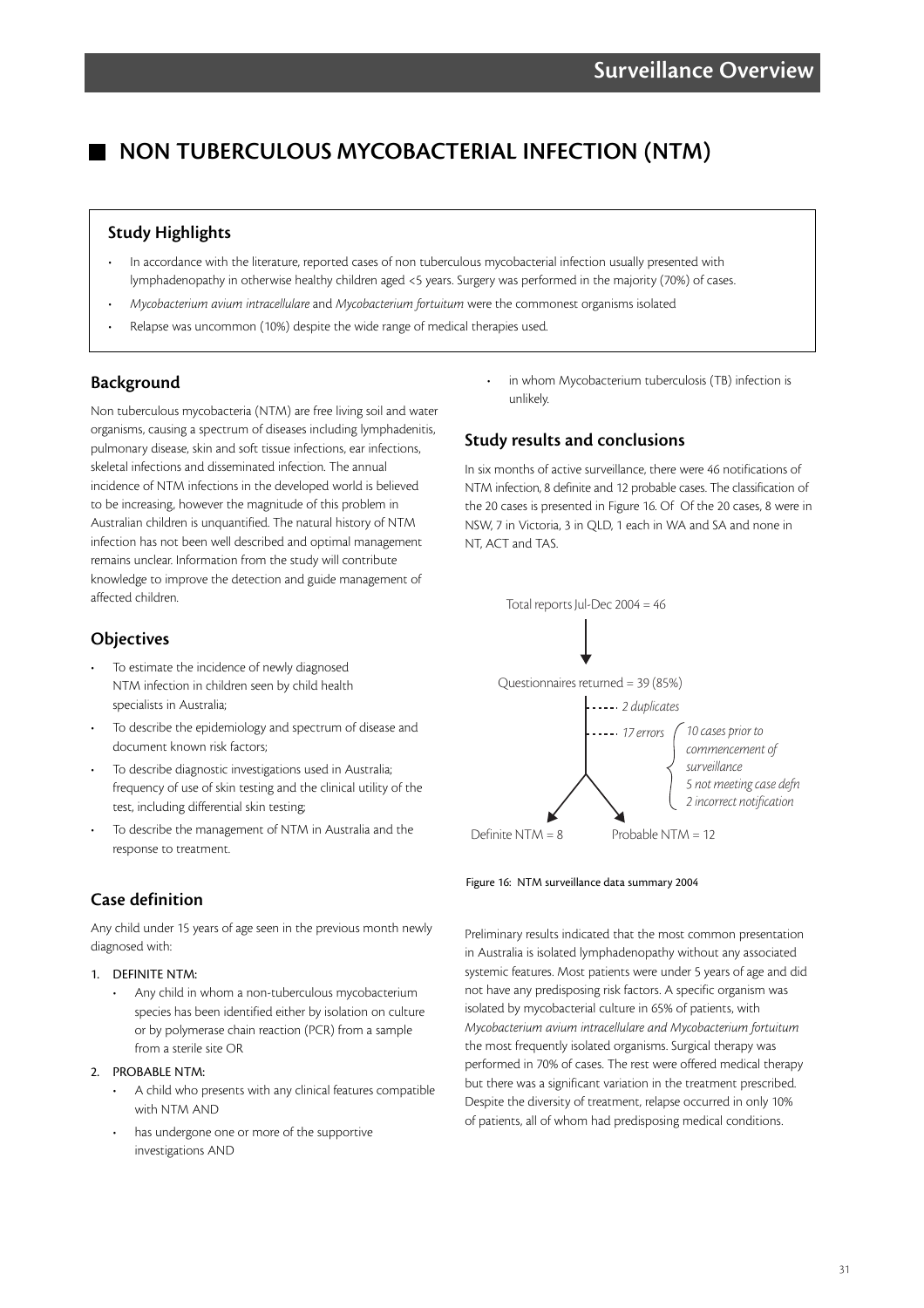#### **Study investigators**

Dr Pamela Palasanthiran; (Principal Investigator\*) Paediatric Infectious Diseases Specialist Department of Immunology and Infectious Diseases,Sydney Children's Hospital,Randwick, NSW. Ph: 02 9382 1508, Fax: 02 9382 1580,

Email: palasanthiranp@sesahs.nsw.gov.au

Dr Emma Best; Paediatric Infectious Diseases Fellow Department of Immunology and Infectious Diseases Sydney Children's Hospital Randwick, NSW.

Dr Cheryl Jones; Paediatric Infectious Diseases Physician Children's Hospital Westmead,Westmead, NSW.

Dr Andrew Daley; Medical Microbiologist & Paediatric Infectious Diseases Physician The Royal Women's and The Royal Children's Hospitals of Women's & Children's Health Melbourne, VIC.

Dr Guy Henry; Paediatric Surgeon,Sydney Children's Hospital, Randwick, NSW.

Dr David Burgner; Paediatric Infectious Diseases Physician, Princess Margaret Hospital for Children Perth, WA.

Dr Clare Nourse; Paediatric Infectious Disease Specialist, Women and Children Health Services Mater Hospital, Wooloongabba, QLD.

Dr Paul Goldwater; Acting Director, Microbiology Infectious Diseases Department, The Women's & Children's Hospital, North Adelaide, SA.

# **RETT SYNDROME**

# **Study Highlights**

- The Australian Rett Syndrome Study has important implications for clinical practice both in Australia and overseas.
- Regular monitoring of trends in incidence and prevalence are important for predicting present and future use of medical & disability services.
- Phenotype-genotype studies show that different mutations result in variable disease severity. This enables clinicians to give better prognostic information to families.
- As an extension of this study biennial collection of information on a cohort of children with Rett syndrome will increase our understanding of the progression and prognosis of this disorder and will be useful for clinicians diagnosing and managing the disorder.

# **Background**

Rett syndrome is a severe neurodevelopmental disorder caused, in most cases, by mutations in the X-linked methyl-CpG-binding protein 2 gene (MECP2). The Australian Rett Syndrome Study is focussing on characterising the genotype and phenotype of children with Rett syndrome. Further understanding of the condition will be provided by the natural history of an Australian cohort of affected children and young people.

Cases identified through the APSU and through additional sources including the Rett Syndrome Association and Disability Services are included in this report.

# **Objectives**

- To identify every person with Rett syndrome in Australia, born during or after 1976 (Incident cases are reported through APSU. Prevalent cases are reported through Rett Syndrome Association of Australia and other sources).
- To describe the epidemiology (including survival analysis of a range of endpoints) of Rett syndrome;
- To investigate the association between genotype and phenotype;
- To evaluate Rett syndrome management strategies;
- To identify factors in the family and community that promote optimal functioning and health for the child/young person with Rett syndrome and her family as a whole.
- As an extension of the APSU study, to obtain information about the progression of the disorder.

# **Case Definition**

Any child born during or after January 1976, with newly diagnosed or possible Rett syndrome, measured against clinical criteria or genetic testing. The clinical criteria include:

- Normal head circumference at birth;
- Deceleration of head growth between five months and four years;
- Loss of acquired purposeful hand skills between ages six and 30 months temporarily associated with communication dysfunction and social withdrawal;
- Development of severely impaired expressive and receptive language and presence of apparent severe psychomotor retardation;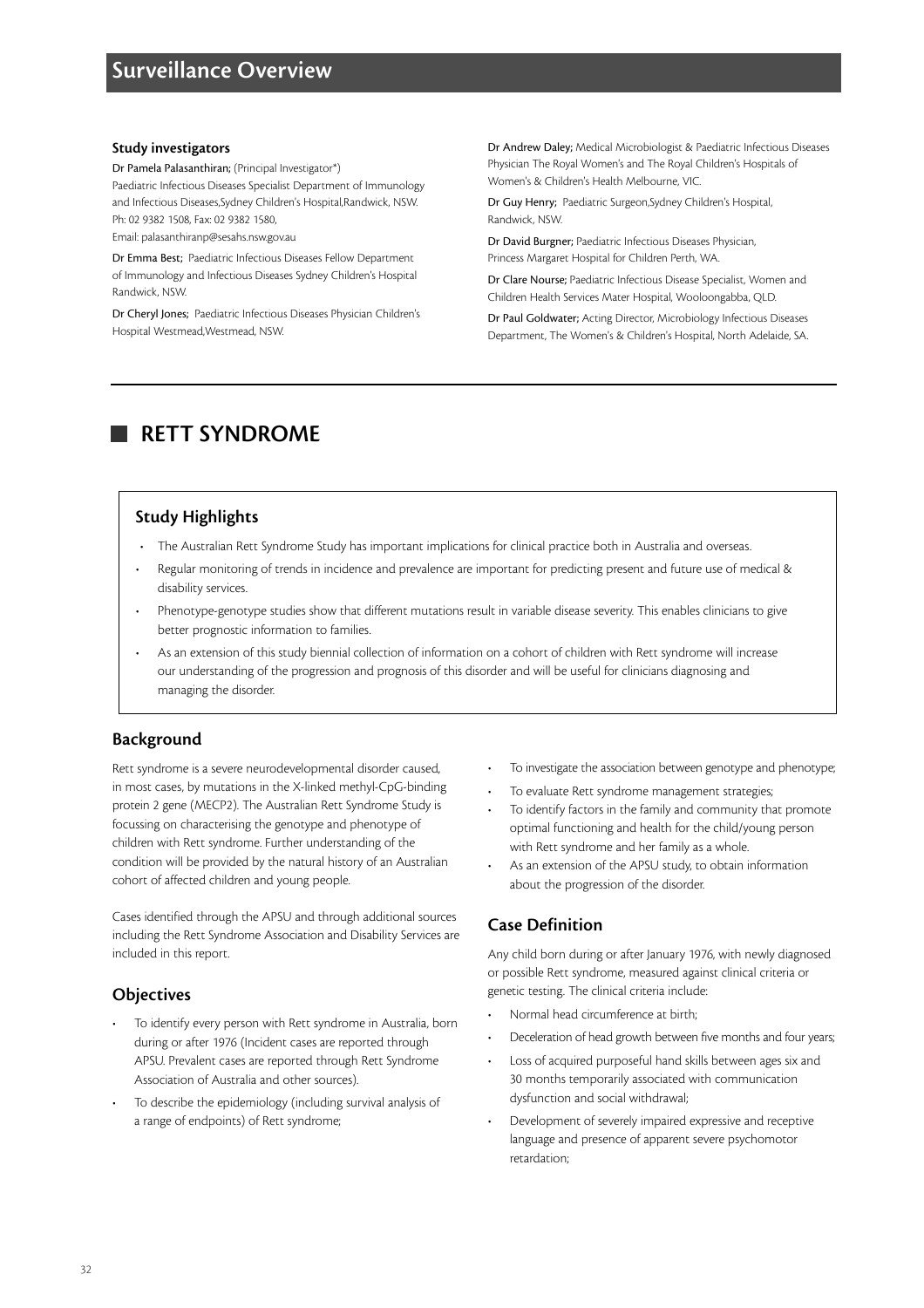- Stereotypic hand movements such as hand wringing/ squeezing, clapping/tapping, mouthing and "washing/rubbing" automatisms appearing after purposeful hand skills are lost;
- Appearance of gait apraxia and truncal apraxia/ataxia between one and four years.

# **Study results and conclusions**

Update of study 1993-2004

Since the first APSU study commenced in 1993, 278 children (276 females and 2 males) born during or after 1976 have been categorised as having classical or atypical Rett syndrome. For the purpose of this analysis the 2 males have been excluded. Ninety five percent (264/276) of the children were born in Australia. The mean age at diagnosis was 5.3yrs (SD 3.9). Cases were proportionately distributed by State and Territory as for the Australian population.<sup>1</sup>

Eighty eight percent of cases have undergone molecular genetic testing since its introduction in 1999. Of these, 74%(179) tested positive with MECP2 mutations. Mutations p.T158M and p.R168X were the most common in the cohort at 11.5% each, followed by p.R294X (9.8%), p.R270X (8.7%), p.R255X (7.1%), p.R306C and p.R133C (5.5%) each.

Survival in the full cohort was 98% at 10 yrs of age and 77.8% at 25 yrs of age. Twenty five (9.1%) cases have died from a variety of causes. The most common cause of death was pneumonia (n=10) followed by respiratory failure (n=4) and aspiration/asphyxiation  $(n=3)$ .

There was no difference in survival between children with classical and atypical presentation.

In 2004 there were 31 notifications (24 APSU, 7 other) of Rett syndrome. Clinical information was obtained for 28, indicating a response rate of 90%. Of these, 15 were confirmed Rett syndrome cases with 1 probable case and the remainder were reporting errors or duplicate cases. Six children diagnosed with Rett were in NSW, 4 in VIC, 2 in QLD, 1 each in WA, SA and TAS and none in ACT and NT.

Children with Rett syndrome have a significant impact on health services. Sociodemographic, phenotypic and genetic characteristics are all determinants of health service use. For example, younger cases, those with more severe phenotype and those with random X inactivation are the highest users of health services<sup>2</sup>. .

#### **References referred to in text:**

- Laurvick C, de Klerk N, Bower C, Christodoulou J, Ravine D, Ellaway C, Williamson S, Leonard H. Rett syndrome in Australia: A review of the epidemiology. *Journal of Pediatrics* In press.
- 2. Moore H, Leonard H, de Klerk N, Robertson L, Fyfe S, Christodoulou J, et al. Health service utlisation in Rett syndrome. *Journal of Child Neurology* 2004; 19:42-50.

### **Study investigators**

Dr Helen Leonard (Principal Investigator\*) and Professor Carol Bower; Telethon Institute for Child Health Research, PO Box 855 West Perth WA 6872 Tel: (08) 9489 7790 Fax: (08) 9489 7700 Email: hleonard@ichr.uwa.edu.au

Dr Lakshmi Nagarajan; Princess Margaret Hospital for Children, Roberts Road, Subiaco, WA 6008.

Associate Professor Sue Fyfe; School of Biomedical Sciences, Department of Human Biology, Curtin University, Perth WA 6000.

Professor John Christodoulou and Dr Carolyn Ellaway; Western Sydney Genetics Program, The Children's Hospital at Westmead, Locked Bag 4001, Westmead, NSW 2145.

Dr Elizabeth Thompson; South Australian Clinical Genetics Service, Centre for Medical Genetics, Women's and Children's Hospital, North Adelaide

Dr Martin Delatycki; Victorian Clinical Genetics Services, Royal Children's Hospital, Parkville, VIC.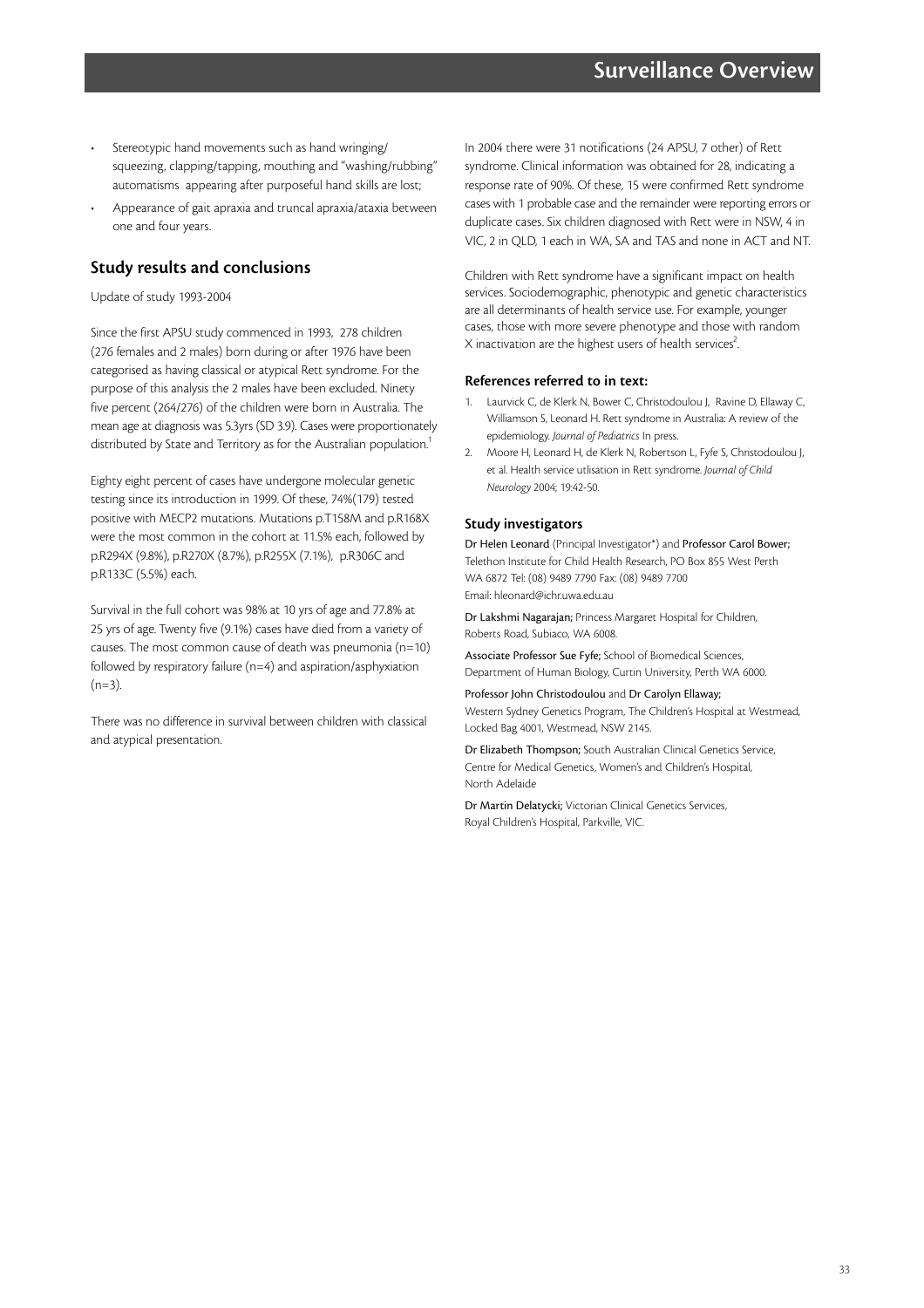# **VITAMIN K DEFICIENCY BLEEDING (VKDB) INCLUDING HAEMORRHAGIC DISEASE OF THE NEWBORN**

# **Study Highlights**

- Vitamin K deficiency bleeding (VKDB) has a clinical spectrum from mild to severe.
- Particularly in classical VKDB, International normalised ratio (INR) values of 2 which correct with vitamin K administration may be encountered. This has led us to redefine the case definition for 'probable' cases to include children who present with bleeding and INR levels between 2 and 4.
- Newborns most at risk of VKDB are those who have not received vitamin K in any form, hence it is important that parents are carefully counselled about the risks and benefits of vitamin K prophylaxis
- Ongoing surveillance of VKDB is required following the introduction of Konakion MM

# **Background**

In December 1999 the Australian Drug Evaluation Committee registered Konakion MM Paediatric, a new formulation of vitamin K (phytomenadione) containing 2mg in 0.2ml for intramuscular (IM) and oral use. This is currently the only preparation available in Australia.

The current NHMRC recommendations<sup>1</sup> for prophylaxis with Konakion MM are as follows:

For all healthy neonates:

1 mg by intramuscular injection at birth (preferred because of reliability of administration). Alternatively, 2 mg orally at birth, at the time of newborn screening (three to five days of age) and at four weeks of age.

• For neonates with special risk factors\*:

1 mg by intramuscular injection at birth. If the neonate has special risk factors and weighs less than 1.5 kg, then 0.5 mg is recommended.

\*(infants who are pre-term, unwell or unable to tolerate or absorb vitamin K)

It is imperative that surveillance for VKDB continues following the introduction of Konakion MM. This report summarises the data collected through the APSU during the period 1993 to 2004.

# **Objectives**

- To describe the epidemiology of VKDB in Australia;
- To estimate the morbidity and mortality associated with VKDB;
- To evaluate the efficacy of various regimes of vitamin K prophylaxis.

# **Case definition**

Any infant less than six months of age with spontaneous bruising/ bleeding or intracranial haemorrhage associated with prolonged clotting time, (not due to an inherited coagulopathy or disseminated intravascular coagulation) and in whom the bleeding disorder corrects with vitamin K.

# **Case Classification**

A broad reporting definition was used to ensure complete case ascertainment. Notified cases were reviewed by study investigators and classified according to the following criteria:

Confirmed cases – Infants with coagulation studies as follows: INR greater than 4, prothrombin time greater than 4 times control value, platelet count normal or elevated; and in whom coagulation abnormalities corrected within 24 hours of vitamin K administration.

Probable cases – Infants with a clinical history and findings that strongly suggest a diagnosis of VKDB, and in whom coagulation studies were either cited as abnormal but results were not available to the investigators; were not performed; or showed an INR level between 2-4.

Unknown cases – Infants with a clinical history and findings that made a diagnosis of VKDB possible but unlikely, and in whom there were no laboratory data to confirm or refute the diagnosis.

Errors – cases for which laboratory investigations and response to vitamin K therapy excluded the diagnosis of VKDB.

# **Study results and conclusions**

In the period January 1993 to December 2004, the APSU received 113 notifications of VKDB (Figure 17). Clinical characteristics of the confirmed cases for 1993 to 2004 are shown in Table 7.

In 2004 there were 4 notifications of VKDB: two errors, one duplicate and one probable case (notified in Victoria).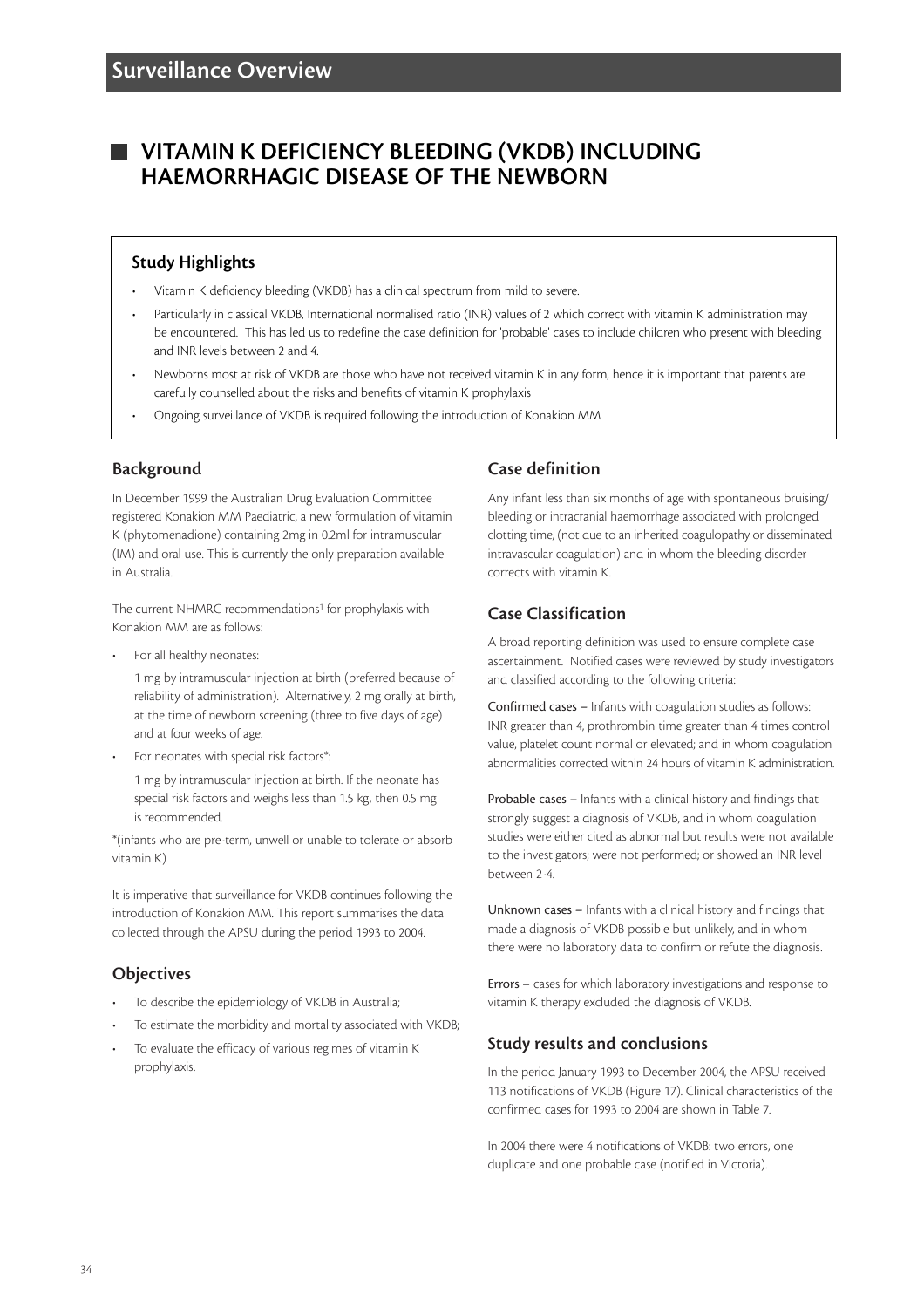

#### Figure 17: Vitamin K deficiency surveillance data summary 1993-2004

#### **References referred to in text:**

1. NHMRC Joint Statement and recommendations on Vitamin K administration to newborn infants to prevent Vitamin K deficiency bleeding in infancy. NHMRC 2000. ISBN 0642450676.

#### **Study investigators**

Dr Kerry Chant; (Principal Investigator\*);

Director of Public Health, South Western Sydney Public Health Unit, Locked Bag 7017, Liverpool NSW BC 1871.

Tel: 02 9828 5944 Fax: 02 9828 5955, Email: Kerry.Chant@swsahs.nsw.gov.au

#### Associate Professor Elizabeth Elliott;

Discipline of Paediatrics & Child Health, University of Sydney at Children's Hospital Westmead Locked bag 4001 Westmead, NSW 2145.

#### Associate Professor Bin Jalaludin;

Deputy Director, Epidemiology Unit, South Western Sydney Area Health Service, Private Mail Bag 7017, Liverpool NSW 1871.

#### Professor David Henderson-Smar;

Director, NSW Centre for Perinatal Health Services Research, University of Sydney, NSW 2006.

#### Dr Peter McDougall;

Department of Neonatology, Royal Children's Hospital, Parkville, VIC 3052.

#### Dr Peter Loughnan;

Department of Neonatology, Royal Children's Hospital, Parkville, VIC 3052.

#### Dr Lee Taylor;

Manager, Maternal & Child Health Section, Epidemiology & Health Services Evaluation Branch, NSW Health Department,

Locked Mail Bag 961, North Sydney, NSW 2059.

**Table 7. Characteristics of definite & probable cases of Vitamin K Deficiency bleeding, 1993-2004**

| Australia (n=29)                   |    |                |
|------------------------------------|----|----------------|
|                                    | n  | %              |
| Case Classification                |    |                |
| Confirmed                          | 22 | 76             |
| Probable                           | 7  | 24             |
| Disease profile of confirmed cases |    |                |
| Classical                          | 2  | 9              |
| Early onset                        | 1  | 4.5            |
| Late onset                         | 19 | 86.5           |
| Vitamin K given at birth           |    |                |
| Yes                                | 15 | 68             |
| Not given                          | 7  | 32             |
| Type of Vitamin K at birth         |    |                |
| IMI                                | 7  | 32             |
| Oral                               | 6  | 27             |
| IVI                                | 2  | 9              |
| Breast fed                         | 21 | 95             |
| Term gestation (37-42 weeks)       | 20 | 90             |
| Liver disease                      | 11 | 50             |
| Site of bleeding*                  |    |                |
| Skin                               | 12 | 55             |
| Gastrointestinal tract             | 6  | 27             |
| Intracranial                       | 5  | 23             |
| Umbilical                          | 3  | 18             |
| Nose                               | 1  | $\overline{4}$ |
| Circumcision                       | 1  | 4              |
| Median age of onset in days        | 47 |                |

\*Bleeding may be from multiple sites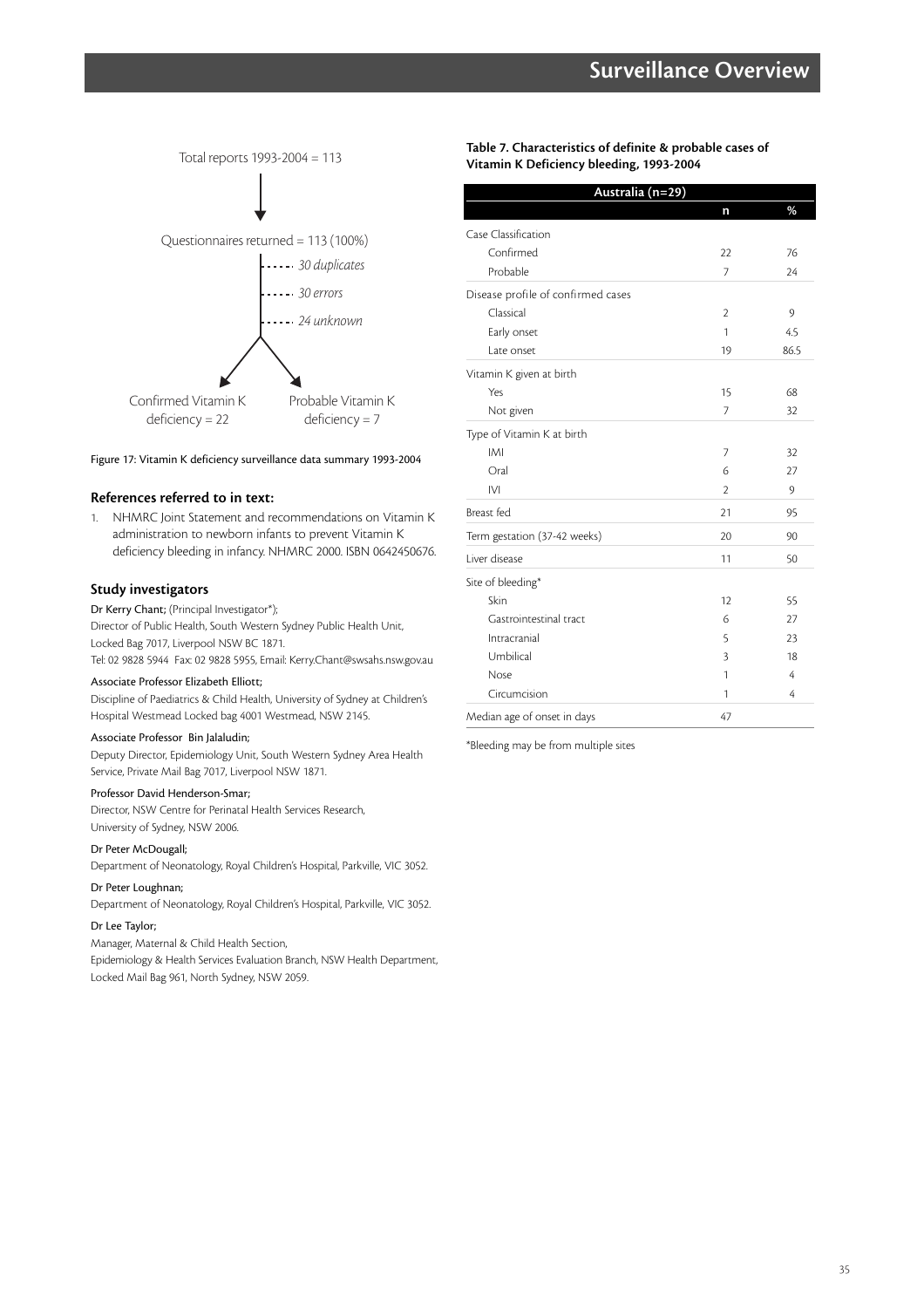# **STUDY PROTOCOL HYPERINSULINAEMIC HYPOGLYCAEMIA**

### **Background**

Hyperinsulinaemic hypoglycaemia (HI) is a biochemical profile reflecting hyperinsulinaemic, hypoketotic, hypofattyacidaemic hypoglycaemia with increased glucose requirements<sup>1,2</sup>. HI is the most common cause of persistent hypoglycaemia in the neonatal period after the first few hours of life. In severe cases hypoglycaemia is devastating. It may be difficult to control even in a hospital setting and may be associated with early brain damage<sup>1,2</sup>. Published overseas data suggests an incidence of about 1/40,000 births<sup>4</sup>. .

HI includes a continuous spectrum of conditions with differing genetic aetiology. Clinical features range in severity from subtle signs such as 'floppiness', 'jitters,' 'twitchiness' and poor feeding, through to overt signs such as seizures. While mild disease may be controlled by frequent feeding, severe disease may require medication (diazoxide) and severe unremitting hypoglycaemia may only be relieved by surgical removal of the pancreas (up to near-total resection)<sup>5</sup>. Pancreatic histology from surgical cases is usually abnormal. Disease may be focal on a background of normal pancreatic tissue or diffusely abnormal tissue may be located throughout the pancreas. It has been suggested that different histological types will require varying degrees of surgical resection, although currently this is unclear<sup>5</sup>. .

HI is a well known cause of neurological damage,  $2,6,7,8$  thus, is it essential that HI is rapidly diagnosed and managed. Patients who respond well to medical treatment do not need pancreatic resection, however patients who are either non-responsive or unreliably responsive to medical intervention are at risk of brain damage. In the latter group, the decision to undertake pancreatic resection is very difficult because the risk of diabetes must be balanced against the risk of brain damage. Early definitive molecular diagnosis is an important goal because this may help us predict which patients do not respond to medication and require surgery. This is important because early surgery is associated with a reduced risk of diabetes<sup>8</sup>. .

The Incidence of HI in Australia is unknown. European and Middle Eastern data suggest that the incidence of HI varies from 1/2,500 in consanguineous populations to 1/50,000 births<sup>3,4</sup>. Our collaboration has identified over 70 children from Australia and New Zealand since 1977 giving an estimated rate of around 1/70,000 births. However these children were identified retrospectively and this is likely to be an under-estimate of the true incidence.

# **Objectives**

In this study we seek to document the epidemiology of HI in Australian children and to record known risk factors. With the assistance of reporting clinicians, we will also attempt to recruit notified cases to a longitudinal follow-up study. This will allow collection of prospective data about response to treatment and will help us identify factors associated with good or poor outcomes. This information will contribute to efforts to improve the detection and outcome of HI in affected children.

# **Case definition**

All children under 10 years of age seen in the previous month with newly diagnosed hyperinsulinaemic hypoglycaemia. That is:

- low blood sugar (<2.6 mmol/L) with low blood fats and low ketones AND
- inappropriately high insulin level AND
- persistent or recurrent hypoglycaemic episodes *and/or* requiring glucose infusion for more than 10 days

# **Follow-up of reported cases**

A brief questionnaire requesting further details will be forwarded to clinicians who report a case of HI to the APSU. Reporting clinicians will also be invited to send a study information sheet to families of affected children to inform them how to contact study investigators should they wish to participate in the longitudinal study of HI in Australian children.

#### **Study investigators**

Dr Ristan Greer; (Principal Investigator\*);

Department of Endocrinology and Diabetes, Mater Children's Hospital QLD, Stanley St South Brisbane 4101 Phone 07 3840 1668 Fax 07 3840 1744 Mobile 0417 076 401 Email r.greer@uq.edu.au.

Dr Andrew Cotterill; Department Endocrinology & Diabetes, Mater Children's Hospital QLD, Email Andrew.Cotterilli@mater.org.au.

Dr Rosslyn Walker; Paediatric Surgery, Mater Children's Hospital QLD, Email Ross\_Walker@health.qld.gov.au.

Dr David Cowley, Director; Chemical Pathology, Mater Hospital, South Brisbane QLD Email David.Cowley@mater.org.au.

Professor John Bell, Director; Department of Pathology, Mater Hospital, South Brisbane QLD Phone 07 3840 8111.

Dr Michael Thomsett, Visiting endocrinologist;

Mater Children's Hospital, South Brisbane,QLD Phone 07 3840 1668.

Dr Michelle Jack, Director; Paediatric Diabetes & Endocrine Service. Mater Children's Hospital, South Brisbane.Email mmjack@med.usyd.edu.au.

This study has the support of the Australasian Paediatric Endocrine Group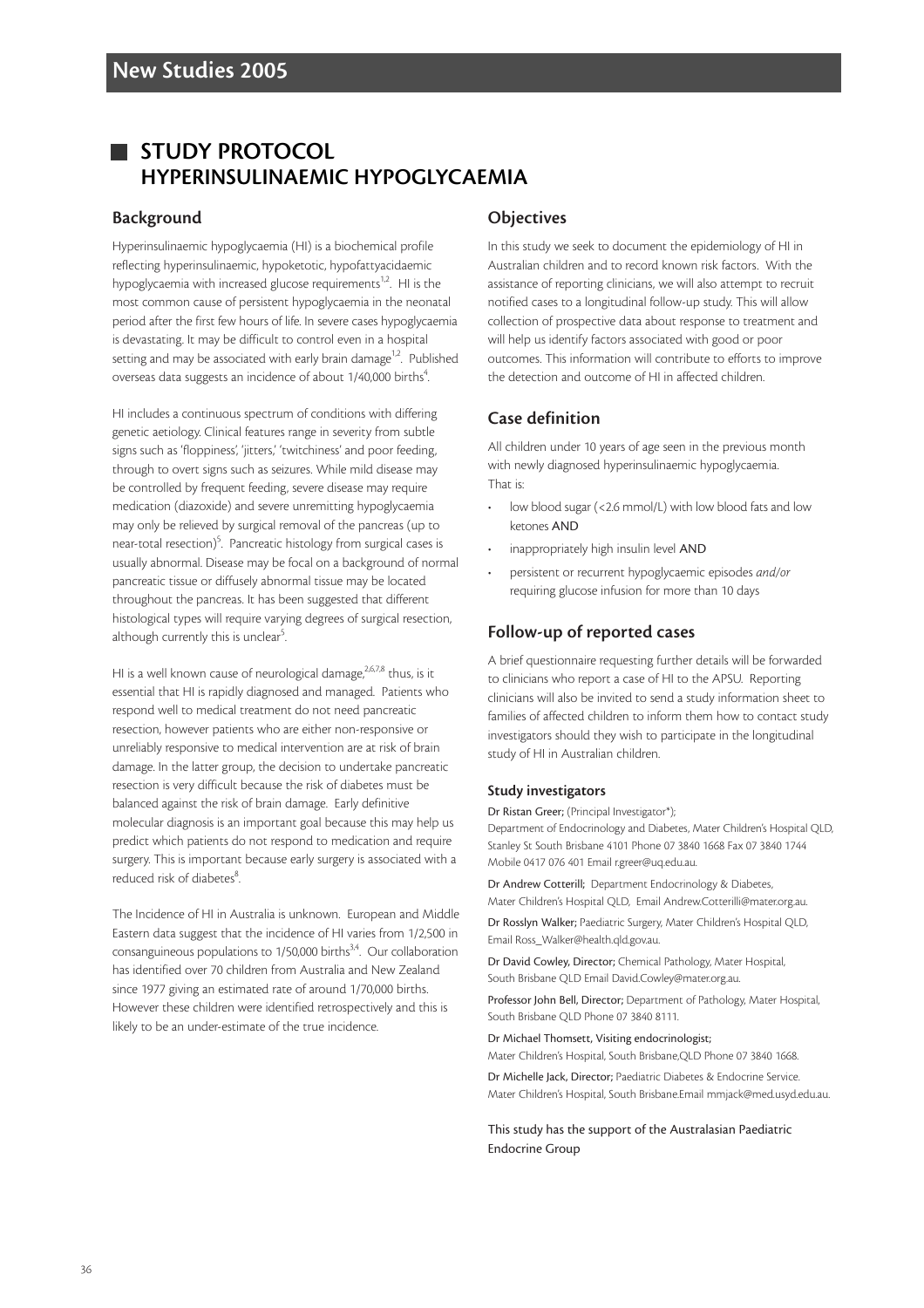#### **References referred to in text:**

- 1. Hussain K and Aynsley-Green A. Hyperinsulinaemic hypoglycaemia in preterm neonates. *Archives of Diseases in Childhood Fetal Neonatal Ed.* 2004; 89:F65-F67.
- 2. Aynsley-Green A, Hussain K, Hall J, et al. Practical management of hyperinsulinism in infancy. *Archives of Diseases in Childhood Fetal Neonatal Ed.* 2000; 82(2): F98-F107.
- 3. Daneman D and Ehrlich RM. The enigma of persistent hyperinsulinemic hypoglycemia of infancy. *Journal of Pediatrics* 1993; 123(4): 573-5.
- 4. Otonkoski T, Ammala C, Huopio H, et al. A point mutation inactivating the sulfonylurea receptor causes the severe form of persistent hyperinsulinemic hypoglycemia of infancy in Finland. *Diabetes.* 1999;48(2): 408-15.
- 5. Lovvorn HN, 3rd, Nance ML, Ferry RJ, Jr., et al. Congenital hyperinsulinism and the surgeon: lessons learned over 35 years. *Journal of Pediatric Surgery* 1999;34(5): 786-92; discussion 792-3.
- 6. Meissner T, Brune W, and Mayatepek E. Persistent hyperinsulinaemic hypoglycaemia of infancy: therapy, clinical outcome and mutational analysis. *European Journal of Pediatrics*. 1997;156(10): 754-7.
- 7. Menni F, de Lonlay P, Sevin C, et al. Neurologic outcomes of 90 neonates and infants with persistent yperinsulinemic hypoglycemia. *Pediatrics*. 2001;107(3): 476-9.
- 8. Jack MM, Greer RM, Thomsett MJ, et al. The outcome in Australian children with hyperinsulinism of infancy: early extensive surgery in severe cases lowers risk of diabetes. *Clinical Endocrinology (Oxf)*. 2003; 58(3): 355-64.

# **STUDY PROTOCOL NEONATAL GROUP B STREPTOCOCCUS- SEPSIS**

# **Background**

Neonatal and infant *Strepococcus agalactiae* or group B streptococcus (GBS) infection emerged in the 1970s as the commonest cause of neonatal and obstetric sepsis, mainly due to serotype III. In the 1990s it was recognised as an an increasingly common cause of septicaemia in adults, mainly due to serotype V. GBS is carried in the vagina of 25-50% of healthy pregnant women and often transmitted to their infants before or during birth. Usually, colonisation is benign, but ~1% of the infants of carriers (~2/1000 overall) develops life-threatening sepsis.

In a high proportion of cases, early onset infection is initiated (*in utero*) as a result of ascending infection, even in the presence of intact membranes. In some cases there are no obvious clinical risk factors, but the risk is increased by any condition that reduces the mother's ability to contain the organism, especially if conditions favourable to invasive infection occur. A past history of a GBSinfected infant and a previous GBS UTI are markers of increased risk and reflect a poor immune response to carriage. The risk is increased in women with conditions associated with immunosuppression (e.g HIV infection, diabetes or immunosuppressive therapy) or conditions that increase the risk of ascending infection (e.g. prolonged rupture of membranes or instrumental delivery). Preterm labour, with or without premature rupture of membranes, may be either a risk factor for, or a clinical sign of, intrauterine GBS infection. The risk of neonatal infection can be reduced by intrapartum antibiotic prophylaxis in women whose infants are at risk but there is controversy about how best to identify those at risk. Routine antenatal screening for GBS carriage is recommended but has poor specificity. Development of safer, more efficient ways to prevent GBS will require:

better understanding of bacterial virulence and host susceptibility;

- surveillance to monitor genotype distribution and antibiotic resistance;
- methods to identify the small subset of GBS carriers whose infants are at risk.

# **Objectives**

This study aims to determine:

- 1. the current incidence of early and late onset neonatal GBS infection
- 2. the incidence of currently accepted maternal and infant risk factors in children with GBS
- 3. the proportion, if any, of early onset GBS infections occurring in infants of women who have been given intrapartum antibiotic prophylaxis
- 4. the short-term mortality and morbidity of early and late onset GBS infection
- 5. the distribution of GBS genotypes among invasive isolates from different types of neonatal sepsis
- 6. differences in distribution of genotypes between isolates from infected neonates, pregnant women who are vaginal carriers and adults with bacteraemia.

# **Case Definition**

Any infant with group B streptococcal disease confirmed by isolation of GBS from a normally sterile site e.g. blood, cerebrospinal fluid, joint fluid. Report all incident cases, irrespective of symptoms, in infants aged 0-7 days (early onset) or 8 days to 12 months (late onset) of age.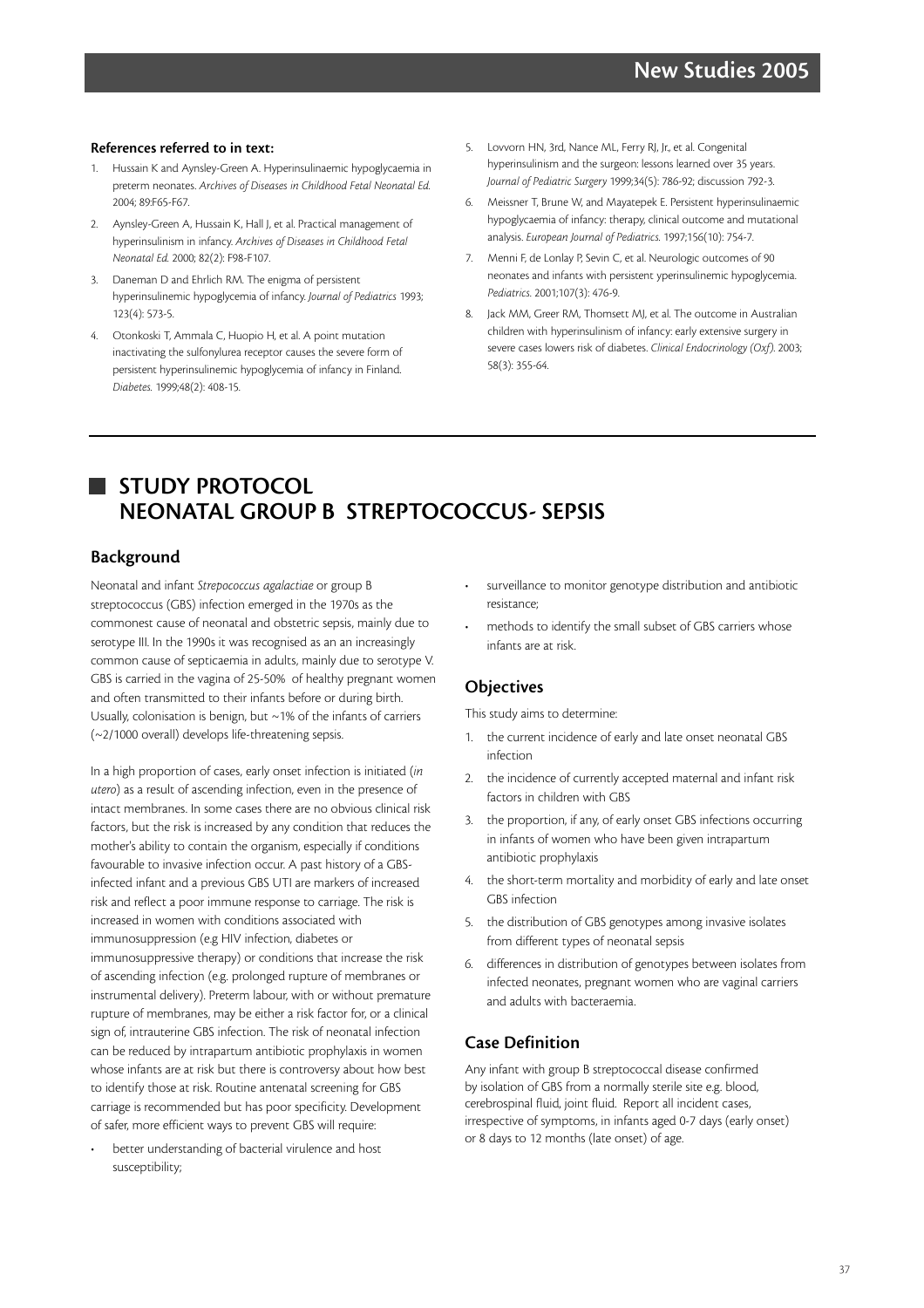GBS may present clinically as:

- Early onset neonatal sepsis (birth to 7 days) with symptoms and signs varying in severity from overwhelming multi-organ system disease with shock, respiratory failure, meningitis, Disseminated intravasculor coagulation or acute tubular necrosis (especially in preterm infants) to non-specific signs such as fever, lethargy and poor feeding, localised infection e.g. pneumonia, or even apparently asymptomatic bacteraemia (more likely in fullterm infants)
- Late onset sepsis (8 days to 12 months ) with evidence of fever, lethargy, poor feeding, with or without signs of focal infection such as meningitis, bone or joint infection or urinary tract infection. Occasionally late onset infection presents as overwhelming sepsis with shock.

#### **Study investigators**

Professor Lyn Gilbert (Principal Investigator\*), Centre for Infectious Diseases and Microbiology, Level 3, Institute of Clinical Pathology and Medical Research, Westmead Hospital, Westmead, NSW 2145 Phone: (02) 9845 6255; 0418 110 940 Fax: (02) 9893 8659 Email: lyng@icpmr.wsahs.nsw.gov.au

Professor Suzanne Garland, Department of Microbiology & Infectious Diseases Royal Women's Hospital, Melbourne, Victoria.

Heather Gidding,Epidemiologist, Centre for Infectious Diseases and Microbiology - Public Health Westmead Hospital, NSW

Professor David Isaacs, Department of Infectious Diseases and Immunology, Children's Hospital at Westmead, NSW

Dr Andrew Daley, Department of Microbiology and Infectious Diseases Royal Children's Hospital, Melbourne, Victoria

Dr David Burgner, Department of Paediatrics Princess Margaret Hospital for Children Perth, WA

Dr Anthony Keil, Department of Microbiology Princess Margaret Hospital for Children Perth WA

Dr Joan Faoagali, Department of Microbiology & Infectious Diseases, Royal Brisbane Hospital, Brisbane, Queensland

Dr Celia Cooper, Women's and Children's Hospital, Adelaide, SA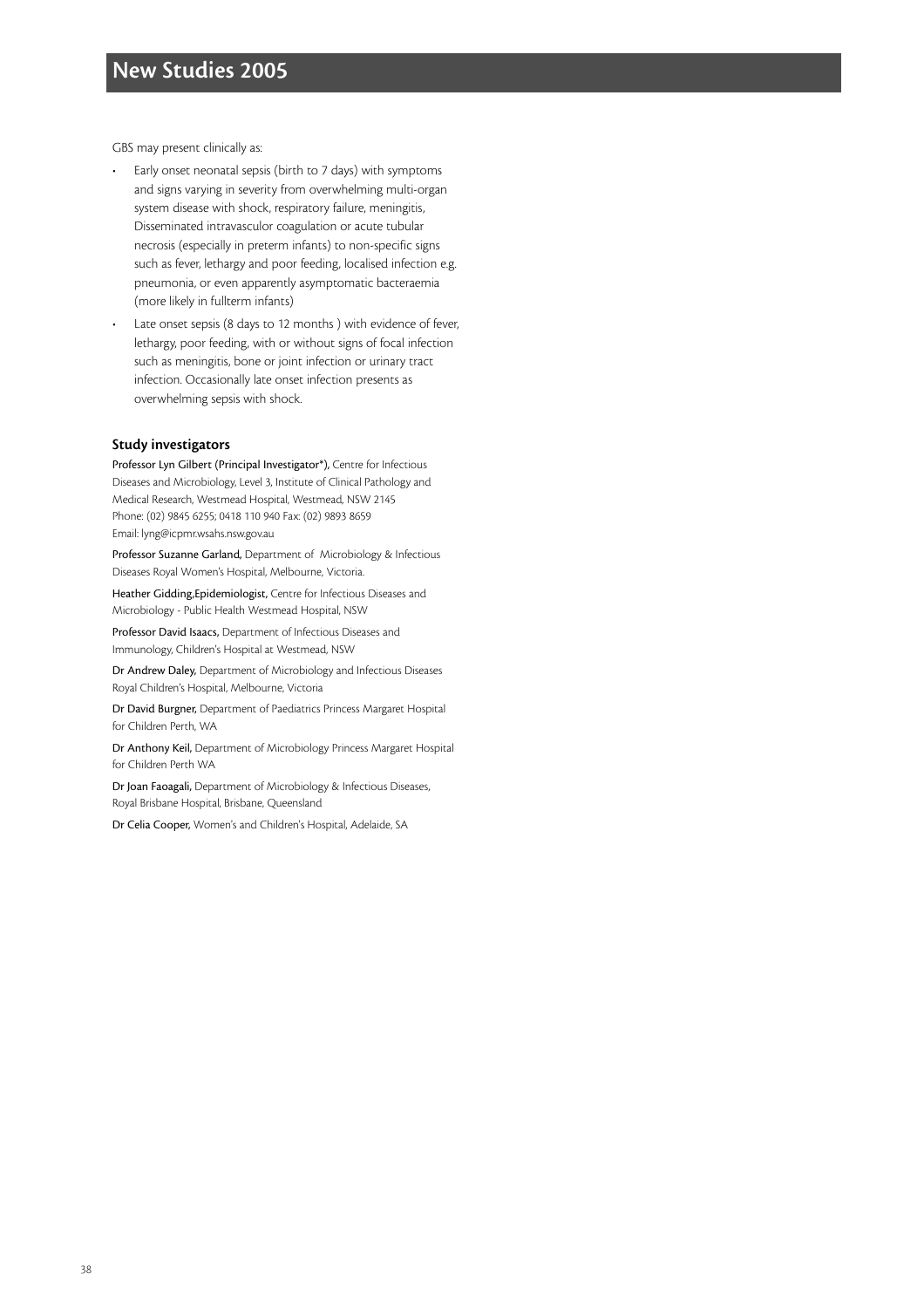The International Network of Paediatric Surveillance Units (INoPSU) was established in 1998 to enhance communication and collaboration among units.

### **Mission**

The mission of INoPSU is "the advancement of knowledge of uncommon childhood infections and disorders and the participation of paediatricians in surveillance on a national and international basis so as to achieve a series of benefits".

#### **Aims**

- to facilitate communication and cooperation between existing national paediatric surveillance units;
- to assist in the development of new units;
- to facilitate sharing of information and collaboration between researchers from different nations and scientific disciplines;
- to share information on current, past and anticipated studies and their protocols;
- to encourage the use of identical protocols to potentially enable simultaneous or sequential collection of data on rare paediatric disorders in two or more countries;
- to share and distribute information of educational benefit to constituent units, notably on study and surveillance methodologies;
- to share surveillance techniques and models of evaluation for units;
- to peer review and evaluate existing and proposed units;
- to identify rare disorders of mutual interest and public health importance for simultaneous surveillance through each national unit;
- to collaborate with and provide information to other groups interested in rare childhood diseases such as parent support groups;
- to respond promptly to international emergencies relating to rare childhood conditions where national and international studies can make a contribution to science or public health.

There are currently 15 members of INoPSU, including 13 full members and 2 associate members (Cyprus/Greece and Trinidad and Tobago). A total of 84 uncommon childhood disorders had been studied by the end of 2004. Conditions under surveillance in 2004 are listed in Table 8.

### **3rd INoPSU Conference, Lisbon Portugal 2004**

In April 2004, the 3rd INoPSU Business and Scientific Meeting was held in Lisbon, Portugal. HIghlights of this meeting included the appointment of a new Co-convenors Professor Rudi von Kries (Germany) and Dr Rob Pereira (Netherlands), in place of outgoing Convenor Associate Professor Elizabeth Elliott (Australia). Richard Lynn (UK) will take on the role of communications liaison officer for INoPSU.



The development of a new unit (Trinidad and Tobago), was reported. This unit is expected to commence surveillance in 2005. The first study under consideration is the vertical transmission of HIV/AIDS.

The international collaboration between units was highlighted by development and subsequent publication of proposed guidelines on authorship and acknowledgement for investigators conducting epidemiological research through paediatric surveillance units: (Periera-da-silva L, von Kries R, Rose D, Elliott E. Acknowledging contribution to surveillance studies. *Archives of Disease in Childhood* 2005; 90:768). Papers entitled the Public Health Impacts of Studies Conducted Through National Paediatric Surveillance Units, and Haemolytic Uraemic Syndrome: An International Perspective, are in preparation.

#### **International Paediatric Association Meeting, Cancun Aug 2004.**

Associate Professor Elizabeth Elliott (Australia), Dr Danielle Grenier and Andrea Madaglia (Canada) presented on behalf of INoPSU at the International Paediatric Association Conference in Cancun Mexico, August 15-20, 2004. This session focused on collaborative INoPSU research opportunities and stimulated interest in forming surveillance units from Argentinian, Mexican and Venezuelan delegates.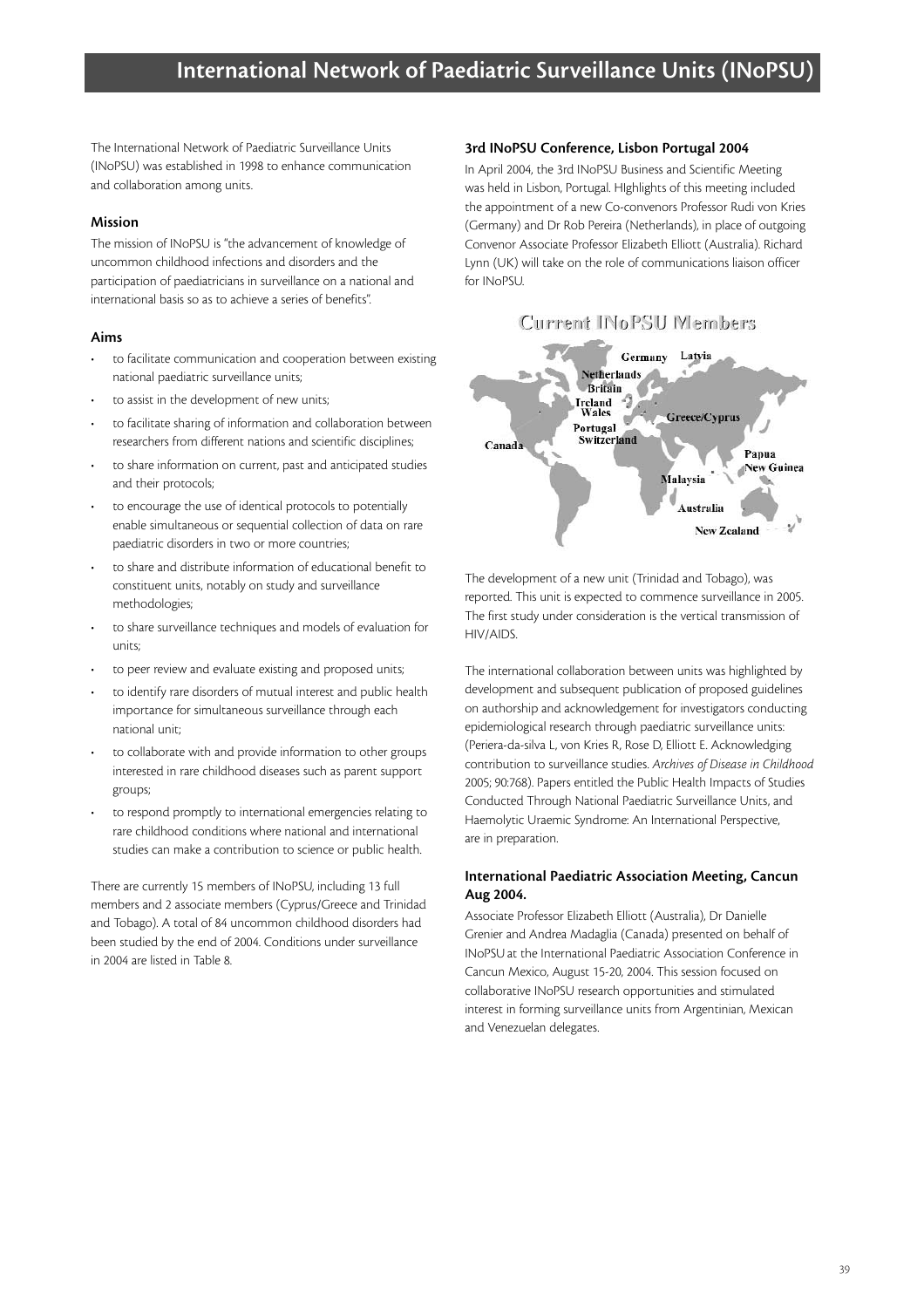# **INoPSU**

Table 8. Studies under surveillance by international paediatric surveillance units in 2004

| Study                                                                                                          | International Paediatric Surveillance Unit |
|----------------------------------------------------------------------------------------------------------------|--------------------------------------------|
| Abdominal injury due to child abuse                                                                            | <b>BPSU</b>                                |
| Acute encephalitis                                                                                             | PPSU                                       |
| Acute flaccid paralysis                                                                                        | APSU, CPSP, NZPSU, SPSU                    |
| Acute rheumatic fever                                                                                          | SPSU                                       |
| Adverse effects from complementary or alternative medicine                                                     | APSU, WPSU                                 |
| Alcohol and children                                                                                           | <b>IPSU</b>                                |
| Anaphylaxis following food ingestion                                                                           | APSU                                       |
| Ataxia                                                                                                         | <b>NSCK</b>                                |
| Atypical mycobacterial infections, Atypical tuberculous infection<br>or Nontuberculous mycobacterial infection | ESPED, NSCK, APSU                          |
| Autism in children under 5 years                                                                               | <b>IPSU</b>                                |
| CHARGE association/syndrome                                                                                    | CPSP                                       |
| Conversion disorder                                                                                            | APSU                                       |
| Complicated pneumonia including empyema                                                                        | WPSU                                       |
| Congenital cytomegalovirus infection                                                                           | APSU, BPSU                                 |
| Congenital rubella syndrome                                                                                    | APSU, BPSU, CPSP, NZPSU, SPSU              |
| Congenital toxoplasmosis                                                                                       | <b>BPSU</b>                                |
| Diabetes mellitus                                                                                              | ESPED, IPSU, LPSU, PPSU                    |
| Down's syndrome                                                                                                | <b>NSCK</b>                                |
| Drugs (medication) related adverse events                                                                      | <b>BPSU</b>                                |
| Early-onset eating disorder                                                                                    | APSU, CPSP                                 |
| Fetal alcohol syndrome                                                                                         | APSU                                       |
| Foregut & hindgut malformations                                                                                | <b>NZPSU</b>                               |
| Fragile X                                                                                                      | <b>IPSU</b>                                |
| Haemolytic uremic syndrome                                                                                     | NZPSU, LPSU, PPSU, SPSU                    |
| Hemoglobinopathy                                                                                               | NSCK, APSU                                 |
| Hepatitis C virus infection                                                                                    | APSU, CPSP                                 |
| Hereditary periodic fever syndrome                                                                             | <b>ESPED</b>                               |
| HIV/AIDS or Perinatal Exposure to HIV                                                                          | APSU, BPSU, LPSU, NSCK, NZPSU              |
| Hodgkin's lymphoma                                                                                             | LPSU                                       |
| Hypernatraemia                                                                                                 | <b>NSCK</b>                                |
| Hypophosphatasia                                                                                               | <b>ESPED</b>                               |
| Idiopathic nephrotic syndrome                                                                                  | NSCK, NZPSU                                |
| Idiopathic thrombocytopenic purpura                                                                            | <b>NSCK</b>                                |
| Imported tropical diseases: malaria, schistosomiasis, leishmaniasis                                            | <b>ESPED</b>                               |
| Inborn errors of metabolism                                                                                    | <b>NZPSU</b>                               |
| Ingestion of lamp oil (intoxications)                                                                          | <b>ESPED</b>                               |
| Inherited hypocalcemic salt-losing tubulopathies/                                                              | <b>ESPED</b>                               |
| Bartter-like syndromes                                                                                         |                                            |
| Insufficient breast-feeding                                                                                    | <b>NSCK</b>                                |
| Intussusception                                                                                                | SPSU                                       |
| Invasive fungal infections in VLBW infants                                                                     | <b>BPSU</b>                                |
| Invasive Haemophilus influenzae infections (all types)                                                         | <b>ESPED</b>                               |
| Invasive group B strepcoccus infection                                                                         | ESPED, PPSU                                |
| Juvenile idiopathic arthritis                                                                                  | WPSU                                       |
| Kawasaki disease                                                                                               | CGPSU, PPSU                                |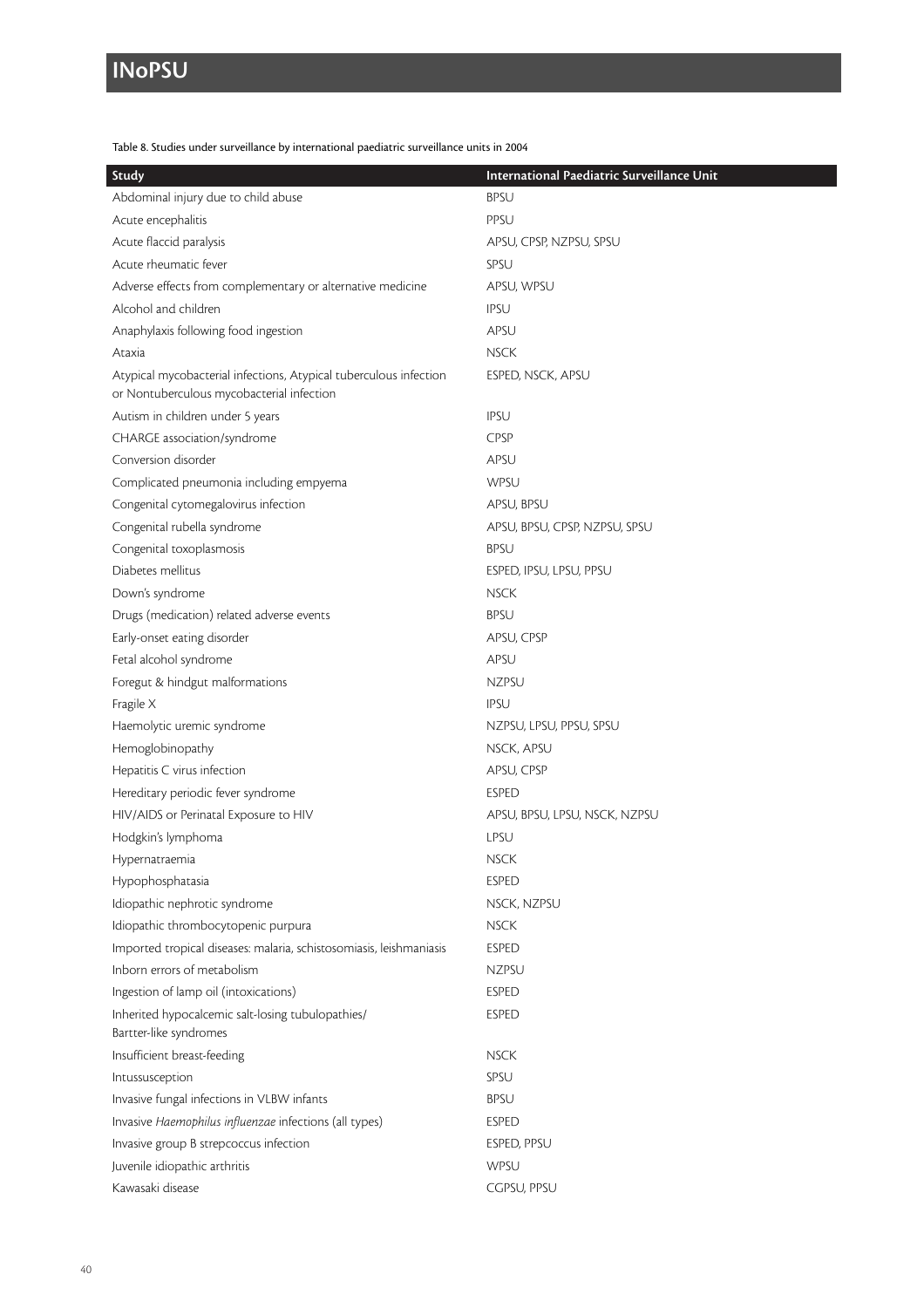Table 8. continued. Studies under surveillance by international paediatric surveillance units in 2004

| Study                                                   | International Paediatric Surveillance Unit |
|---------------------------------------------------------|--------------------------------------------|
| Kernicterus                                             | <b>ESPED</b>                               |
| Langerhans cell histiocytosis                           | <b>BPSU</b>                                |
| Lap-belt syndrome                                       | CPSP                                       |
| Leukaemia                                               | <b>LPSU</b>                                |
| Malaria                                                 | <b>NSCK</b>                                |
| Medium-chain acyl-CoA dehydrogenase deficiency          | <b>NSCK</b>                                |
| Meningoencephalitis                                     | PPSU                                       |
| Munchausen by proxy syndrome                            | APSU                                       |
| Necrotizing fasciitis                                   | CPSP                                       |
| Neonatal herpes simplex virus infection                 | APSU, CPSP, SPSU                           |
| Neonatal hyperbilirubinemia - severe                    | <b>BPSU, CPSP</b>                          |
| Neonatal liver failure/perinatal hemochromatosis        | <b>CPSP</b>                                |
| Neonatal sinus venous thrombosis                        | <b>ESPED</b>                               |
| Nesidioblastosis                                        | LPSU                                       |
| Neural tube defects                                     | SPSU                                       |
| Non-Hodgkin's lymphoma                                  | LPSU                                       |
| Opsoclonus myoclonus syndrome                           | <b>IPSU</b>                                |
| Pancytopenia                                            | <b>CGPSU</b>                               |
| Pertussis                                               | <b>CGPSU</b>                               |
| Pneumococcal sepsis/meningitis                          | ESPED, NZPSU                               |
| Prader-Willi syndrome                                   | CPSP                                       |
| Progressive intellectual and neurological deterioration | <b>BPSU</b>                                |
| Prolonged infantile cholestasis                         | <b>NZPSU</b>                               |
| Respiratory syncytial virus (RSV) disease               | SPSU                                       |
| Rett syndrome                                           | APSU                                       |
| Septo-optic dysplasia                                   | WPSU                                       |
| Shaken baby syndrome                                    | SPSU                                       |
| Small bowel insufficiency                               | <b>NSCK</b>                                |
| Splenectomy and hyposplenism                            | WPSU                                       |
| Subacute sclerosing panecephalitis and complications    | <b>ESPED</b>                               |
| Subdural haemorrhage (<2 years)                         | WPSU                                       |
| Thrombocytopenia                                        | <b>IPSU</b>                                |
| Thrombosis                                              | <b>BPSU</b>                                |
| Tick-borne encephalitis                                 | SPSU                                       |
| Tuberculosis                                            | BPSU, WPSU                                 |
| Varicella/zoster infection                              | BPSU, ESPED, SPSU                          |
| Vitamin D deficiency rickets                            | CGSPU, CPSP                                |
| Vitamin K deficiency bleeding/HDNB                      | APSU, BPSU, NZPSU                          |
| West syndrome                                           | CGPSU                                      |

| Legend:      |                                            |               |                                               |
|--------------|--------------------------------------------|---------------|-----------------------------------------------|
| APSU         | Australian Paediatric Surveillance Unit    | <b>MPSU</b>   | Malaysian Paediatric Surveillance Unit        |
| <b>BPSU</b>  | British Paediatric Surveillance Unit       | <b>NSCK</b>   | Netherlands Paediatric Surveillance Unit      |
| <b>CGPSU</b> | Cyprus/Greece Paediatric Surveillance Unit | <b>NZPSU</b>  | New Zealand Paediatric Surveillance Unit      |
| <b>CPSP</b>  | Canadian Paediatric Surveillance Program   | <b>PNGPSU</b> | Papua New Guinea Paediatric Surveillance Unit |
| <b>ESPED</b> | German Paediatric Surveillance Unit        | <b>PPSU</b>   | Portuguese Paediatric Surveillance Unit       |
| IPSU         | Irish Paediatric Surveillance Unit         | SPSU          | Swiss Paediatric Surveillance Unit            |
| LPSU         | Latvian Paediatric Surveillance Unit       | WPSU          | Welsh Paediatric Surveillance Unit            |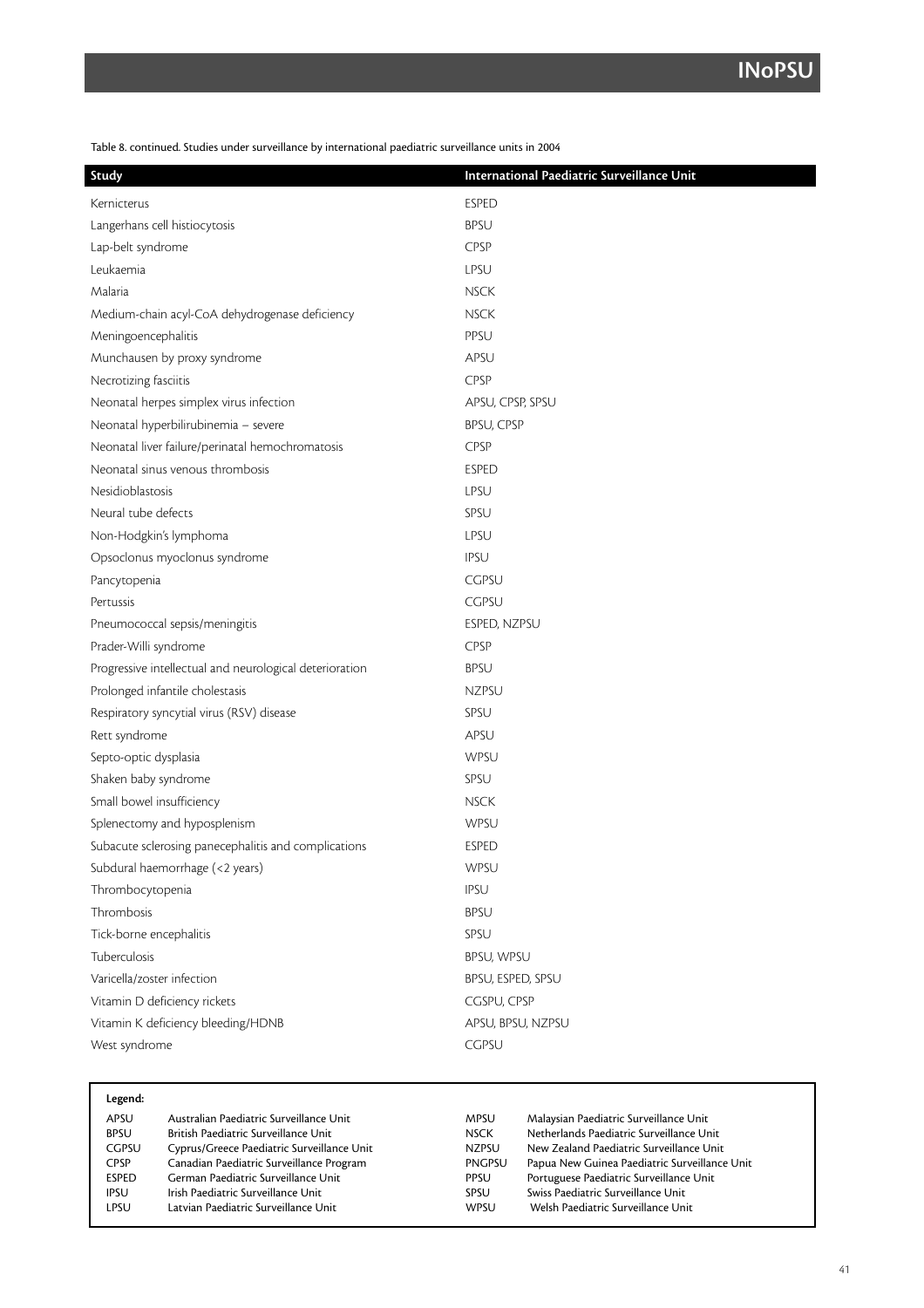# **INoPSU**

British Paediatric Surveillance Unit (BPSU) Contacts: Mr Richard Lynn (Scientific Co-ordinator) Royal College of Paediatrics & Child Health 50 Hallam Street, London W1N 6DE UNITED KINGDOM Tel: 44 207 307 5600 Fax: 44 207 307 5694 Email: bpsu@rcpch.ac.uk Web: http://bpsu.inopsu.com

Canadian Paediatric Surveillance Program (CPSP) Contacts: Ms. Sarah Srikanthan (Program Senior Co-ordinator) Canadian Paediatric Society, 100-2204 Walkley Road Ottawa, Ontario, K1G 4G8 CANADA Tel: 613 526 9397, Ext. 239 Fax: 613 526 3332 E-mail: sarahs@cps.ca Web: www.cps.ca

Greece/Cyprus Paediatric Surveillance Unit Contacts: Professor M Theodoridou Agia Sophia Children's Hospital 1st Paediatric Clinic of the University of Athens Thevon and Levadias 11527 Athens, Greece Tel: 003 0107474826 Fax: 003 0107477669 Email: mtheo@ath.forthnet.gr Or Dr C Hadjichristodoulou Email: hadjich@ath.forthnet.gr

Germany Paediatric Surveillance Unit (ESPED) Contact: Professor R von Kries Institute for Social Paediatrics and Adolescent Medicine Ludwig-Maximilians University Munich, Germany Tel: 89 71009 314 Fax: 89 71005 315 Email: Prof.von.kries@gmx.de

Latvian Paediatric Surveillance Unit (LPSU) Contact: Professor E. Bikis (President, LPA) Skolas Street. 3-105 Riga LV-1010 LATVIA Tel: 371 724 0662 Fax: 371 722 0657 Email: aspedlat@com.latnet..lv

Malaysian Paediatric Surveillance Unit (MPSU) Contacts: Dr Jacqueline Ho (Director) Dr HSS Amar Singh (Assistant) Department of Paediatrics, Hospital Ipoh 30990 Ipoh, MALAYSIA Tel: 60 5522 2437 Fax: 605 253 1541 Email: mpsuadmin@kb.usm.my Website: http://www.kck.usm.my/mpsu/

Netherlands Paediatric Surveillance Unit (NSCK) Contacts: Dr Rob Rodrigues Pereira (Coordinator) TNO Prevention and Health Postbus 2215, 2301 CE Leiden THE NETHERLANDS Tel: 31 71 5181838 Fax: 31 71 5181915 Email: r.pereira@pg.tno.nl

New Zealand Paediatric Surveillance Unit (NZPSU) Contacts: Prof Barry Taylor (Director) Dr Nigel Dickson (Co-Director) c/- Department of Paediatrics and Child Health, Dunedin School of Medicine, University of Otago PO Box 913, Dunedin NEW ZEALAND Tel: 64 3 474 7825 Fax: 64 3 474 7817 Email: nzpsu@stonebow.otago.ac.nz

Papua New Guinea Paediatric Surveillance Unit (PNGPSU) Contact: Dr Graham Ogle (Director) HOPE worldwide (PNG) PO Box 3478 Boroko NCD PAPUA NEW GUINEA Tel: 675 325 6901 Fax:675 323 0419 Email: hopepng@datec.com.pg Web: www.hopeww.org/Where/png/png5.htm Portuguese Paediatric Surveillance Unit Contact: Dr M Coelho (Coordinator)

Portuguese Paediatric Society R. Amilcar Cabral, 15-r/c I 1750-018 Lisbon PORTUGAL Tel: 351 21 757 4680/9990 Fax: 351 21 757 7617 Email: coelhom@mail.telepac.pt Web: www.spp.pt/uvp/index.html

Swiss Paediatric Surveillance Unit (SPSU) Contact: Dr Hanspeter Zimmermann (Coordinator) Swiss Federal Office of Public Health Division of Communicable Diseases Vaccinations Section CH-3003 Berne, SWITZERLAND Tel: 41 31 323 8710 Fax: 41 31 323 8795 Email: hans-peter.zimmermann@bag.admin.ch

Republic of Ireland Paediatric Surveillance Unit Contact: Prof D. Gill Governor Irish Paediatric Society Children's University Hospital Temple St, Dublin, REPUBLIC OF IRELAND Tel: 0035318784200 Fax: 0035318784666 Email: gilld@101.ie

Trinidad and Tobago Paediatric Surveillance Unit Contact: Prof MIA Omer Unit of Child Health, Faculty of Medical Sciences Complex Uriah Butler Hwy, Champs Fleurs, TRINIDAD and TOBAGO WI Tel: 18686629596 Fax: 18686400971 Email: NA

Welsh Paediatric Surveillance Unit (WPSU) Contact: Dr John Morgan (Director) Children's Centre, Royal Glamorgan Hospital Llantrisant S. CF72 8XR WALES, UK Tel: 01 443 443534 Fax: 01 443443204 Email: John.Morgan@pr-tr.wales.nhs.uk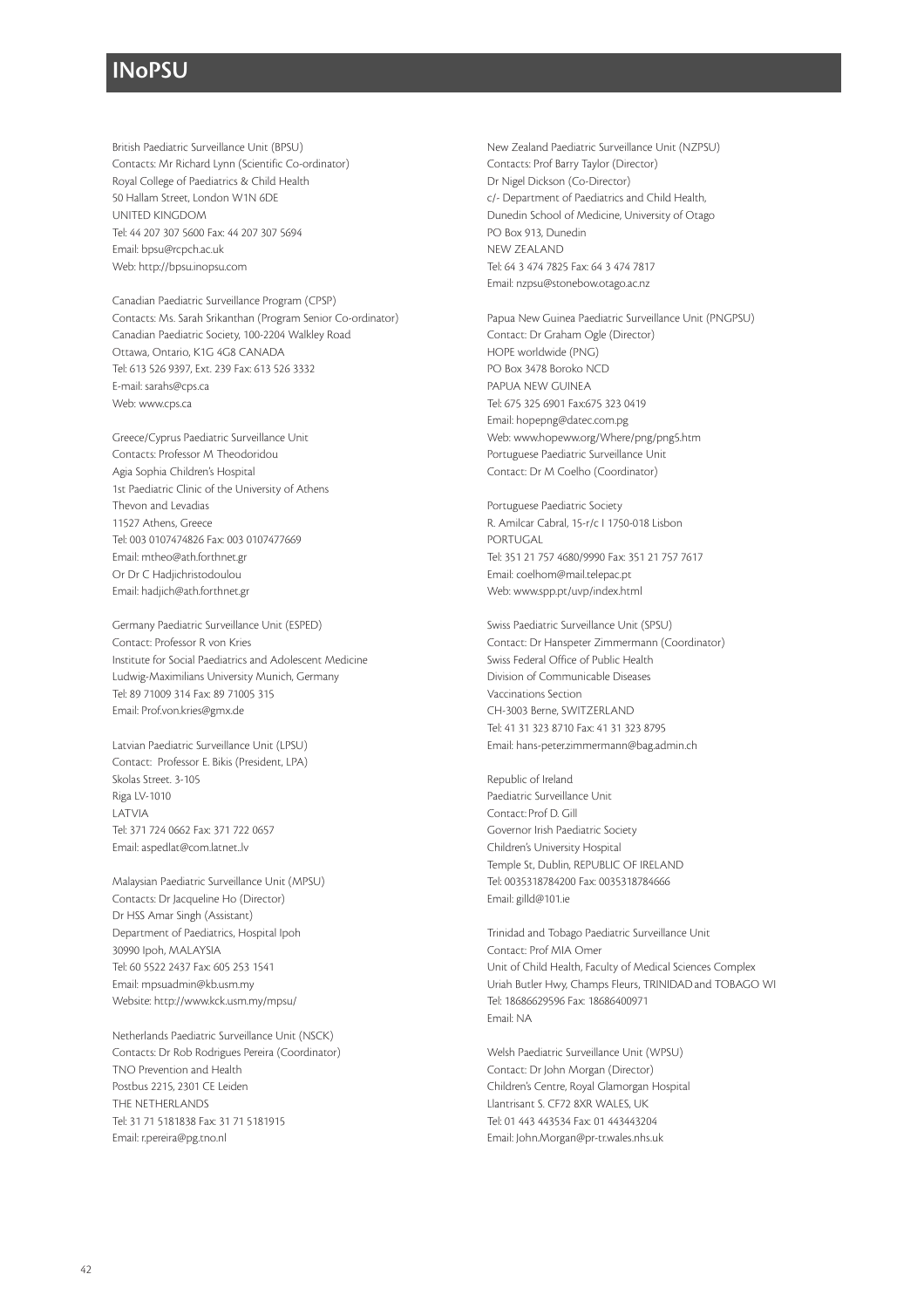# **Peer and Editorial Review**

#### **Original Articles**

- 1. Brussen KA, Stambos V, Thorley BR. Annual report of the Australian National Poliovirus Laboratory 2003. *Communicable Diseases Intelligence* 2004; 28(3):339-44.
- 2. Colvin L, Leonard H, de Klerk N, Davis M, Weaving L, Williamson S, et al. Refining the phenotype of common mutations in Rett syndrome. *Journal of Medical Genetics* 2004; 41(1):25-30.
- 3. Elliott EJ, Bower C. Fetal alcohol syndrome: fact or fiction? *Journal of Paediatrics and Child Health* 2004; 40:8-10.
- 4. Elliott EJ, McIntyre P, Ridley G, Morris A, Massie J, McEniery J, et al. National study of infants hospitalised with Pertussis in the acellular vaccine era. *Paediatric Infectious Diseases Journal* 2004; 23(3):246-252.
- 5. Elliott E J Rose D. Reporting of communicable disease conditions under surveillance by the APSU, 1 January to 30 September 2003. *Communicable Diseases Intelligence* 2004; 28(1): 90-91.
- Elliott EJ, Rose D. Reporting of communicable disease conditions under surveillance by the APSU, 1 January to 30 June 2004. *Communicable Diseases Intelligence* 2004; 28(4):529-531.
- 7. Elliott EJ, Rose D, Cronin P, Zurynski Y, (Eds). Australian Paediatric Surveillance Unit Surveillance Report 2002-2003. Australian Paediatric Surveillance Unit. 10, 2004 Sydney, ISSN: 1443-3524.
- Freidman E, Mindel, A Jones CA. Epidemiological, clinical and laboratory aids for the diagnosis of Neonatal herpes – an Australian perspective. *Herpes* 2004; 11:38-40.
- 9. Leonard H, Slack-Smith L, Philips T, Richardson S, D'Orsogna L, Mulroy S. How can the internet help parents of children with rare neurologic disorders? *Journal of Child Neurology* 2004; 19(11):902-7.
- 10. Leonard H, Weaving L, Eastaugh P, Smith L, Delatycki M, Witt Engerstrom I, et al. Trisomy 21 and Rett syndrome: a double burden. *Journal of Paediatrics and Child Health* 2004; 40(7):406-9.
- 11. Weaving LS, Chistodoulou J, Williamson SL, Friend KL, McKenzie OL, Archer H, et al. Mutations of CDKL5 cause a severe neurodevelopmental disorder with infantile spasms and mental retardation. *American Journal of Human Genetics* 2004; 75(6):1079-93.

#### **Research Reports containing APSU data**

- 12. McDonald AM (Ed). National Centre in HIV Epidemiology and Clinical Research. *HIV/AIDS, Viral Hepatitis and Sexually Transmissible Infections in Australia Annual Surveillance Report 2004.* National Centre of HIV Epidemiology and Clinical Research. University of NSW, Sydney 2004. ISSN 1442-8784.
- 13. Australian Report for the Tenth Meeting of the Regional Certification Commission for the Certification of the Eradication of Poliomyelitis in the Western Pacific, Manila, Philippines 20-21 October 2004

### **Published Abstracts**

- 14. Ager S, Leonard H, Schmitt L, Fyfe S. Associations between Rett syndrome genotype and scoliosis. Abstracts of the 9th International Congress of Human Genetics Society of Australasia, Perth, 2004;
- 15. Elliott EJ, on behalf of Australian Paediatric Surveillance Unit (APSU) FAS study group. Fetal alcohol syndrome (FAS) in Australia. Abstracts of the International Network of Paediatric Surveillance Units Scientific Mtg, *Portugese Surveillance Unit Bulletin* 2004; 5[1]:17 [ISSN:1645-0558].
- 16. Elliott EJ, on behalf of the Australian Paediatric Surveillance Unit (APSU) HUS study group: Henning P, Powell HR, Knight J, O'Loughlin E, et al. Atypical haemolytic uraemic syndrome(HUS) in Australlia. Abstracts of the 3rd International Network of Paediatric Surveillance Units Scientific Mtg, Lisbon, Portugal. *Portugese Surveillance Unit Bulletin* 2004; 5[1]:15 [ISSN:1645-0558].
- 17. Elliott EJ, Lynn R, on behalf of INoPSU Secretariat. Abstracts of the 3rd International Network of Paediatric Surveillance Units Scientific Mtg, Lisbon, Portugal. *Portugese Surveillance Unit Bulletin* 2004; 5[1]:17 [ISSN:1645-0558]
- 18. Elliott EJ, Lynn R, Schmid H, Proulx F, Wong W, Sockett P et al, on behalf of the members of the Australian, British, Canadian, New Zealand, Swiss and Portugese Paediatric Surveillance Units' HUS study groups. Surveillance of HUS: an International collaboration. Abstracts of the 3rd International Network of Paediatric Surveillance Units Scientific Mtg, Lisbon, Portugal. *Portugese Surveillance Unit Bulletin* 2004; 5[1]:14 [ISSN:1645-0558].
- 19. Elliott EJ, Rose D. Public health impact of studies conducted through the APSU, Abstracts of the International Network of Paediatric Surveillance Units Scientific Mtg, *Portugese Surveillance Unit Bulletin* 2004; 5[1]:11 [ISSN:1645-0558]
- 20. Elliott EJ, Rose D. Comprehensiveness of ascertainment of case reports in active surveillance. Abstracts of the International Network of Paediatric Surveillance Units Scientific Mtg, Lisbon, Portugal. *Portugese Surveillance Unit Bulletin* 2004; 5[1]:10 [ISSN:1645-0558]
- 21. Elliott EJ, Rose D. Acknowledging the contribution of clinicians to APSU surveillance. Abstracts of the International Network of Paediatric Surveillance Units Scientific Mtg, Lisbon, Portugal. *Portugese Surveillance Unit Bulletin* 2004; 5[1]:7 [ISSN:1645-0558]
- 22. Hardikar W, Polis S, Kesson A, Mews C, Dore G, Elliott E, Jones CA, Kaldor J. National surveillance of hepatitis C virus infection in Australian children. Abstracts of the American Association for the Study of Liver Diseases (AASLD) Annual Scientific Meeting. Boston, 2004; 40:A576.
- 23. Jones CA. The epidemiology and immunobiology of congenital and perinatal infections. Abstracts of the Annual Scientific Meeting of the Australasian Society for Infectious Diseases, Alice Springs, NT. 2004; A11.00:P-34.
- 24. Jones C, Kaldor J, Polis S, Elliott E, Rose D, Hardikar W, Kesson A, Dore G, Mews C. Hepatitis C virus infection in Australian children: Preliminary report of the APSU paediatric HCV study. Abstracts of the Annual Scientific Meeting of the Australasian Society for Infectious Diseases, Alice Springs, NT. 2004;13,30:P-29.
- 25. Jones CA, Isaacs, D, McIntyre P, Cunningham A, Garland S. Epidemiology of neonatal herpes simplex virus infection in Australia, results from 6 year prospective surveillance (1997-2002). Abstracts of the 29th International Herpes Virus Workshop, 2004; 4:02.
- 26. Jones CA. Preliminary data from APSU hepatitis C virus in childhood study. Abstracts of the 29th International Herpes Virus Workshop, 2004.
- 27. Leonard H. Genotype and early development in Rett syndrome: the value of international data. Abstracts of the 9th International Congress of Human Genetics Society of Australasia, Perth, 2004.
- 28. Munro SC, Trincado DE, Maine G, Rawlinson WD. Study of congenital infections in pregnancy (SCIP) and the outcome of congenital CMV infection. Abstracts of Perinatal Society of Australia and New Zealand 8th Annual Congress Sydney, 2004; A29P.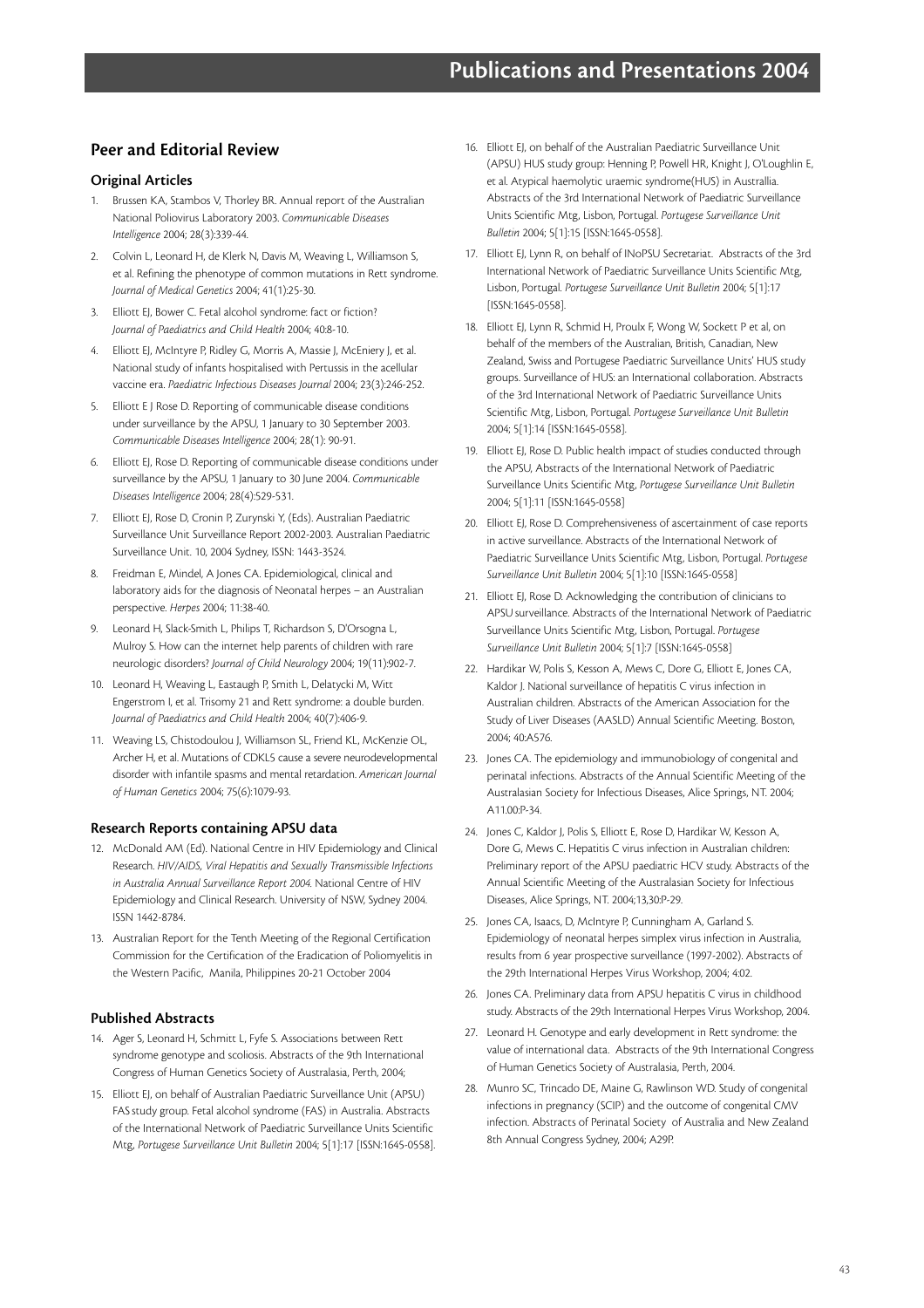- 29. Payne J, Elliott E Haan E, Bower C. Diagnosis of fetal alcohol syndrome (FAS). Abstracts of the Paediatrics and Child Health Division, RACP Annual Scientific Mtg. Rue Wright Memorial Award Finalist. *Journal of Paediatrics and Child Health* 2004; 40(9-10):A6.
- 30. Polis S, Rose D, Kesson A, Mews C, Hardikar W, Dore G, Elliott E, Jones CA, Kaldor J. National Surveillance for Hepatitis C virus infection in children. Abstracts of the 16th Australiasian Society for HIV Medicines (A.S.H.M). conference, ACT. *Int Medical Journal* 2004.
- 31. Polis S, Kesson A, Hardikar W, Mews C, Dore G, Elliott E, Jones CA Kaldor J. National surveillance of Hepatitis C virus infection in Australian Children. *Hepatology* 2004; 40:A576.
- 32. Robins-Browne RM, Elliott EJ, Bennett-Wood V, Russell J, and the HUS Study Group of the Australian Paediatric Surveillance Unit. Enterohaemorrhagic *E. Coli*, diarrhoea and haemolytic uraemic syndrome in Australia. *Pediatric Nephrology* 2004; 19:C52.
- 33. Rose D on behalf of the Australian Paediatric Surveillance Unit Conversion study group. The complex presentation of conversion disorder in Australian children. Abstracts of the 3rd International Network of Paediatric Surveillance Units Scientific Mtg, Lisbon, Portugal. *Portugese Surveillance Unit Bulletin* 2004; 5[1]:13 [ISSN:1645-0558].
- 34. Rose D, Morris A. Epidemiological research in mental health and paediatrics surveillance units. Abstracts of the 3rd International Network of Paediatric Surveillance Units Scientific Mtg, Lisbon, Portugal. *Portugese Surveillance Unit Bulletin* 2004; 5[1]:16 [ISSN:1645-0558].

#### **Invited presentations**

### **RACP Annual Scientific Meeting, Canberra, ACT, May 2004.**

#### **FAS Symposium**

- 35. Bower C, O'Leary C, Payne J, Elliott E (Invited). Fetal alcohol syndrome: epidemiology.
- 36. Elliott E, Bower C, Payne J Haan E (Invited). Fetal alcohol syndrome: clinical features.
- 37. Payne J, Bower C, Elliott EJ, Haan E, D'Antoine H (Invited). Health professionals' practice and opinions about alcohol consumption in pregnancy.

#### **APSU Showcase**

- 38. Elliott EJ (Invited). Surveillance of haemolytic uraemic syndrome: an international collaboration.
- 39. Emder P (Invited). Haemoglobinopathies
- 40. Fletcher J (Invited). Nephrotic syndrome in Australian children
- 41. Jones CA (Invited). Surveillance of congenital and perinatal infections.
- 42. Leonard H, Bower C (Invited). InterRett: international developments in Rett syndrome research.
- 43. Palasanthiran P, Best E (Invited). Non-tuberculosis mycobacterial infection.

#### International Network of Paediatric Surveillance Units Scientific Meeting. Paediatric Surveillance: Portugese Paediatric Society, Lisbon 2004

44 . Elliott E (Invited). Welcome address to delegates from the President of the International Network of Paediatric Surveillance Units.

#### International Paediatric Association Meeting, Cancun Mexico

45. Elliott E (Invited). Haemolytic Uraemic Syndrome and the International Network of Paediatric Surveillance Units.

#### Paediatric Update 2004. Childrens Hospital at Westmead, November 2004.

46. Jones CA (Invited). Hepatitis C screening in children.

#### Rett Syndrome Conference. Ottawa, Canada, October 2004.

47. Leonard H (Invited). Future horizons in Rett syndrome.

#### Australian Society of Microbiology Special Interest Meeting. Katoomba, NSW, July 2004.

48. Jones CA (Invited). Congenital viral infections – diagnosis and management.

#### **Other presentations**

#### Australasian Professional Society on Alcohol and Other Drugs, Fremantle, November 2004.

49. O'Leary C, Bower C, Payne J, Elliott E, Haan E. Fetal alcohol syndrome: Health professionals' knowledge and practice.

#### 32nd International Medical Advisory Group Conference, Canberra, October 2004.

50. Bower C. Fetal Alcohol Syndrome in Australia.

#### Public Seminar on Fetal Alcohol Syndrome – Fetal Alcohol Spectrum Disorder International Awareness Day, Adelaide, September 2004.

51. Haan E, Payne J, Bower C, Elliott E, and contributors to the Australian Paediatric Surveillance Unit. Fetal alcohol syndrome and the APSU minimum prevalence study of FAS.

#### Videoconference with twenty linked sites throughout Western Australia, Perth, July 2004.

52. Bower C, Leonard H, Glasson E, Payne J, Petterson B, O'Leary C, Bourke J. Intellectual Disability and Fetal alcohol syndrome: reducing the impact of neurodevelopmental disorders in our community.

#### Child Neurology Study Group, Margaret River, May 2004.

53. Leonard H. Rett syndrome research in Australia – past, present and future.

#### Perth Epidemiology Group, May 2004.

- 54. Laurvick C, Leonard H, de Klerk N. Optimising follow-up in the Australian Rett syndrome study.
- 55. Moore H, Leonard H, Carey M, de Klerk N. What makes families respond to questionnaires? A discussion of the risk factors in an international epidemiological study of Rett syndrome.

#### Telethon Institute for Child Health Research, Away Days, Wollaston College, Perth, March 2004.

- 56. Payne J, Elliott E, Bower C, Haan E. Fetal alcohol syndrome in Australia: survey of health professionals.
- 57. Laurvick C, Moore H, Leonard N. The future of Rett syndrome research.

#### Hospital Sant Joan de Déu, Paediatricians session. Barcelona Spain, October 2004

58. Leonard H. Rett syndrome research in Australia – past, present and future.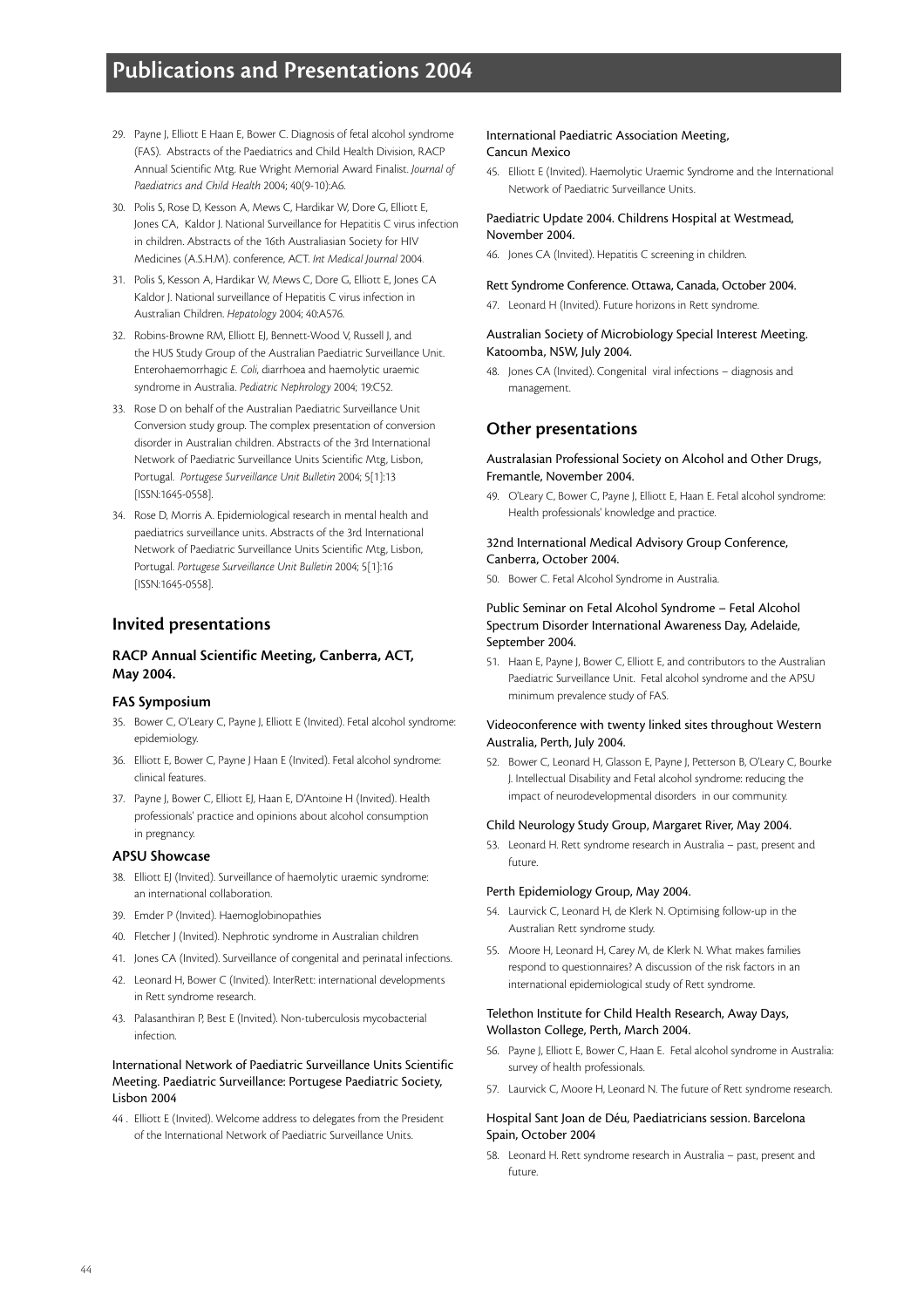# **Clinicians Reporting Cases 2004**

#### **ACT**

Dr Ian F Crawshaw A Prof G David Croaker Dr Hilary A Holmes Dr Ian W Hufton Dr Alison Kent **NSW**  Dr C Abkiewicz Dr Jane H Antony Dr Philip J Beeby Dr Srinivas Bolisetty Dr Anne M Bye Dr Timothy D Bohane Dr Jennifer Bowen Dr MP Brydon Dr Adam Buckmaster Dr Dianne Campbell Dr Michael J Cole Dr Felicity A Collins Dr Carolyn Cooper Dr Paul Craven Dr Clare Cunningham Dr P Davidson Dr Shoma Dutt Dr CJ Ellaway A/Prof Elizabeth Elliott Dr PJ Emder

Dr Adrienne Epps Dr Elizabeth R Fagan Dr James McL Friend Dr Stuart M Gadd Dr PM Goodhew Dr Toby Greenacre Dr G Hardache Dr Robert Hardwick Dr Stephen Hartman Dr Andrew Holland Dr PY Hong Dr Keith M Howard Dr Christopher Ingall Dr Stephen Jacobe

Dr Cheryl A Jones Dr Alison M Kesson Dr Allan M Kerrigan Dr M R Kluckow Dr Michael Kohn Dr Erik La Hei Dr Ian D Lennon Dr BH Lo Dr Keith Lui Dr Susan Marks Dr Hugh O Martin Dr Sloane Madden Dr David McDonald Dr Joseph Moloney

Dr Desmond Mulcahy Dr Patricia E Mutton Dr DA Osborn Dr Ju Oei Dr Robert A Ouvrier Dr Keith M Power Dr P Palasanthiran Dr Greg Rowell Dr S Raman Prof W Rawlinson Dr Susan J Russell Dr Monique Ryan Dr Charles M Scarf Dr Peter Shaw Dr Jacqueline A Stack Dr Jacqueline Small Dr Janine M Smith Dr David R Starte Dr Lee Sutton Dr Bryan M Symons Dr Dimitra Tzioumi Dr Boyd Webster Dr Mary-Clare Waugh Dr Mark Westphalen Dr Bruce Whitehead Dr Gary Williams Dr George Williams Dr Ian Wilkinson Dr Helen Woodhead Prof Graham Vimpani A/Prof John B Ziegler **NT** Dr Paul Bauert Dr Andrew White **QLD**  Dr Donald Appleton Dr Deborah Bailey Dr David Cartwright Dr Richard E Cherry Dr FL Connor Dr John W Cox Dr JA Cullen Dr Tim Donovan Dr Loui Ee Dr Aaron Easterbrook Dr Leonie M Gray Dr Peter H Gray Dr Wayne A Harris Dr G J Hart Dr T E Hassell Dr Richard Heazlewood

Dr Thomas Hurley Dr Peter Lewindon Dr Elena Mantz Dr John McCreanon

Dr David Pincus Dr Jose Prado Dr David Rogers Dr Patrick Ryan Dr D C Shelton Dr Bruce Urquhart Dr Claire Wainwright Dr Timothy Warnock Dr J Waugh Dr Judy Williams Dr Michael Williams Dr Geoffrey Withers **SA** Dr Brian Coppin Dr WD Ford Dr Paul Goldwater Dr Bevan Headley Dr MA Higgins Dr DM Lawrence Dr David J Moore Dr Scott Morris Dr C Pearson Dr Michael Rice Dr Rima Staugas Dr Heather Tapp Dr EM Thompson **TAS** Dr CJ Bailey Dr Anthony Dunston Dr Michelle Willams **VIC** Dr Kym P Anderson Dr PB Bergman Dr Jim Buttery Dr JR Carapetis Dr Daniel Casalaz Dr Bronwyn A Cathels Dr Caroline Clarke Dr Jacinta Coleman Dr John Connelly Dr D Cutting Dr Martin Delatycki Dr John H Drew Dr P Eastaugh Dr Geoffrey W Ford Dr C Hamilton Dr Winita Hardikar Dr Richard Haslam Dr Simon Hauser

Dr Robert McGregor Dr David McMaster Dr Anthony Morosini Dr Susan Moloney Dr Clare Nourse

**WA**

Dr John A Heath Dr James Holberton Dr Rod W Hunt Prof John Hutson Dr Susan E Jacobs Mr C Kimber Dr Paul Lee Dr Robert Lim Dr Catherine Lynch Dr Edwin Lowther Dr Lionel Lubitz Dr Leslie J Markman Dr RJ Massie Dr Ioanna McCubbin Dr KL McKay Dr Kathryn McMahon Dr Tracey Merriman A/Prof P Monagle Prof Colin Morley Dr C Nanayakkara Dr Margot Nash Dr MJ Nowotny Dr Gillian Opie Dr Roderic Phillips Dr Sheryle Rogerson Dr Kerryn R Saunders A/Prof S Sawyer Dr Leslie Sheffield Dr David Sholl Dr Lindsay J Smith Dr Robert A Sloane Dr Mike Starr Dr Keith B Stokes Dr TG Stubberfield Dr Russell Taylor Dr Brian J Timms Dr LD Adams Dr David P Burgner Dr Catherine H Cole Dr GM Chaney Dr Noel P French Clin A/Prof R Hagan Dr CA Jeffries-Stokes Dr C Kikiros Dr Cathy Kiraly-Borri Dr Catherine F Mews Dr Aida Partridge A/Prof Susan Prescott Dr JM Silberstein Dr Karen N Simmer Dr Janine Spencer Dr Jeffery R Tompkins Dr Andrew M Wawryk Dr Helen Wright

Congratulations to the highlighted clinicians, who reported the most cases in 2004.

Dr Michael Hayman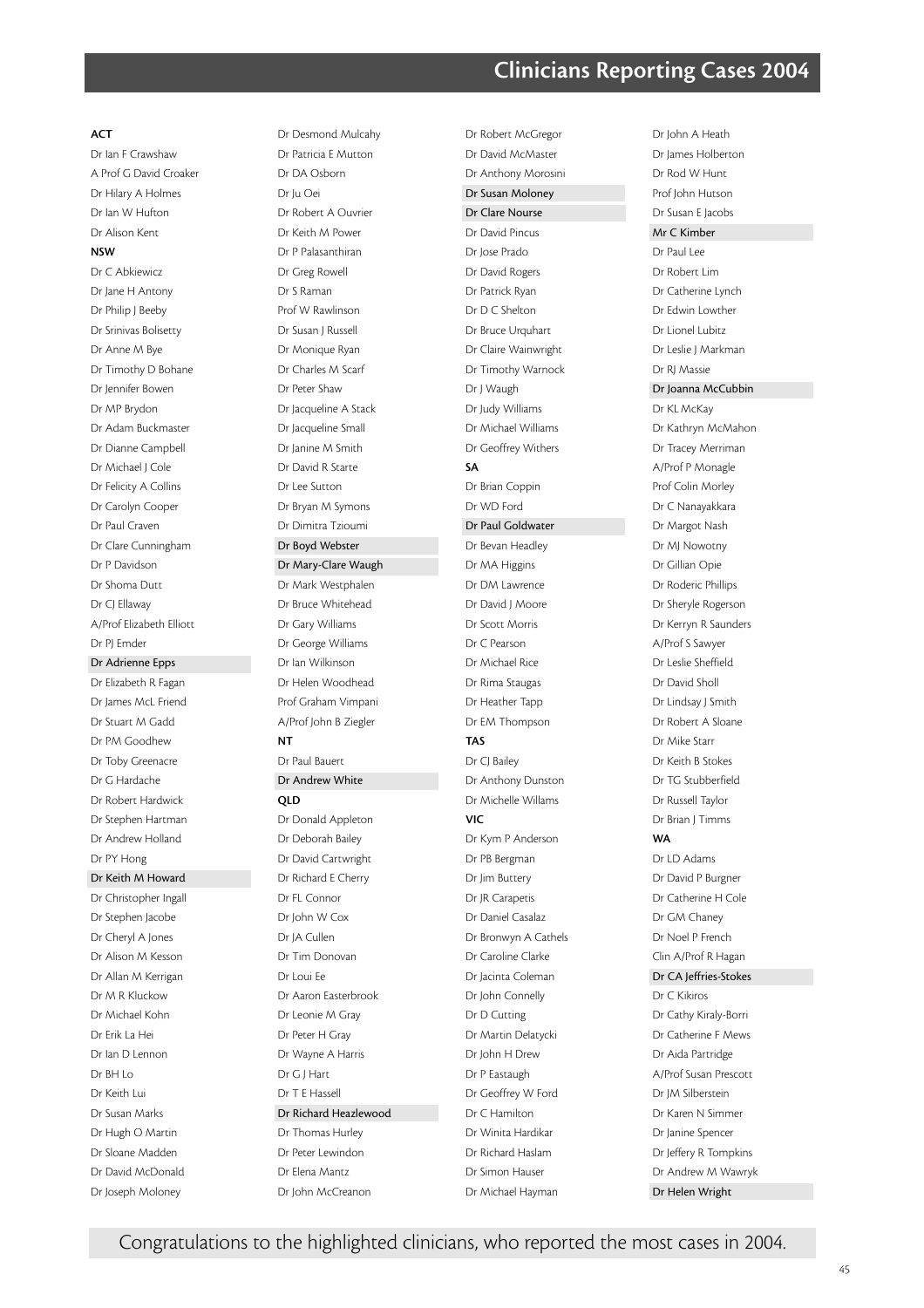# **Clinicians returning 100% (all months) of cards in 2004**

#### **ACT**

Dr Judith Bragg Dr Ian Crawshaw Dr Ian Hufton Dr Paul Jenkins Dr Penelope Johnson Dr Z Kecskes Dr Antony Lafferty Dr G Malecky Dr Michael Rosier **NSW** Dr C Abkiewicz Dr Ion S Alexander Dr Garth Alperstein Dr Rosemary Ambler Dr Alan F Amos Dr Donald G Anderson Dr Ian Andrews Dr John D Arnold Dr Jennifer E Ault Dr Nadia Badawi Prof Louise A Baur Dr Philip J Beeby Dr Graham J Bench A/Prof David L Bennett Dr G P Bent Dr Mary E Bergin Dr Martin Berry Dr Michael Besser Dr Alice Blick Dr Paul Bloomfield Dr Timothy D Bohane Dr John Boulton Dr J J Brereton Dr Warwick Britton Dr Kerry Brown Dr M P Brydon Dr Adam Buckmaster Dr P Buckner Dr Laurence E Budd Dr Mary Burke Dr Anne M E Bye Dr Patrina H Y Caldwell Dr Dianne Campbell Dr PJ Campbell Dr Danny Cass Dr Paul C Chay Dr Kity Chee Dr Paul Chidiac Dr Howard Chilton Dr Alan Chong Prof John Christodoulou Dr Simon D Clarke

Dr John C Coakley Dr Ralph C Cohen Dr A F Colley Dr Mithran Coomarasamy Dr Peter John Cooper Dr Michael C Copeman Dr Eric S Coudounaris Dr Heather Coughtrey A/Prof Christopher T Cowell Dr Maria Craig Dr Patricia Crock Dr Genevieve Cummins Dr Clare A Cunningham Dr Julie A Curtin Dr J Dalby-Payne Dr Luce Dalla-Pozza Dr P Davidson Dr Andrew Day Dr John A De Courcy Dr Michael J Deloughery Dr Kym Donaghue Dr Peter J Donald Dr Clare Doocey Dr Stuart F A Dorney Dr Ana Maria Dosen Dr David Dossetor Dr John Robert Douglas Dr Peter E Doyle Dr Richard J Dunstan Dr Linda Durojaiye Dr Peter W Ebeling Dr M J Edwards Dr C J Ellaway A/Prof Elizabeth J Elliott Dr Phillip John Emder Dr Adrienne G Epps Dr Anthony D Epstein Dr M J Fairley Dr Bruce J Fasher Dr Michael Fasher Dr John Feller Dr Penelope Field Dr Dominic Fitzgerald Dr Stuart M Gadd Prof Kevin J Gaskin Dr Madlen Gazarian Dr Maurice D Gett Dr Henry JGilbert Dr Anna Clare Gill Dr Deepak Gill Dr Jonathan Gillis Dr Joanne Ging Dr Neil D Ginsberg

Dr Anne F Glanville Dr Chin Lum Goh Dr P M Goodhew Dr Sandra P Grass Dr P Grattan-Smith Dr Anne Hackett Dr Michael S Haifer Dr Robert J Halliday Dr Ralph M Hanson Dr Nils F Hanson Dr G Hardacre Dr Robert J Hardwick Dr Michael J Harris Dr Richard K Hart Dr Stephen H Hartman Dr John G Harvey Dr Richard E Hawker Dr Leigh Haysom Dr Stephen Hing Dr Elisabeth M Hodson Dr James C S Hong Dr Jason Hong Dr Neville J Howard Dr Keith M Howard Dr M M Jack Dr Stephen Jacobs Dr Con A James Dr Robyn Jamieson Prof Heather E Jeffery Dr Patricia M Johnson Dr Sandra L J Johnson Dr Heather Johnston Dr Owen Jones Dr C J Jones Dr G M Kainer Dr Alyson M Kakakios Dr Stewart J Kellie Dr Allan Kelly Dr Allan M G Kerrigan Dr Alison M Kesson A/Prof Henry A Kilham Dr Eli Kleiner Dr M R Kluckow Dr Karen Knoll Dr Philip Kolos Dr Peter Kristidis Dr M Kumaradeva Dr Ahti T Lammi Dr Basiliki Lampropoulos Mr Erik La Hei Dr K C Lau Dr Joanne Leal Dr J Lemoh

Dr Ian D Lennon Dr Joyce Leong A/Prof Florence Levy Dr Deborah J Lewis Dr David Lillystone Dr Anthony J W Liu Dr O Lozynsky Dr Kei Lui Dr K T MacDonald Dr Sloane Madden Dr Annabel K Magoffin Dr Albert Mansour Dr Susan M Marks Prof Frank J Martin Dr Hugh C O Martin Dr Tania May Dr Robert McCarthy Dr Tim McCrossin Dr Andrew D McDonald Dr Jennifer L McDonald Dr John R McGill Dr Peter B McIntyre Dr Margo McIver Dr Tracey Merriman Dr Desmond L Mulcahy Dr Marea W Murray Dr Patricia E Mutton Dr Anandhan P Naidoo Prof Kathryn North Prof R Kim Oates Dr Anthony O'Connell Dr Jui Oei Dr Stephen J O'Flaherty Dr David A Osborn Dr Dimitrios Papadopoulos Dr Julianne Parle Dr Deborah G Perkins Dr Megan Phelps Dr Elizabeth Pickford Dr Susan Piper Dr Jaqueline C Pollack Dr Melvyn Polon Dr Alison Poulton Dr Keith M Power A/Prof Peter G Procopis Dr Karin L Proudman Dr Stephen D Pryde Dr Patrick M Rahilly Dr Bruce B Richards Dr Suzanne I Robertson Dr Marilyn Rochefort Dr Laurence G Roddick Dr A Ronan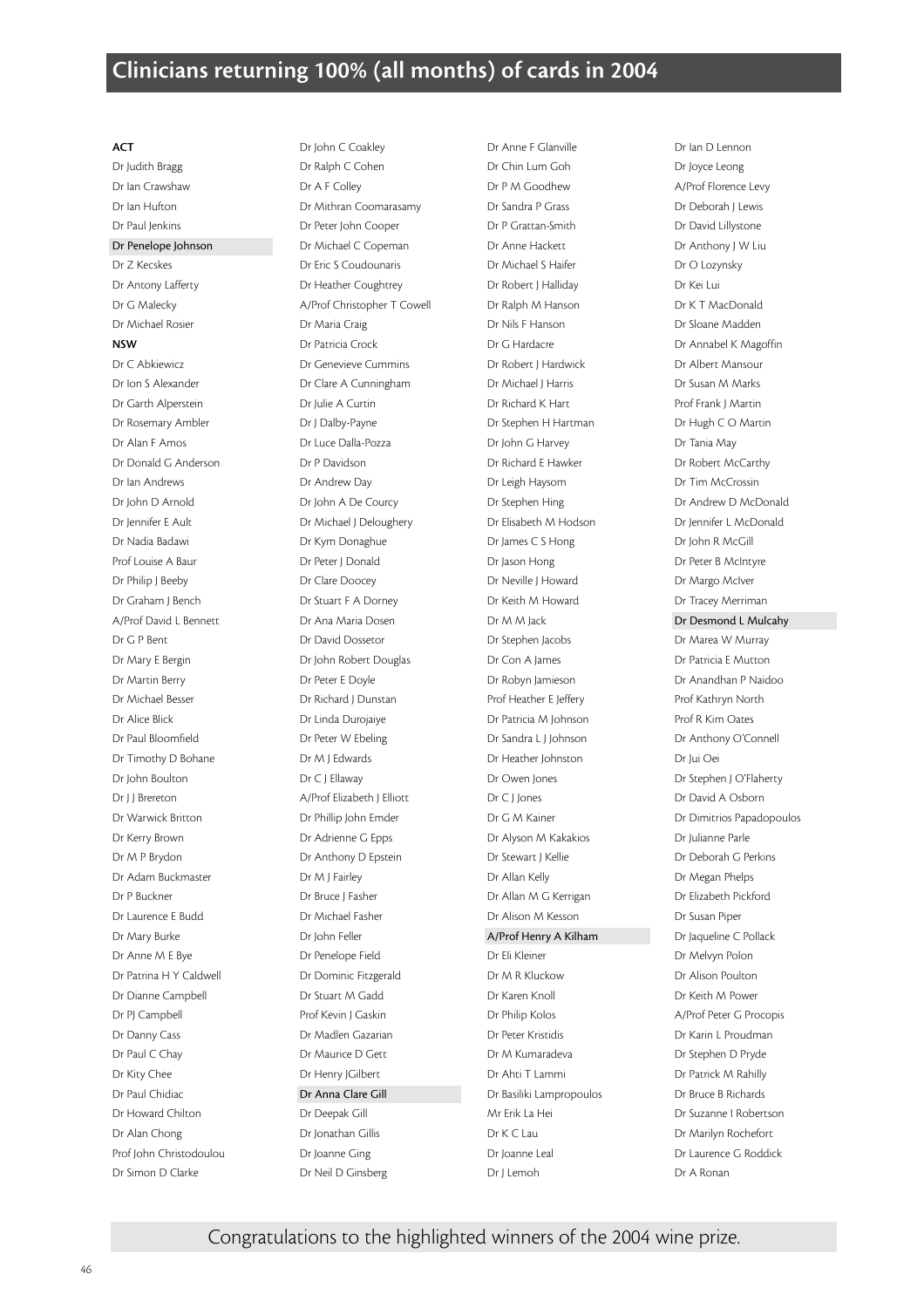A/Prof Andrew Rosenberg Dr L Paul Roy Dr John W Ruhno Dr Monique Ryan Dr Peter J Rye Dr Charles M Scarf Dr Adam M Scheinberg Dr David N Scheil Dr Mark Selikowitz Dr Christopher Seton Dr Arun S Shanker Dr Peter Shaw Dr E Shi Dr Gary F Sholler Dr Albert Shun Dr Martin Silink Dr David O Sillence Dr Natalie Silove Dr J K H Sinn Dr D Singer-Remeljan Dr Janine Margo Smith Dr Helen M Somerville Dr Velencia Soutter Dr Barry J Springthorpe Dr Graeme Stein A/Prof K Steinback Dr Glenn Stephens Dr Michael M Stevens Dr John E Stuart Dr Paul R Tait Dr Arthur Teng Dr Kathryn E Thacker Dr Ganesha Thambioillay Dr Gamini D Thenuwara Dr Sue Thompson Dr Susan J Towns Dr Anne M Turner Dr Dimitra Tzioumi Dr Peter Van Asperen Dr Charles Verge Dr Graham V Vimpani Dr Anne F Vimpani Dr Chris Wake Dr Philip Watt Dr Mary-Clare Waugh Dr Boyd Webster Prof Leslie White Dr Bruce Whitehead Dr Bridget Wilcken Dr Catherine R Wiles Dr Barry Wilkins Dr Ian Wilkinson Dr George L Williams

Dr Meredith Wilson Dr Carola Wittekind Dr Barry E Wyeth Dr Kylie Meredith Yates Dr Simon Young A/Prof John B Ziegler Dr Michael Zilibowitz **NT** Dr Paul A M Bauert Dr Charles J J Kilburn Dr Louise Martin Dr Peter S Morris **QLD** Dr Jason Acworth Dr Donald B Adsett Dr L Ah Yui Dr Donald Appleton Dr Deborah Bailey Dr Ruth Barker Prof Jennifer Batch Dr P Bjerragaard Dr Andrew Blair Dr Richard Broen Dr J Byrne Dr Leisha A Callaghan Dr Gregoey Carman Dr David Cartwright Dr Richard Cherry Dr Ronald Clark A/Prof G Cleghorn Dr John Coghlan Prof Paul Colditz Dr FL Connor A/Prof David Cooper Dr John W Cox Dr Mark davies Dr Peter Debuse Dr Nigel Dore Dr Loui Ee Dr Ian Findlay Dr Paul Francis Dr Donna Gandini Dr John Gavranich Dr Glen Gole Dr Bruce Goodwin Dr Peter Gray Dr Leonie M Gray Dr Margaret-Anne Harris Dr G J Harte Dr Tim E G Hassall Dr Richard Heazlewood Dr Thomas M Hurley Dr E M Hurrion

Dr Ronald W James Dr Robert W Justo Dr Lisa Kane Dr Sumant Kevat Dr J Kynaston Mr Mervyn Lander Dr Peter J Lewindon Dr Bruce R Lewis Dr John McCreanor Dr Julie McEniery Dr James J McGill Dr Steven McTaggart Dr William McWhirter Dr Ross Messer Dr Malcolm Miller Dr David Moore Dr Anthony Morosini Dr Brian Morris A/Prof Michael Nissen Dr Trevor Olsen Dr Tat-Hin Ong Dr Peter O'Regan Dr Brian Patten Dr Donald Perry-Keene Dr Jose Prado Dr Jeffrey Prebble Dr Dorothy Radford Dr David Rogers Dr Peter Roper Dr D Clark Ryan Dr Christpher Ryan Dr Patrick J Ryan Dr Geoffrey Seet Dr Wei Seto Dr DC Shelton Dr CY Skellern Dr AJ Slater Dr H Stalewski Dr SL Stathis Dr Mark Stretton Dr Kerry Sullivan Dr Ram Suppiah Dr Michael J Thomsett Dr Fiona Thomson Dr Susan Thornton DR DK True Dr David Tudehope Dr J Van Haeringen Dr Rosslyn Walker Dr Cameron Ward Dr Timothy Warnock Dr Kerri-Lyn Webb Dr R Westmoreland

Dr Jasper Westhuyzen Dr Neil R Wigg Dr Michael Williams Dr Sue Wilson Dr Paul G Woodgate Dr NF Woolfield A/Prof Neil Wigg **SA** Dr Philips Adams Dr George P Blake Dr Hilary Boucaut Dr R Burnell Dr Richard Cockington Dr Brian Coppin Dr David G Cortis Dr Jenny Couper A/Prof Geoffrey Davidson Dr Terrence Donald Dr Philip Egan Dr David S Everett Mr WDA Ford Prof Kevin Forsyth Dr Andrew W Grieve Dr Eric Haan Dr TTS Han Dr Bevan Headley Dr Paul Henning Dr Malcolm Higgins Dr David JS Hill Dr Anthony Hoby Dr Anthony R Israel Dr Judith Jaensch Dr Diana Jolly Dr Kenneth F Jureidini Dr Jon Jureidini Dr JD Kennedy Dr David Ketteridge Dr Maria Kirby Dr Margaret A Kummerow Dr Margeret Kyrkou Dr Christopher Lamb Prof David Lines Dr Peter Marshall Dr Victor Nossar Dr Josie Nozza Dr Maree O'Keefe Dr Christopher Pearson Dr Peter Petek Dr Robert Pollinitz Dr NK Poplawski Dr Terence Pouras Dr Michael Rice Dr Malcolm Richardson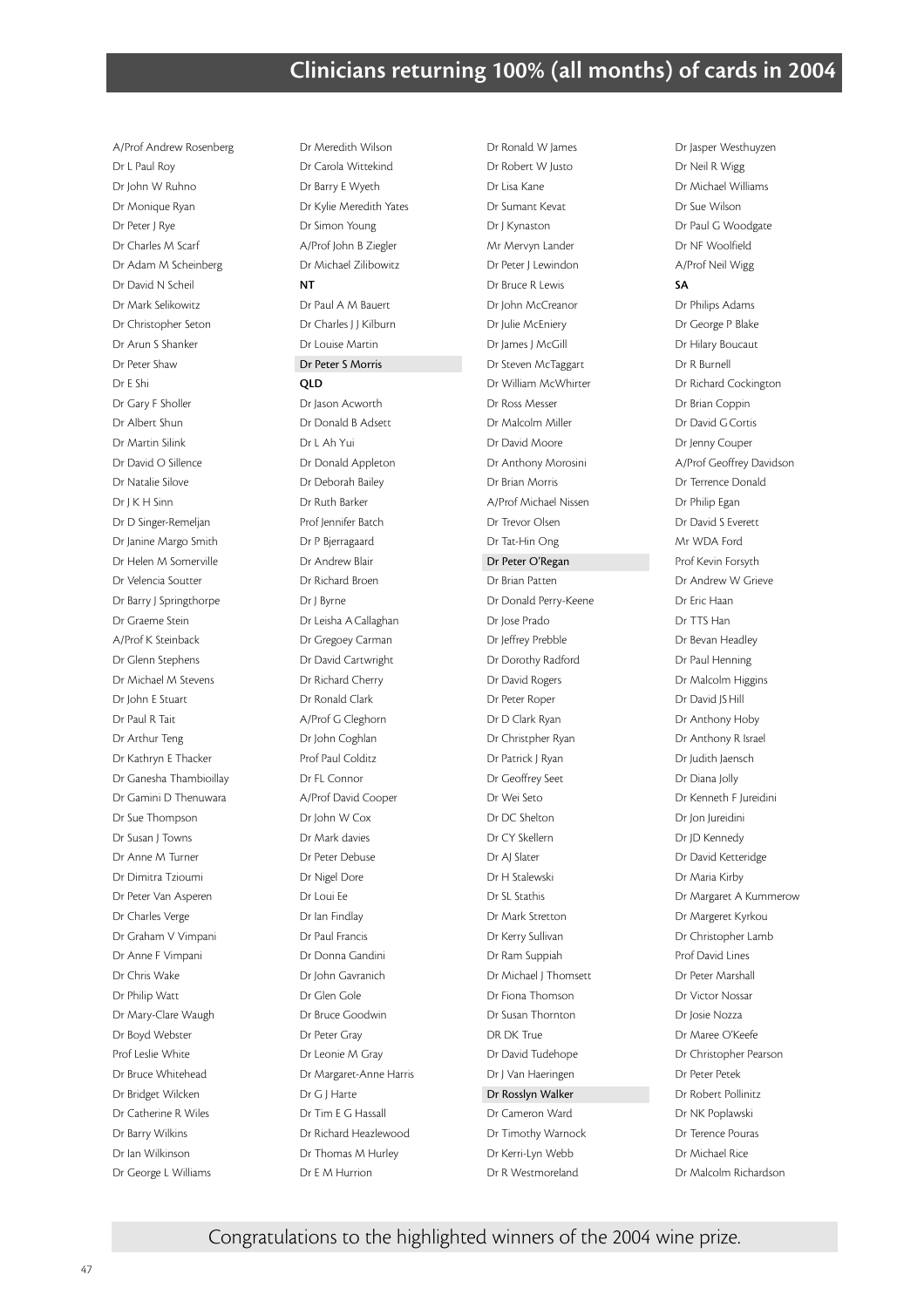# **Clinicians returning 100% (all months) of cards in 2004**

Prof Don Robertson Dr RN Russo Dr A Sabato Dr BR Saxon Dr Michael Smiley Dr Anthony Sparnon Dr Billy S Tao Dr Mark A Thesinger Dr Andrew Tidemann Dr Deirdre White **TAS** Dr Kenneth Armstrong Dr Christopher Bailey Dr Edmond Fenton Dr Patrick Fernando Dr Peter J Flett Dr Evelyn Funk Dr Elizabeth Hallam Dr SJ Parsons Dr Mark Pascoe Dr Margaret Phelan Dr AW Shugg Dr Ian Stewart Dr Michelle Williams **VIC** Dr Roger Allen Dr David Amor Dr David S Armstrong Dr A Auldist Dr Gordon Baikie Dr E Bajraszewski Dr David Bannister Dr Charles Barfield Prof Graeme Barnes Dr Noel Bennett Dr John M Bishop Dr Fiona Brown Dr Mary Brown Dr William Capell Dr J Carapetis Dr David Carolane Dr Elizabeth Carse Dr Bronwyn Cathels Dr C Chandran Dr Caroline Clarke Dr Chris Cooper Dr s Costello Dr John Court Dr Noel Cranswick

Dr D Cutting Dr Anita D'Aprano Dr Margot Davey Dr Peter Davis Dr Martin Delatycki Dr P Dewan A/Prof Lex Doyle Dr John Drew Dr J John D'Souza Dr Karen Leslie Dunn Dr Kevin Dunne Dr Peter J Eastaugh Dr Maurice Easton Dr Daryl Efron Dr James Elder Dr Adrien Elderhurst Dr Lance Fong Dr Peter Forrest Dr J Freeman A/Prof Nicholas Freezer Dr Vanessa Gabriel Dr Danny E Garrick Dr Desmond Guppy Dr C Hamilton Dr Simon Harvey Dr Richard Haslam Dr Simon Hauser Dr Sari Hayllar Dr Katie L Heathershaw Dr Robert Henning Dr David J Hill Dr Nigel W Hocking Dr G Hogg Dr James Holberton Dr A Hopper Dr Sian Hughes Dr Ian Humphrey Dr John Hunter Dr F Jarman Dr B Jenner Dr David Johnson Dr Hugh Kelso Dr S Khosrowpanah Dr Annette Knoches Dr AJ Kornberg Dr Renata Kukuruzovic Dr Teresa Lazzaro Dr Anthony Lewis Dr Edwin Lowther

Dr Lionel Lubitz Dr Catherine Marraffa Dr R John Massie Dr Catherine McAdam Dr Brendan McCann Dr Ian P Mcntyre Dr KL McKay Dr D McLaren Dr James A McLellan Dr Kathryn McMahon Dr RB McNeill Dr Joseph Mel Dr JF Mills A/Prof PT Monagle Dr Anne Moulden Dr Margot Nash Dr MR Oliver Dr Anne O'Neill Dr Greg Pallas Dr Chris Pappas Dr Julian H Paxton Dr Roderic Phillips A/Prof D Reddihough Dr Charles Richardson Dr P Robinson Dr Christine Rodda Dr Katherine S Rowe Dr R Neil Roy Dr Luke Sammartino Dr R Savarirayan Dr Leslie J Sheffield Dr Ian J Skelton Dr Susan Skull Dr Anne Smith Dr Andrew Smith Dr C Smith Dr John Spensley Dr TG Stubberfield Dr R Stunden Dr Joseph Tam Dr Mimi Tang Dr Russell Taylor Dr Nick Thies Dr Karin Tiedeman Dr Brian J Timms Dr Jacinta Tobin Dr SC Treleaven DR FCM Veit Dr Rowan Walker

Dr Amanda Walker Dr Keith Waters Dr Robert Weintraub Dr Anthony Weldon Mr S Wivkramasinghe Dr Martin Wright Dr Harry Zehnwirth **WA** Dr AM Bullock Dr Lesley Callingham Dr Gervase Chaney

Dr Peter J L Chauvel Dr Richard Christie Dr Hock Leng Chua Dr Barry Clements Dr Charles Crompton Dr Luigi D'Orsogna Dr Harry Dumbell Dr IJ Everitt Dr Annette Finn Dr Noel French Dr Gary Geelhoed Dr Elizabeth Green Prof Sasson Gubbay Dr Linda Harris Dr Richard Hill Dr Lawrence Hu Dr CA Jeffries-Stokes Dr Kay H Johnston Dr Timothy Jones Dr Bradley Jongeling Dr C Kikiros Dr Kay Johnston Dr Barbara A King Dr Geoffrey Knight Dr Rolland Kohan Dr Hement Kulkarni Dr Peter N Le Souef Dr JM Lesslie Dr Cherry Martin Dr Catherine Mews Dr Mark Parker Dr Aida Partridge Dr Marianne Phillips Dr Jacqueline Scurlock Dr Jeffrey Stevens Dr Jeffrey Tompkins Dr Russell Troedson Dr Kenneth Whitin

### **Thank you to all clinicians for your ongoing involvement and contribution to the APSU. We appreciate your support.**

Congratulations to the highlighted winners of the 2004 wine prize. We apologise to anyone inadvertently left off the list